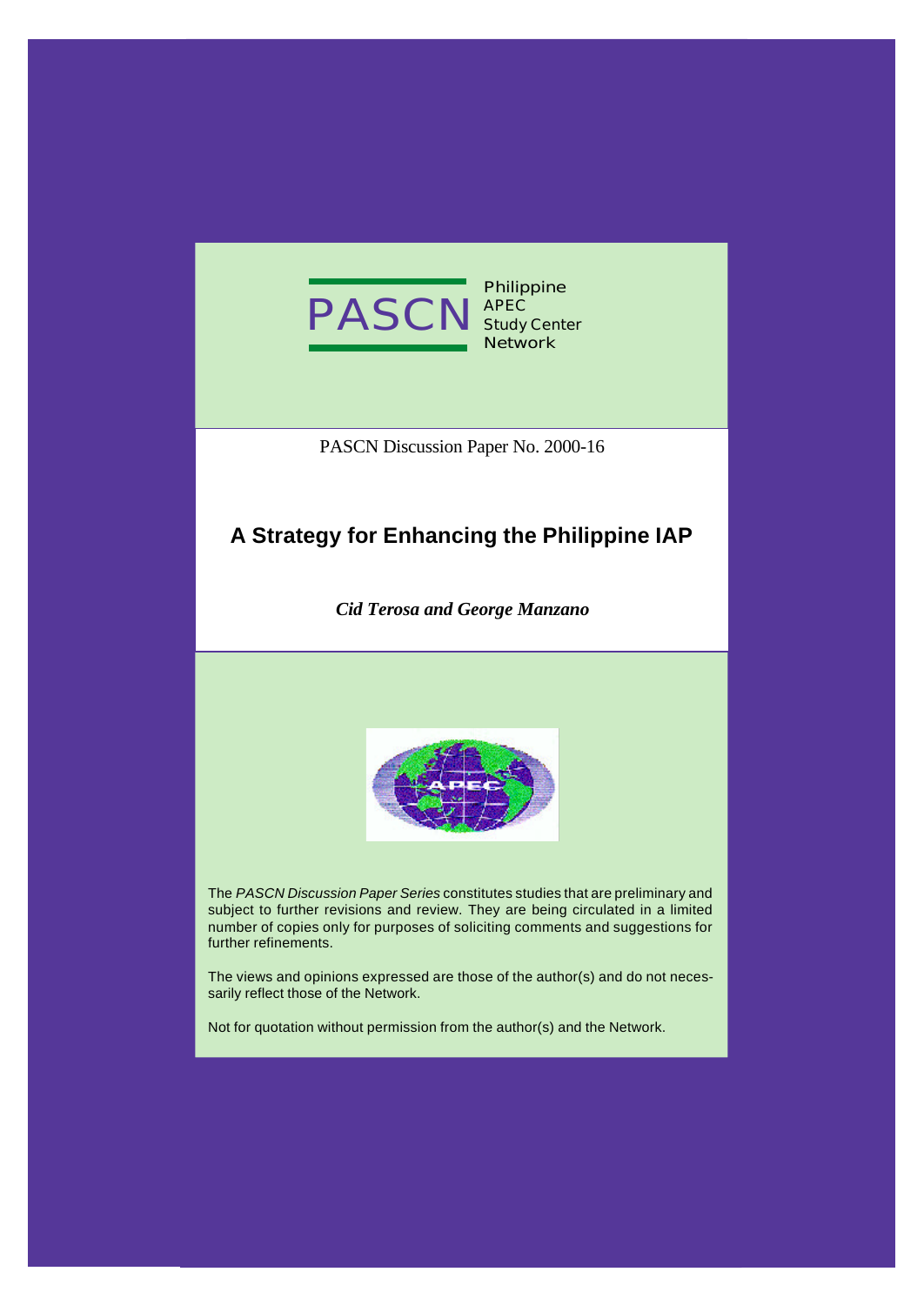

**PHILIPPINE** S TUDY C ENTER **NETWORK** 

PASCN Discussion Paper No. 2000-16

# **A Strategy for Enhancing the Philippine IAP**

### *Cid Terosa and George Manzano*

University of Asia and the Pacific

May 2000

The *PASCN Discussion Paper Series* constitutes studies that are preliminary and subject to further revisions and review. They are being circulated in a limited number of copies only for purposes of soliciting comments and suggestions for further refinements.

The views and opinions expressed are those of the author(s) and do not necessarily reflect those of the Network.

Not for quotation without permission from the author(s) and the Network.

For comments, suggestions or further inquiries, please contact:

**The PASCN Secretariat** Philippine Institute for Development Studies NEDA sa Makati Building, 106 Amorsolo Street Legaspi Village, Makati City, Philippines Tel. Nos. 893-9588 and 892-5817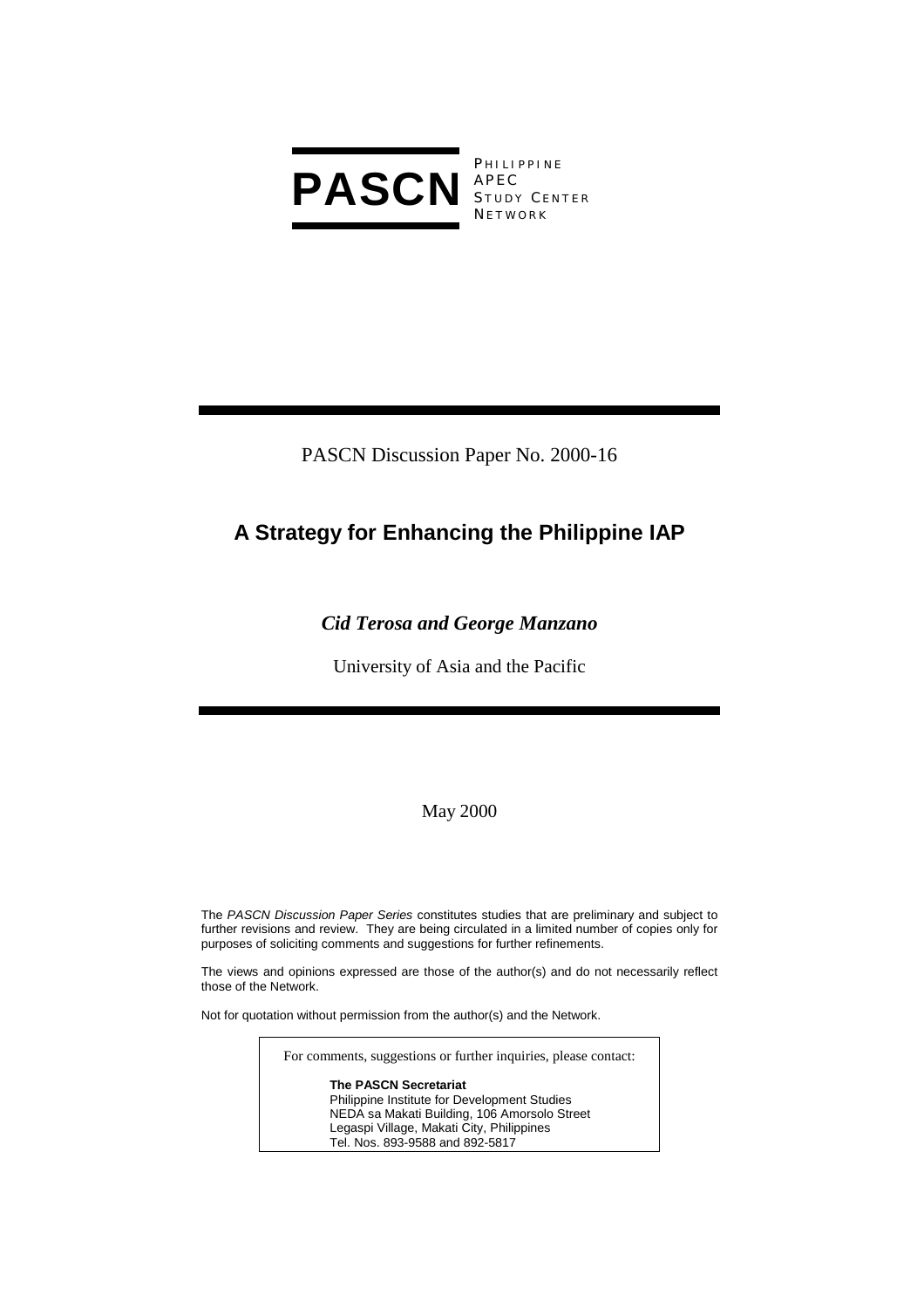# **A Strategy for Enhancing the Philippine IAP**

By George Manzano and Cid Terosa<sup>1</sup>

### **I. Introduction**

Today, the greatest challenge facing APEC is to sustain the strides already made in its three-pronged agenda in the Asia-Pacific region – liberalization, facilitation and economic/technical cooperation.

In 1994, when the Eminent Persons Group enunciated a vision of free and open trade in the Asia-Pacific, APEC was received by the international community with much confidence and promise. The general enthusiasm was raised a few notches higher when the economic leaders, during their annual summits, progressively put substance to the APEC vision.

The vision, that of seeing the region acting together as part of the international economy in a market-led process of deepening interdependence that will bring about better living standards for the people in the region (PECC 99), was compelling in the context of the high and 'miracle'-proportion growth record of the region during that time. However, as recent events such as the Asian financial crisis and the incident in Timor show, maintaining the momentum of the APEC is no easy task.

The Philippines continues to be fully committed to the APEC process. It championed the economic and technical cooperation agenda during the Manila APEC summit in 1996. It has not backtracked on its APEC commitments in the midst of the Asian crisis. Similar to the challenge confronting the whole of APEC, the challenge for the Philippines is to maintain the dynamic process for improving and implementing its Individual Action Plans (IAPs) and convincing other APEC members to do likewise.

This paper proposes a twofold strategy in enhancing the 1999 Philippine IAP. First, the paper proposes concrete improvements required in order to bring the Philippine IAP at least on a par with the APEC average in all the trade and investment liberalization and facilitation (TILF) areas outlined in the IAP. The second part is meant to address the free-rider problem through the peer review mechanism. Thus, the paper also suggests specific improvements (where appropriate) in the IAPs of the other APEC members to bring them to the level of the Philippine IAP.

# **II. The Role of IAPs in the APEC process**

As mentioned earlier, the challenge confronting APEC is finding an approach to maintain both the interest and level of commitment of the APEC members to push

 $\overline{a}$ 

<sup>&</sup>lt;sup>1</sup> Assistant Professors, School of Economics, The University of Asia and the Pacific.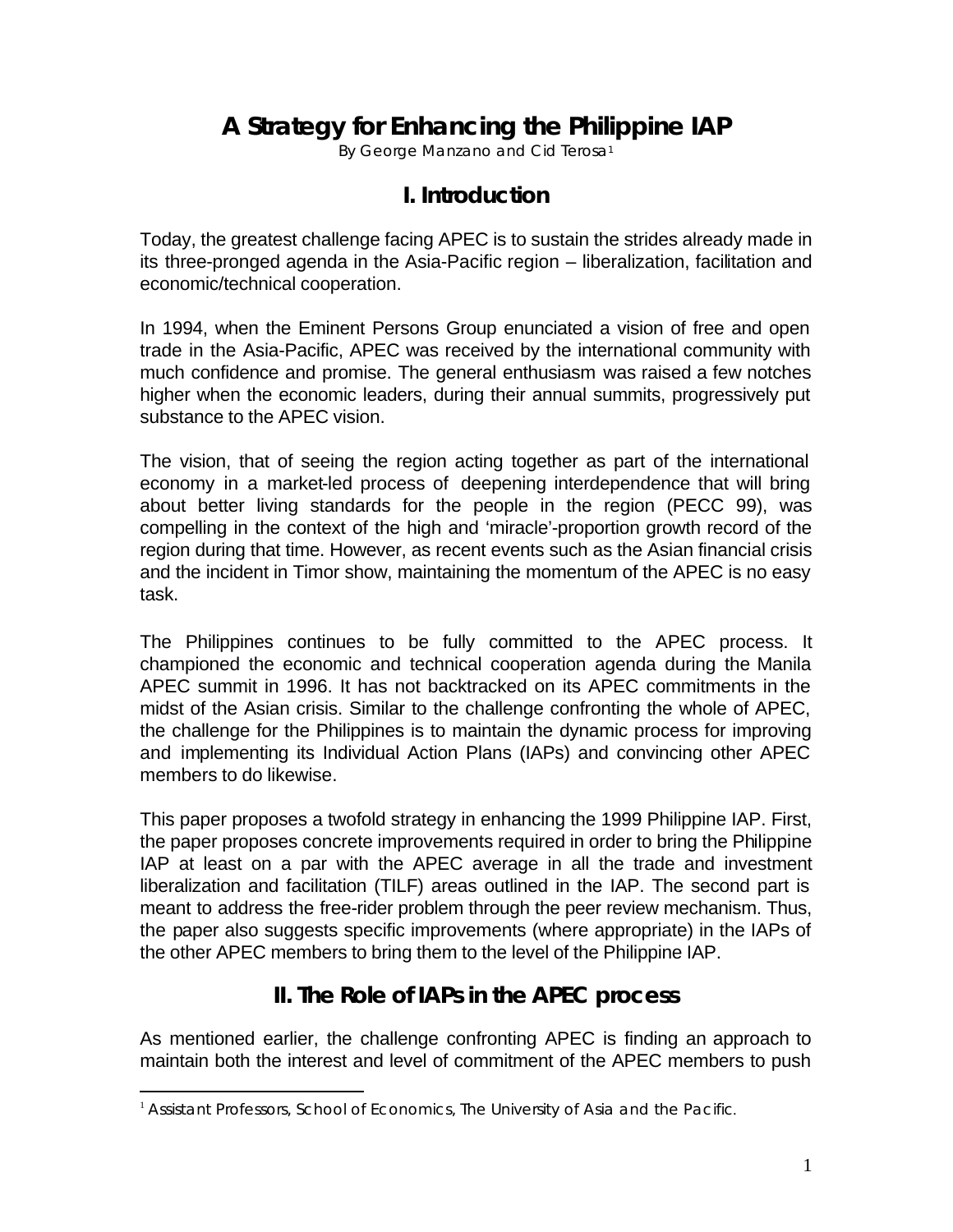the envelope of TILF further outward. In the past, APEC has moved forward on the basis of the high-profile and bold pronouncements on TILF by APEC leaders during their annual summits. Under this channel, the declarations of Bogor and Manila are particularly significant in advancing the APEC process (Bergsten, 1997).

Equally effective are the diligent efforts, on the part of officials to improve and deepen the TILF agenda through enhancing the IAPs the year round. The IAPs, which detail the voluntary commitments as well as the state of implementation of the TILF agenda of member economies, constitute the primary mechanism for pushing the concerted unilateral liberalization (CUL), which is a unique form of international cooperation in pushing the TILF<sup>2</sup>.

It is increasingly recognized that the IAPs are becoming the central vehicle for achieving the APEC Bogor goals (PECC 1999). The IAPs embody the merits of the continuous character of the APEC process (a repeated game structure), which is considered rather novel in international trade fora. To illustrate, this 'repeated game' structure involves smaller steps and essentially a continuous negotiations to encourage countries to make regular, albeit smaller, concessions each year, partly to earn peer respect or approbation and partly to obtain support for their own priorities in the future (Petri, 1997).

The IAPs have been subject to constant refinement in terms of content, presentation and review. The first IAPs were incorporated in the Manila Action Plan Agenda (MAPA) in 1996. Though considered short on specifics and vague on overall goals, the IAPs, by their mere submission, are a major step forward in promoting transparency in APEC and a solid beginning toward its substantive goal (Petri, 1997). Since then, the APEC Senior Officials Meetings (SOMs) have consistently introduced measures to improve the IAPs in terms of clarity, presentation, comparability, timeframes, etc. These improvements have certainly facilitated the task of assessing the IAPs.

# **III. Assessing the IAPs**

One important mechanism that highlights the peer review and assistance aspect of the APEC process is the periodic review of the IAPs. The enhancement of the IAPs follow an assessment coming from at least three channels — own evaluation by individual economies, official collective or bilateral sessions, and independent assessments. The first channel, voluntary enhancement of the IAP by each economy, is regularly carried out by the senior officials. This review process is conducted annually and culminates in the APEC ministerial meeting that precedes the APEC Economic Leaders meetings. Exactly how far-reaching these

 $\overline{a}$ 

 $^{\text{2}}$  Unlike the modality of market access pursued in the WTO or NAFTA, where binding agreements are negotiated in a formal process, in APEC, commitments to liberalization are voluntary, non-binding and an offshoot of consensus.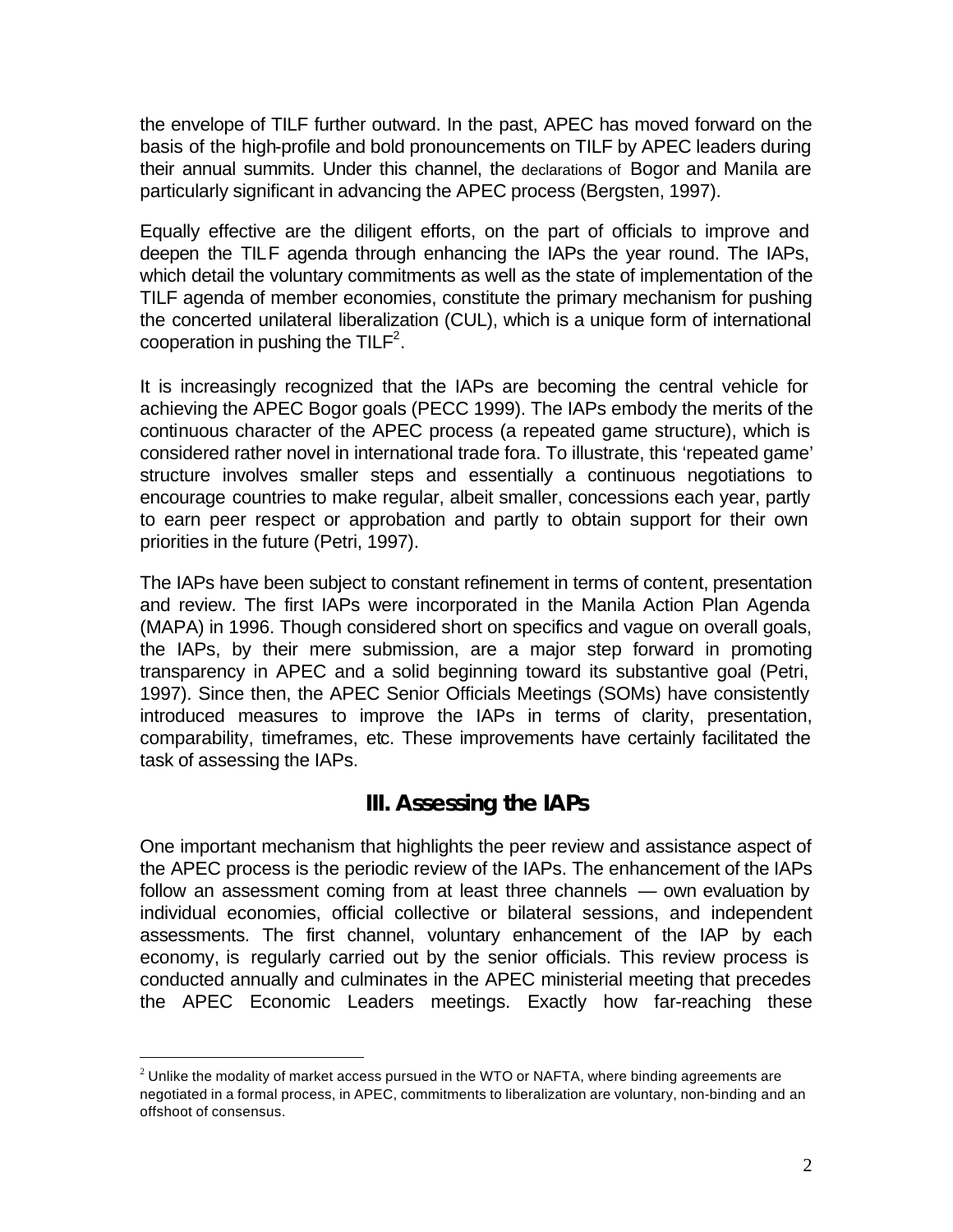improvements are will depend on the national authorities, as the commitments are voluntary.

The second channel — two or more economies decide on their own to comment on each other's IAP — is a more recent modality. One variant of this channel is that one economy makes a presentation of its IAP in order to solicit the comments from other economies. This peer review process has been conducted for 11 economies in 1999. Apart from the technical benefits of evaluation, this form of cooperation is meant to bolster confidence in the process of engaging in an exchange of views on the progress of IAPs to prepare for the eventual adoption into the APEC process. The peer pressure aspect in generating more significant IAP improvements is clearly more evident under this mode.

Independent assessment of the IAPs, official or otherwise, is the third channel. In the official channel, APEC formally asks a private sector body to make an independent assessment of the IAPs. This arrangement is partly motivated by considerations of credibility as well as the diplomatic constraints faced by officials in expressing their frank evaluation of the IAPs of other member economies. For example, the Pacific Economic Cooperation Council (PECC) has been commissioned by APEC to produce an independent review of the IAPs on condition that no attribution of individual economies is made. The unofficial assessments, on the other hand, are carried out by independent research, usually by the different APEC Study Centers. Because these assessments are academic in nature, there are less constraints in attribution, and important points for suggestion directed to individual economies can be raised.

One of the first attempts in assessing the IAPs of the APEC members quantitatively was done by Yamazawa (1997). This study evaluated the 1997 IAPs of 18 economies in 13 TILF areas. This work uses as benchmark (used in comparing the progress and quality of the IAPs) the Bogor goals, as spelled out in the Osaka Action Agenda. To quantitatively assess the quality of the IAPs, Yamazawa, drew a scenario for each TILF area (tariff, non-tariff measure, etc.) which is essentially a checklist of features that an IAP that is on track to reach the Bogor goals should have. Against this scenario is compared the actual IAPs where full correspondence of an individual IAP with the scenario will merit the full mark of 100 points.

One of the central elements of Yamazawa's methodology is the setting up of the notion of an 'APEC average.' True, the methodology is subjective and does not admit comparisons across areas. Nevertheless the 'APEC average' is an appealing benchmark to assess the liberalization efforts of the APEC members as contained in the IAPs. The findings of Yamazawa (1997) show that in general, the IAPs of developed members exceed the APEC average, while those of the developing economies generally fall under the APEC average. Of course, individual performances in specific areas differ and no individual IAP exceed the APEC average in all of the 13 categories.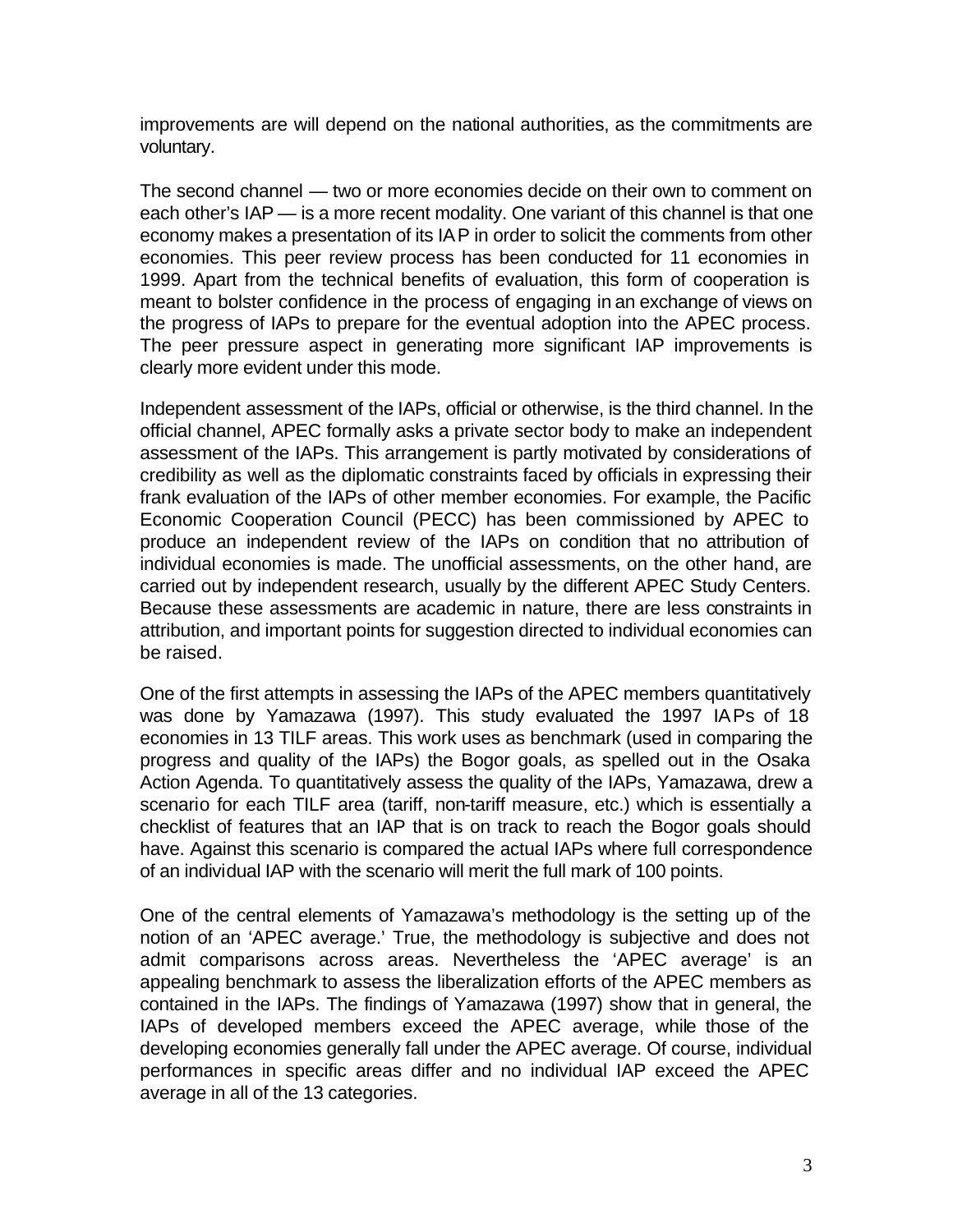Yamazawa and Urata (1999) used a similar quantitative assessment methodology to the 1998 IAPs. This work improves over the previous one in that a common grading system is added in order to secure the consistency and comparability of the assessment across different areas. Yamazawa and Urata ranked the IAPs of member economies according to the number of areas in these IAPs that exceed the APEC average. For example, given that there are 13 areas in the IAP, a member is said to have an IAP exceeding the APEC average if the IAP exhibits commitments that exceed the APEC average in more than eight areas. Thus, using the APEC average per area as a benchmark, there are three categories for IAPs — above the APEC average, just at the average levels, and below APEC average (Table 1 lists the countries under the different categories). Similar to the findings of the earlier assessment, Yamazawa and Urata found that developed members with the addition of Hong Kong and Singapore, have IAPs that rate generally above the APEC average.

| Table 1. 1999 IAP Ratings of Members |                              |                        |                              |  |
|--------------------------------------|------------------------------|------------------------|------------------------------|--|
| <b>Member</b>                        | <b>Above APEC</b><br>Average | <b>APEC</b><br>Average | <b>Below APEC</b><br>Average |  |
| Australia                            | ✓                            |                        |                              |  |
| <b>Brunei</b>                        |                              |                        |                              |  |
| Canada                               |                              |                        |                              |  |
| Chile                                |                              |                        |                              |  |
| China                                |                              |                        |                              |  |
| Hong Kong                            |                              |                        |                              |  |
| Indonesia                            |                              |                        |                              |  |
| Japan                                |                              |                        |                              |  |
| Korea                                |                              |                        |                              |  |
| Malaysia                             |                              |                        |                              |  |
| Mexico                               |                              |                        |                              |  |
| New Zealand                          |                              |                        |                              |  |
| <b>PNG</b>                           |                              |                        |                              |  |
| Philippines                          |                              |                        |                              |  |
| Singapore                            |                              |                        |                              |  |
| Chinese Taipei                       |                              |                        |                              |  |
| Thailand                             |                              |                        |                              |  |
| <b>United States</b>                 |                              |                        |                              |  |
|                                      |                              |                        |                              |  |
|                                      |                              |                        |                              |  |
| Source: Yamazawa and Urata (1999)    |                              |                        |                              |  |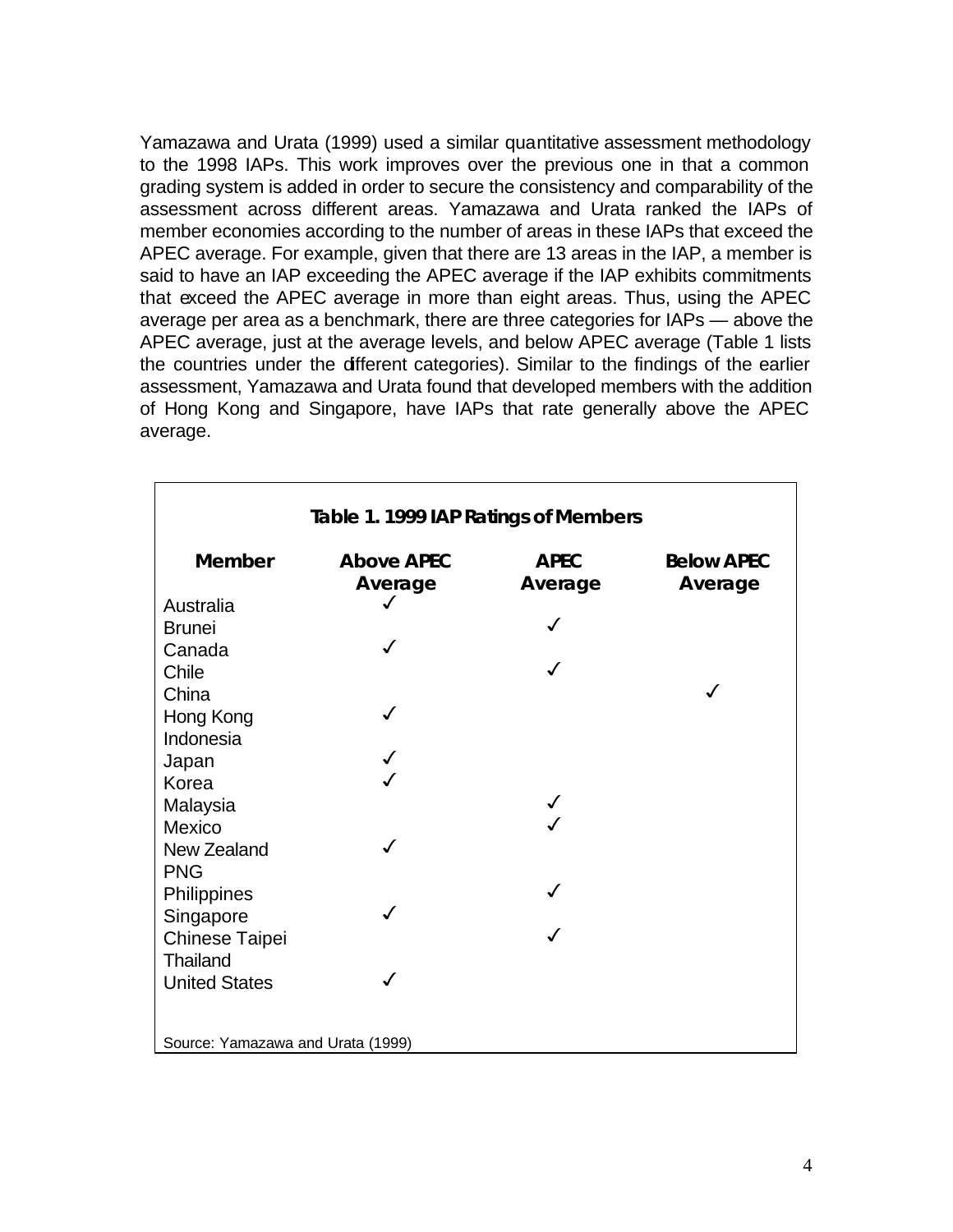The Philippines IAP rating is reported in Table 2. Figure 1 shows the rador charts of the 1997 and 1998 Philippines and the APEC average.

| Table 1: Ratings for the Philippines IAP |                    |             |                    |             |
|------------------------------------------|--------------------|-------------|--------------------|-------------|
|                                          | 1997*              |             | 1998**             |             |
|                                          | <b>Philippines</b> | <b>APEC</b> | <b>Philippines</b> | <b>APEC</b> |
|                                          |                    | Average     |                    | Average     |
| Tariff                                   | 65                 | 58          | 65                 | 69          |
| <b>Non-tariff Measures</b>               | 30                 | 66          | 40                 | 63          |
| (NTM)                                    |                    |             |                    |             |
| Service                                  | 47                 | 41          | 47                 | 39          |
| Investment                               | 65                 | 66          | 62                 | 67          |
| Standard                                 | 79                 | 64          | 72                 | 70          |
| & Conformance                            |                    |             |                    |             |
| <b>Customs</b>                           | 56                 | 52          | 75                 | 76          |
| <b>Intellectual</b>                      | 60                 | 59          | 65                 | 70          |
| <b>Property Rights</b>                   |                    |             |                    |             |
| <b>Competition Policy</b>                | 58                 | 62          | 60                 | 58          |
| Government                               | 25                 | 46          | 28                 | 55          |
| Procurement                              |                    |             |                    |             |
| Deregulation                             | 66                 | 66          | 78                 | 71          |
| <b>Rules of Origin</b>                   | 45                 | 50          | 40                 | 59          |
| <b>Dispute Mediation</b>                 | 75                 | 72          | 77                 | 71          |
| Mobility of                              | 71                 | 49          | 89                 | 67          |
| <b>Business People</b>                   |                    |             |                    |             |

Source: \*Yamazawa (1997); \*\* Yamazawa and Urata (1999)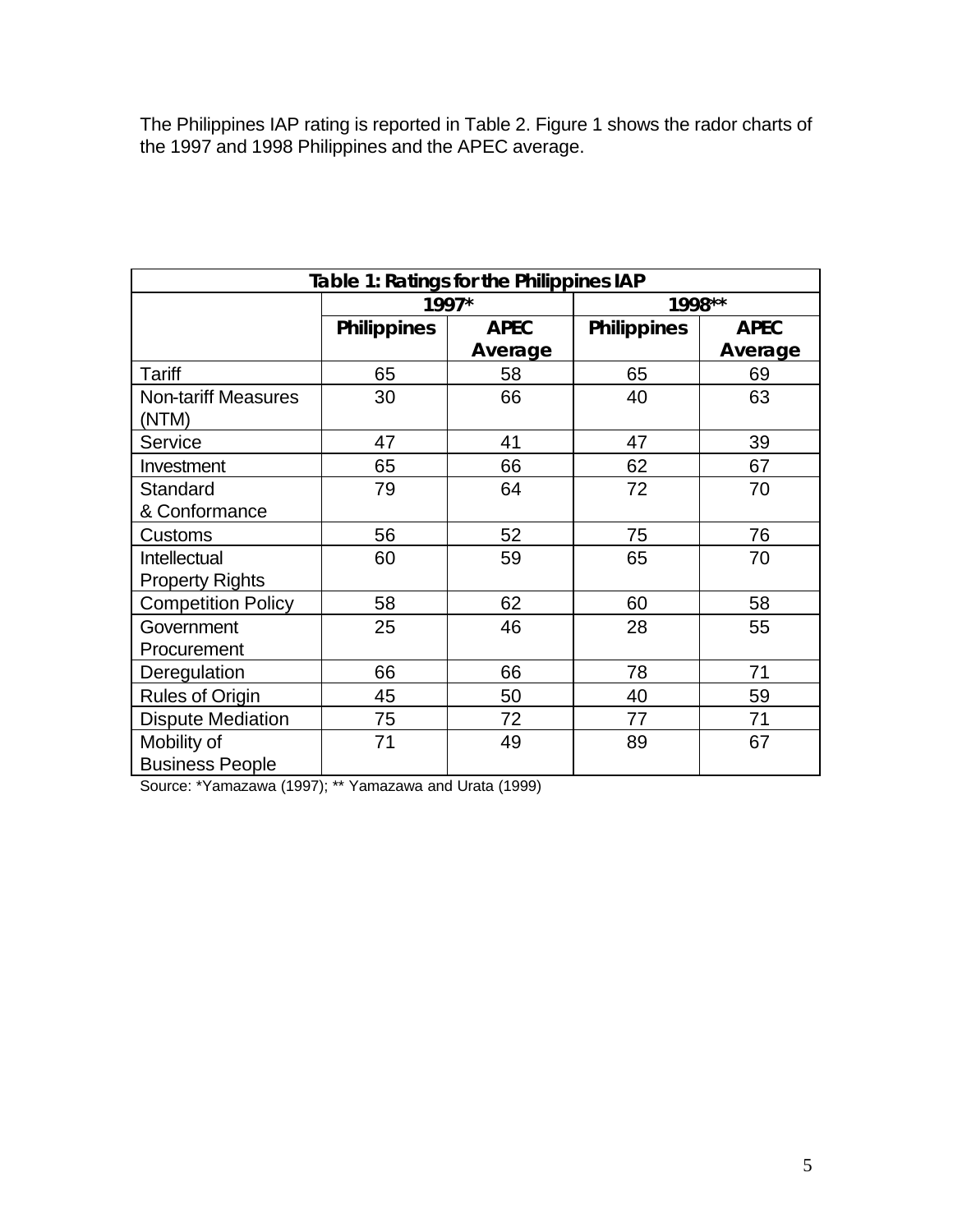



# **IV. Strategies for Enhancing the Philippine IAP**

It is in the Philippines' interests — for economic and political reasons — that the country's IAP be consistently and regularly enhanced. The economic benefits are fairly standard. Politically, a clear and enhanced Philippine IAP can potentially promote transparency, and bolster the commitment to reforms that will enhance international credibility.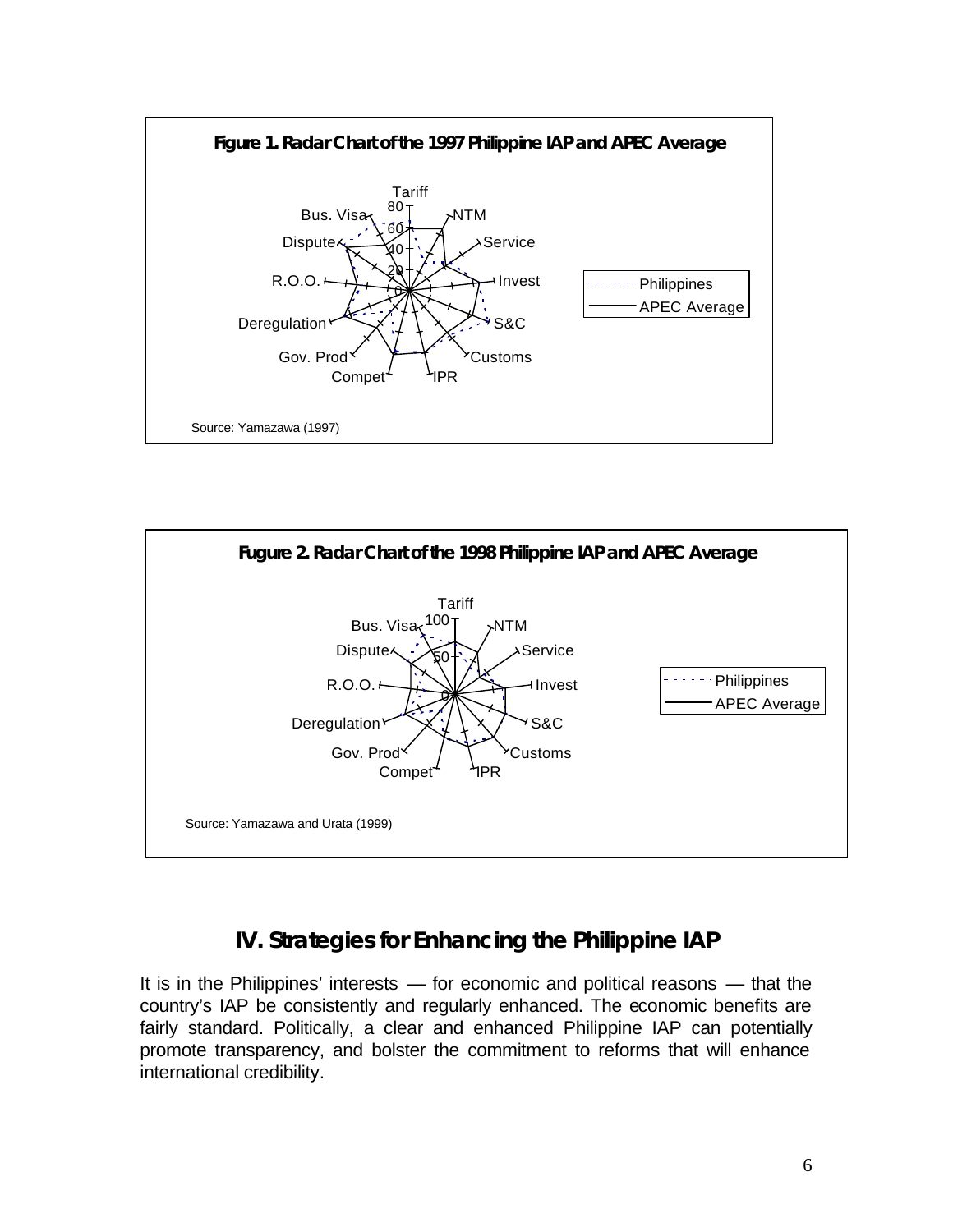Is there a need to have a strategy for enhancing the Philippine IAP? After all, the benefits from full liberalization are well-grounded theoretically. Given the trade-offs involved between offering too little and committing too much in the IAP, there is compelling reason to devise a strategy because commitments are not costless. As discussed in Manzano and Terosa (1997), offering too little will encounter lesser political resistance, but would not be very conducive to fostering competitiveness among local industries, nor would it eliminate the hidden cost of protection on society. Committing 'too much,' on the other hand, would be difficult to push through politically, given the social cost of restructuring that is bound to happen as a result of full market opening. This is particularly true in the Philippine setting in the light of the institutional and physical infrastructure constraints. Therefore, a balance ought to be struck on the degree of commitments in the IAP. Hence the need for an IAP enhancement strategy.

The strategy proposed in this paper is twofold. The first step is to identify the areas where the Philippine IAP is deemed deficient relative to the APEC average and bring the Philippine commitment at least at the level of IAP average. If the level of the Philippine IAP commitments in a certain area is above the APEC average, then the suggested enhancement can be made to bring the Philippines closer to or on a par with the higher-ranked countries. It is important that the Philippine IAP, even in areas where it exhibits above APEC average rating, continually makes improvements, no matter how little, because the APEC average levels will progress through time. As such, to keep in step with the liberalization of APEC, the Philippines need to continually improve its IAP. Priority, however, should be accorded to enhancements in the areas where the Philippines commitments are below the APEC average.

The starting point for this exercise would be the ratings of individual economies as well as the APEC average calculated by Yamazawa and Urata (1999). This methodology is not different from the methodology pursued in Manzano and Terosa (1997) to identify points for Philippine IAP enhancement for the 1997 APEC summit in Vancouver.

The second step is to suggest improvements in the IAPs of the *other members* to bring them up to the level of the enhanced Philippine IAP. This idea of suggesting IAP improvements in other countries can form part of the independent peer review process that APEC Study Centers can offer in support of the APEC process. Furthermore, to derive the maximum economic benefits from liberalization, all economies should open up their markets at the same time. Failure to do so would create incentives for some economies to backload (Petri, 1997) or free-ride upon the market opening efforts of liberalizing economies. It is thus more beneficial for the Philippines to embark on a voluntary liberalization track through an enhanced IAP, at the same time encourage the rest of APEC to match or improve their levels of commitments consistent with the spirit of concerted unilateral liberalization. This is potentially a channel for the peer review mechanism to work.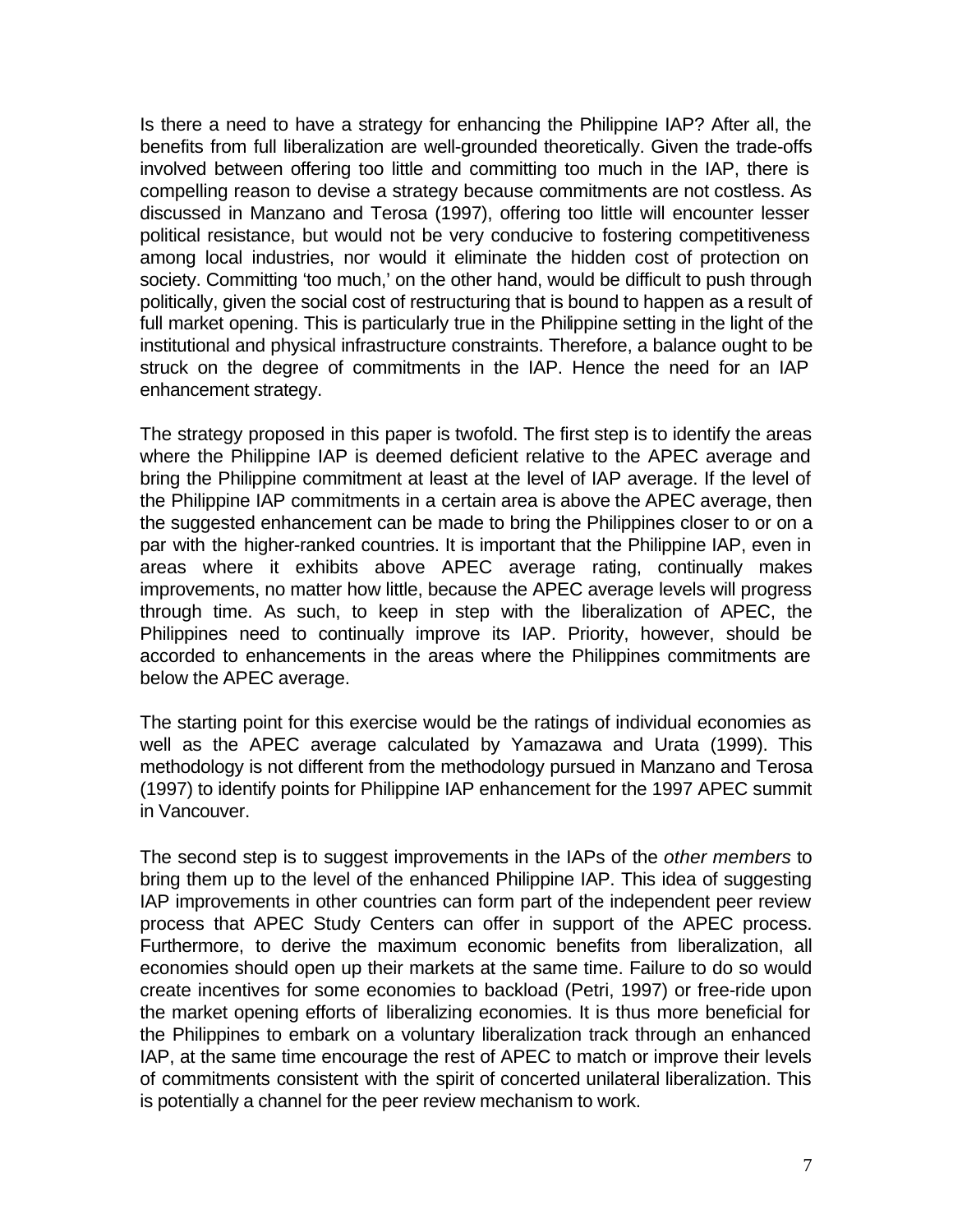The implication of second-stage approach is that the Philippine IAP becomes the benchmark for the IAP enhancement process of the other APEC members. Obviously, the IAP improvements for other economies will depend on their current IAPs relative to that of the Philippines. In devising the suggested improvements in the IAP of the other economies, the following procedures were applied depending on the initial ratings. The menu of cases and the corresponding actions are enumerated as follows:

- a) If both the Philippine IAP and the member economy IAP are below the APEC average, the suggested enhancements would constitute those that would bring the other countries close to or abreast with the APEC average. In addition, the features found in the Philippine IAP not found in other IAPs could be raised as points for enhancement of other economies.
- b) If the Philippine IAP is below the APEC average while those of other members are above, then the suggested enhancement would constitute features found in the Philippine IAP not found in the IAP of others.
- c) If the Philippine IAP is above the average, and the other members' are below the average, then the suggested improvements would include adding features from the Philippine IAP not found in other countries' versions to the member countries' IAPs, as well as add provisions that would bring the other members closer to the APEC average.
- d) If both the Philippine IAP and the IAPs of the other members are above the APEC average, then the suggested improvements would constitute those features found in the Philippine IAP but not found in the IAPs of the other members.

# **V. Recommendations for enhancing the 1999 IAPs**

The paper proposes two sets of recommendations — one directed to enhance the Philippine IAP and the other directed to enhance the IAPs of the other member economies. The recommendations are organized according to the areas identified in the Osaka Action Agenda (tariffs, nontariff measures, services, investments, rules of origin, etc). For example, under the heading of tariffs, the ratings and relative position of the Philippine IAP, which are taken from Yamazawa and Urata (1999), are presented. Thereafter, a number of recommendations are proposed to enhance the Philippine IAP as well as the IAPs of the rest of the member economies. Because the bulk of the commitments in the 1999 IAPs are mostly in the short- and medium-term timeframes, the recommendations likewise are in the aforementioned timeframes.

 The set of recommendations to improve the Philippine IAP took into account the IAPs of the rest of the APEC members. As mentioned earlier, the object of the recommendations is to bring the commitments of the Philippines in all areas on a par with the APEC average at the minimum. Note that this set of recommendations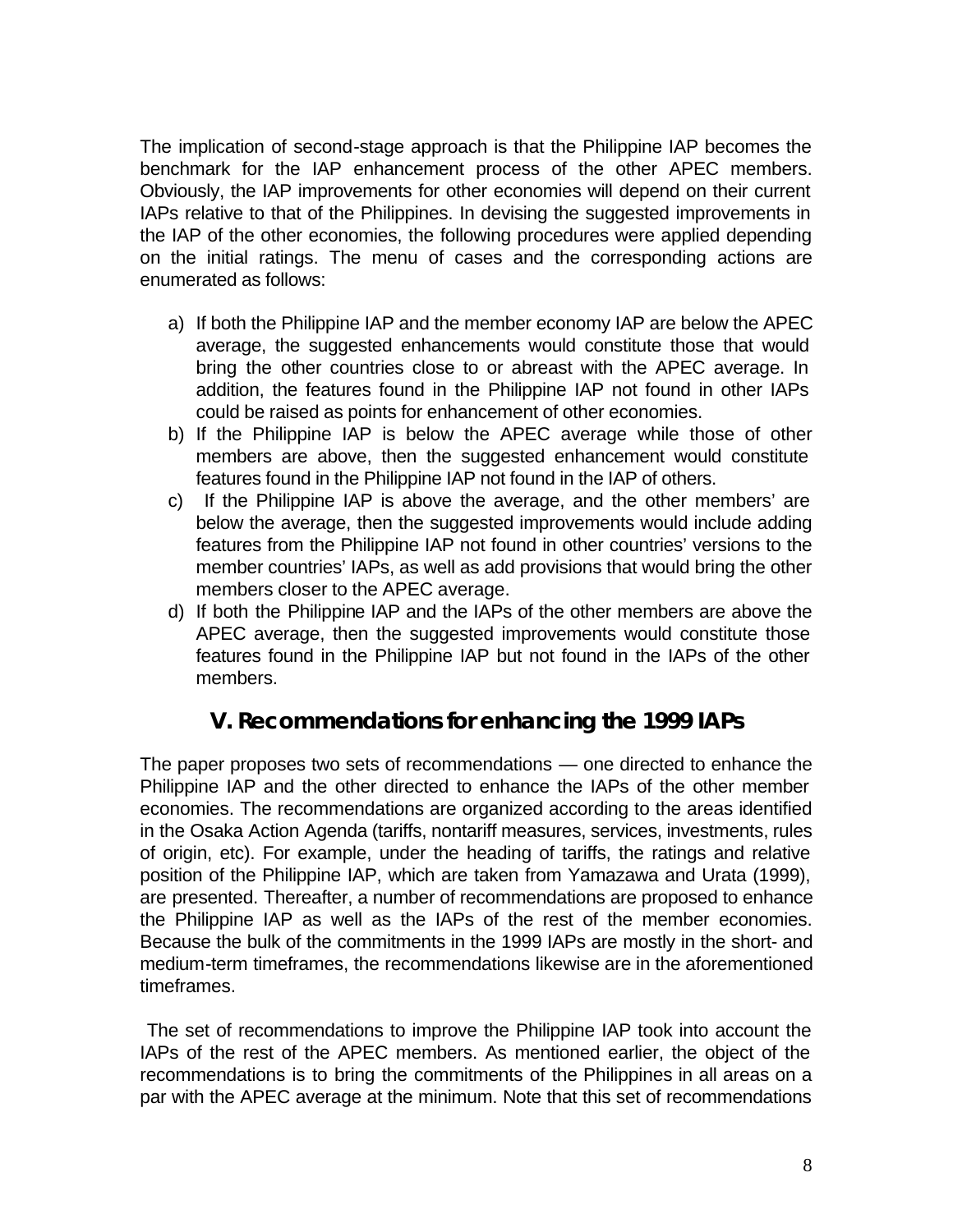suggests improvements even in areas where the Philippines has already been rated to be above the APEC average.

On the other hand, the recommendations addressed to other APEC members, represents the minimum necessary for their IAPs to match the ratings of the Philippine IAP. Of course, there are many areas where the ratings of the IAPs of the other APEC economies already exceed those of the Philippines. As discussed previously, for these cases, only the elements found in the Philippine but not found in the IAPs of the other members are included in the recommendations. In this manner, incentives for free-riding on the liberalizing efforts of the Philippines are reduced.

# **1. TARIFFS**

 $\overline{a}$ 

#### **SUMMARY OF RATINGS<sup>3</sup>**

| <b>PHILIPPINES</b>                                        | 65 | (below APEC average)                                                  |  |
|-----------------------------------------------------------|----|-----------------------------------------------------------------------|--|
| <b>APEC AVERAGE</b>                                       | 69 |                                                                       |  |
|                                                           |    | <b>ECONOMIES RANKED HIGHER THAN THE PHILIPPINES</b>                   |  |
|                                                           |    | Australia (85), Brunei (85), Canada (80), Hong Kong (95), Japan (80), |  |
|                                                           |    | Korea (75), Malaysia (80), New Zealand (90), Singapore (95),          |  |
| Chinese Taipei (70), USA (85)                             |    |                                                                       |  |
| <b>ECONOMIES WITH THE SAME RANKING AS THE PHILIPPINES</b> |    |                                                                       |  |
| Indonesia (65)                                            |    |                                                                       |  |
|                                                           |    | <b>ECONOMIES RANKED LOWER THAN THE PHILIPPINES</b>                    |  |
|                                                           |    | Chile (50), China (40), Mexico (35), Papua New Guinea (25)            |  |

### **A. RECOMMENDATIONS TO ENHANCE PHILIPPINE IAP TO APEC AVERAGE LEVEL OR HIGHER**

- a) Provide updates on the progressive reduction of applied tariffs in line with the Tariff Reform Program
- b) Report on the status of the progressive elimination of tariffs on information Technology products
- c) Provide updates on the status of the gradual expansion of minimum access volumes According to WTO commitments

<sup>&</sup>lt;sup>3</sup> The ratings were taken from Yamazawa and Urata (1999)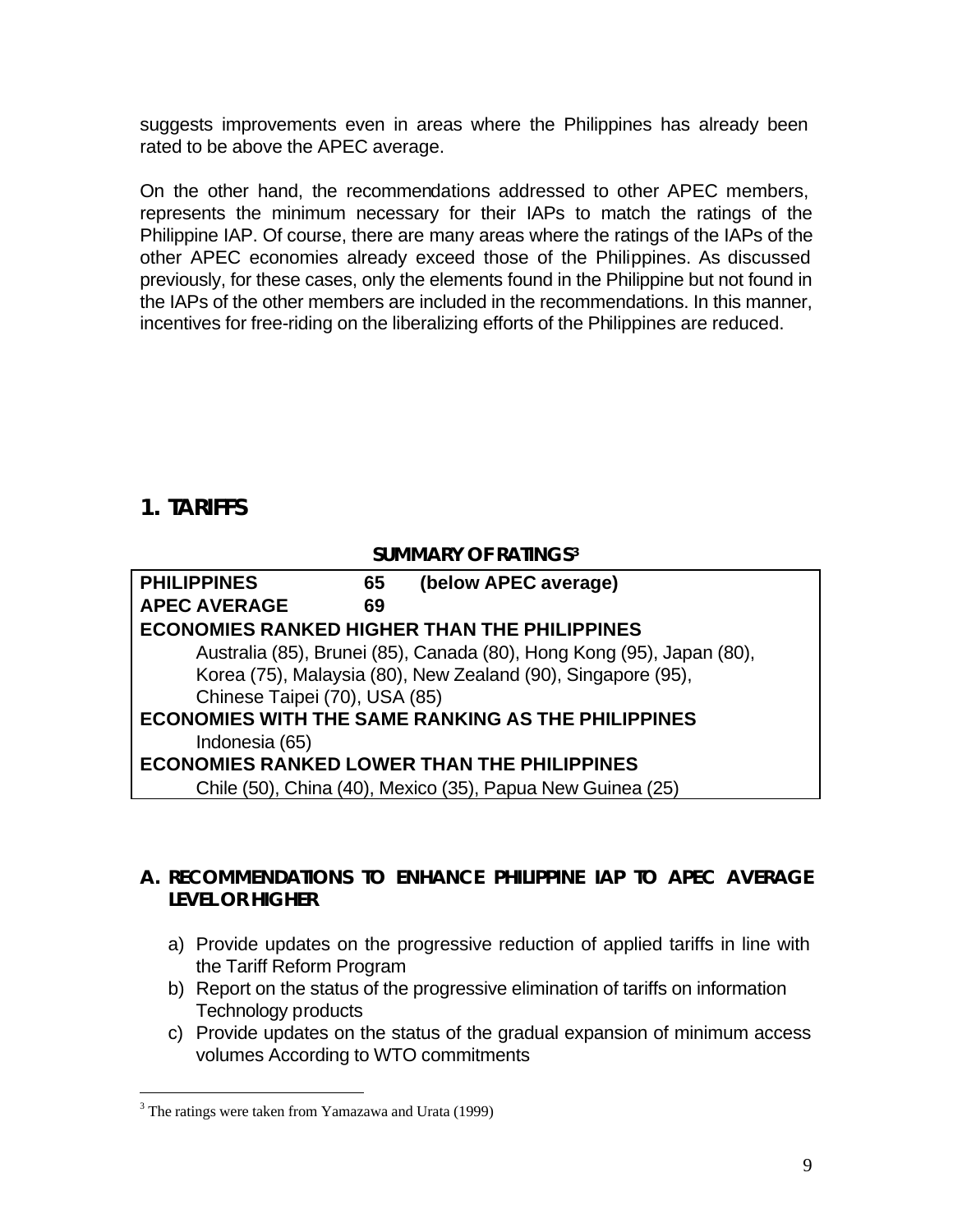- d) Provide regular updates of tariff notification
- e) Participate in APEC EVSL initiatives

#### **B. RECOMMENDATIONS TO ENHANCE OTHER IAP'S TO PHILIPPINE IAP LEVEL OR HIGHER**

- 1. Australia (85)
	- a) Provide updates on the results of the review of nuisance tariffs
	- b) Provide updates on the results of the review of post-2000 0-5% general tariff level
	- c) Provide updates on the results of the review of post-2005 tariffs on textiles, clothing, and footwear
	- d) Regularly update APEC Tariff database
	- e) Participate in APEC EVSL Initiatives
- 2. Brunei (85)
	- a) Review the further reduction of tariffs for items like apparel and clothing, electrical home appliances, gems and jewelry, and furniture
	- b) Provide updates on the review of the number of total tariff lines to be bound at 5%
	- c) Explicitly state the items which are not bound under Brunei Darussalam's WTO commitments which falls under Article XX
	- d) Regularly update APEC Tariff database
	- e) Participate in APEC EVSL initiatives
- 3. Canada (80)
	- a) Review 10-year phase-in of tariff reductions for paper and paper products, steel, textile, and clothing
	- b) Regularly update APEC Tariff database
- 4. Chile (50)
	- a) Provide the progressive time schedule for the reduction of tariffs on most imports by the year 2010
	- b) Progressively reduce general tariff rate to single digit level
	- c) Regularly update APEC Tariff database
	- d) Participate in APEC EVSL initiatives
- 5. China (40)
	- a) Provide updates on actions taken to reduce simple average level tariff to around 15% by 2000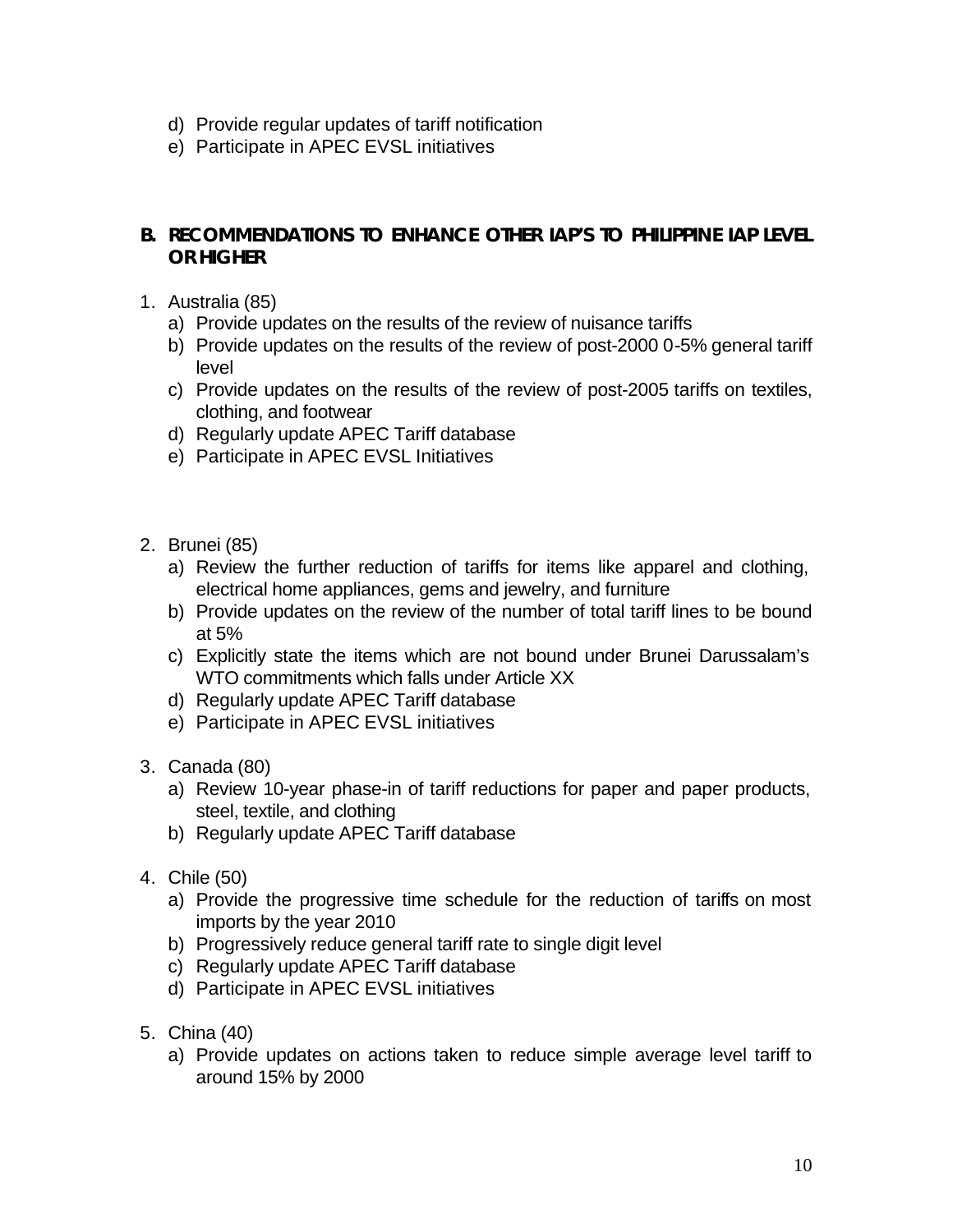- b) Provide updates on study of specific products and implementation of steps for tariff reduction
- c) Regularly update APEC Tariff database
- d) Participate in APEC EVSL initiatives
- 6. Hong Kong (95)
	- a) Accelerate binding of tariffs at zero in the medium- and long-terms
	- b) Participate actively in APEC EVSL initiatives
	- c) Implement tariff elements of all sectoral proposals on an autonomous basis
- 7. Indonesia (65)
	- a) Progressively reduce applied tariff to single digit level
	- b) Regularly update APEC Tariff database
	- c) Participate in APEC EVSL initiatives
- 8. Japan (80)
	- a) Regularly update APEC Tariff database
	- b) Participate in the APEC EVSL initiatives
- 9. Korea (75)
	- a) Provide the schedule for the elimination of tariffs for 126 items in ten industrial sectors
	- b) Regularly update APEC Tariff database
	- c) Participate in APEC EVSL initiatives

10.Malaysia (80)

- a) Review the reduction of tariffs for 250 items with high tariffs
- b) Regularly update APEC Tariff database
- c) Participate in APEC EVSL initiatives
- 11.Mexico (35)
	- a) Progressively reduce average tariff to single digit level
	- b) Increase the number of items to be bound at 5%
	- c) Regularly update APEC Tariff database
	- d) Participate in APEC EVSL initiatives
- 12.New Zealand (90)
	- a) Regularly update APEC Tariff database
	- b) Participate in APEC EVSL initiatives
- 13.Papua New Guinea (25)
	- a) Provide updates on the implementation of the tariff reform program
	- b) Provide tariff reduction schedule
	- c) Regularly update APEC Tariff database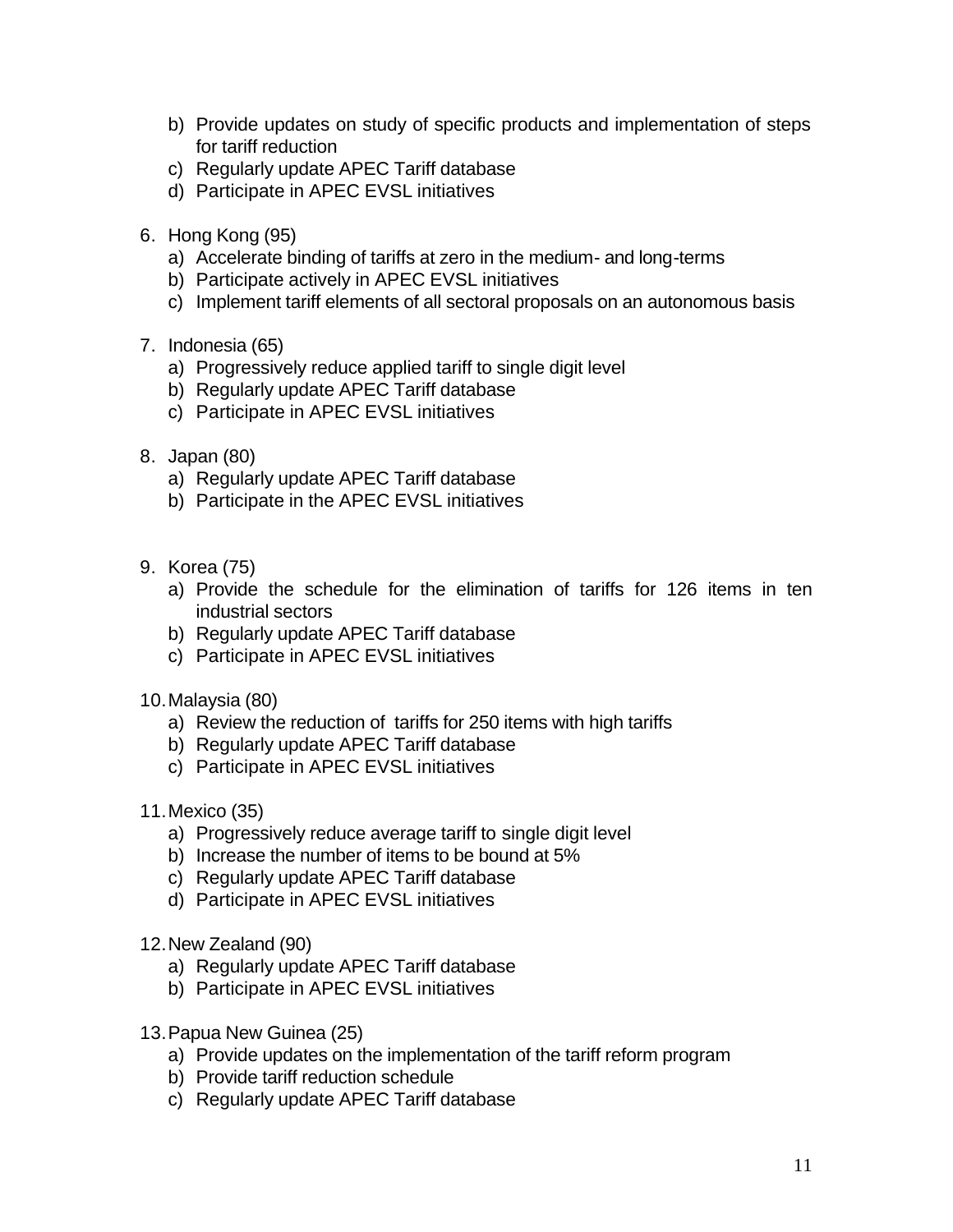- d) Participate in APEC EVSL initiatives
- 14.Singapore (95)
	- a) Participate in APEC EVSL initiatives
- 15.Chinese Taipei (70)
	- a) Regularly update APEC Tariff database
	- b) Participate in APEC EVSL initiatives
- 16.Thailand (45)
	- a) Progressively reduce average tariff level to single digit level
	- b) Revise tariff concession schedule
	- c) Regularly update APEC Tariff database
	- d) Participate in APEC EVSL initiatives
- 17.USA (85)
	- a) Regularly update APEC Tariff database

### **2. NON-TARIFF MEASURES**

#### **SUMMARY OF RATINGS**

| <b>PHILIPPINES</b>                                        | 40 | (below APEC average)                                                  |  |
|-----------------------------------------------------------|----|-----------------------------------------------------------------------|--|
| <b>APEC AVERAGE</b>                                       | 63 |                                                                       |  |
| <b>ECONOMIES RANKED HIGHER THAN THE PHILIPPINES</b>       |    |                                                                       |  |
|                                                           |    | Australia (95), Brunei (85), Canada (50), Chile (60), Hong Kong (95), |  |
|                                                           |    | Indonesia (70), Japan (50), Korea (65), Malaysia (70), Mexico (70),   |  |
|                                                           |    | New Zealand (85), Papua New Guinea (60), Singapore (95), USA (60)     |  |
| <b>ECONOMIES WITH THE SAME RANKING AS THE PHILIPPINES</b> |    |                                                                       |  |
| Thailand (40)                                             |    |                                                                       |  |
| <b>ECONOMIES RANKED LOWER THAN THE PHILIPPINES</b>        |    |                                                                       |  |
| Chinese Taipei (15)                                       |    |                                                                       |  |

#### **A. RECOMMENDATIONS TO ENHANCE PHILIPPINE IAP TO APEC AVERAGE LEVEL OR HIGHER**

- a) Provide updates on the status of the progressive elimination of import licensing requirements under cover of GATT Article XVIII-B.
- b) Provide a time frame for the elimination of import licensing requirements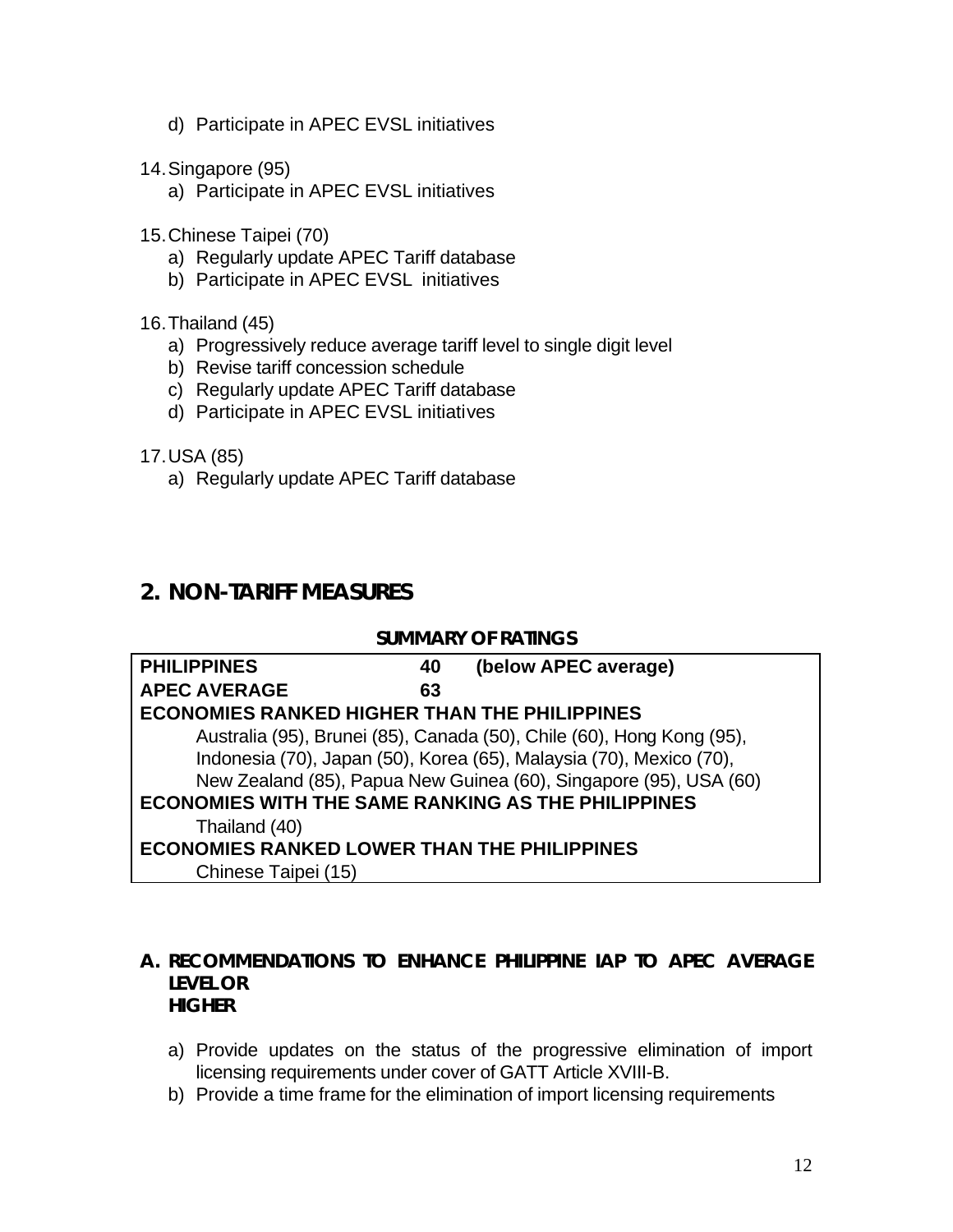c) Provide regular updates of database in NTMs and list of regulated/prohibited commodities

#### **B. RECOMMENDATIONS TO ENHANCE OTHER IAP'S TO PHILIPPINE IAP LEVEL OR HIGHER**

- 1. Australia (95)
	- a) Exchange information with APEC member countries on the status of residual NTM's
	- b) Contribute to database on NTM by updating notifications as maybe necessary
- 2. Brunei (85)
	- a) Provide updates on the identification of NTM's
	- b) Review procedures for import licensing and import permit.
- 3. Canada (50)
	- a) Review and clarify commitments for products with NTM's.
	- b) Exchange information with APEC member countries on the status of residual NTM's
	- c) Contribute to database on NTM by updating notifications as maybe necessary.
- 4. Chile (60)
	- a) Progressively identify and eliminate residual NTM's before 2010
	- b) Exchange information with APEC member countries on the status of residual NTM's
	- c) Contribute to database on NTM by updating notifications as maybe necessary.
- 5. China (20)
	- a) Provide a time frame for reducing NTM's in certain products.
	- b) Exchange information with APEC member countries on the status of residual NTM's
	- c) Contribute to database on NTM by updating notifications as maybe necessary.
- 6. Hong Kong (95)
	- a) Exchange information with APEC member countries on the status of residual NTM's rendered unnecessary by technological advancement.
- 7. Indonesia (70)
	- a) Provide a time frame for removing remaining NTM's.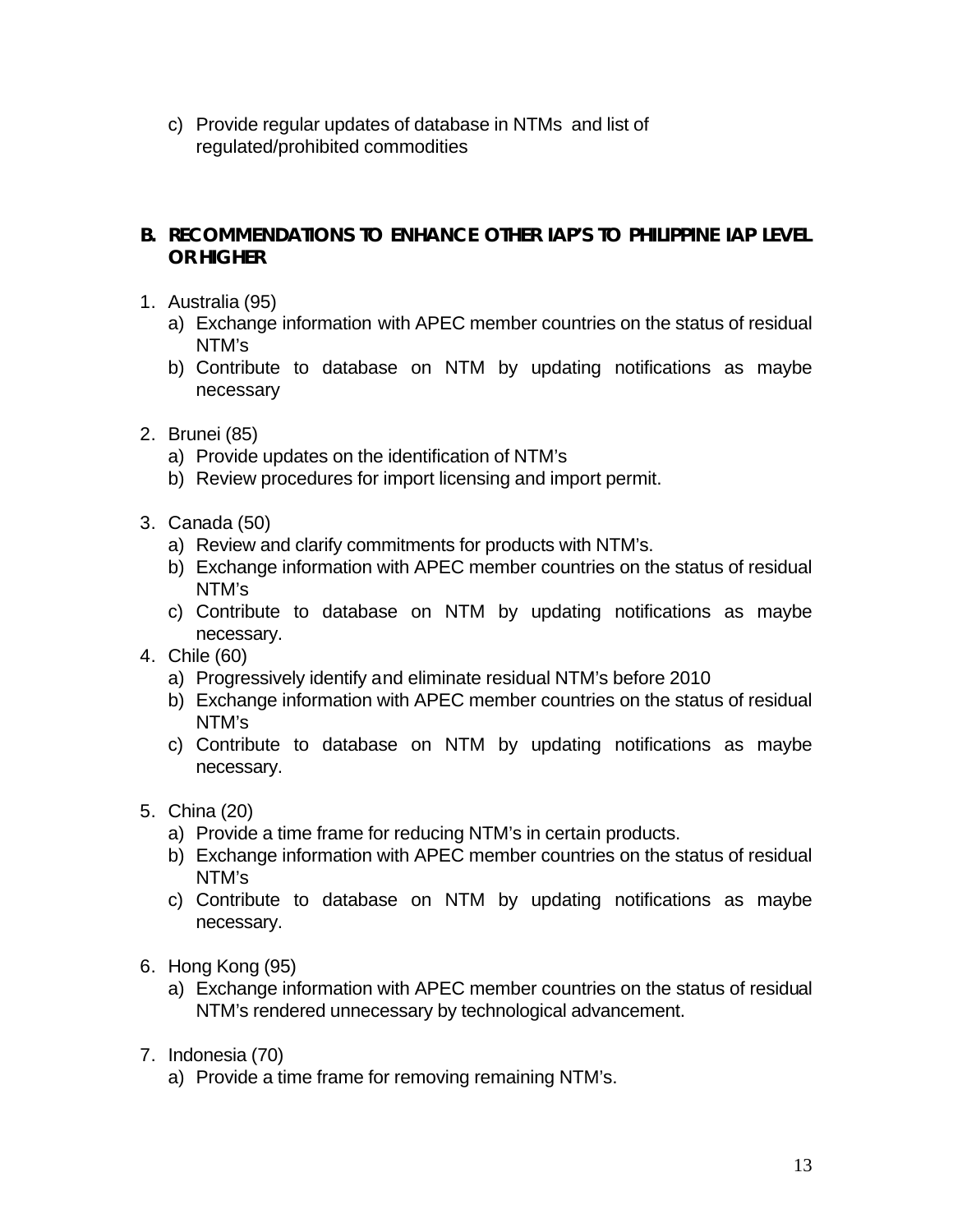- b) Exchange information with APEC member countries on the status of residual NTM's
- c) Contribute to database on NTM by updating notifications as maybe necessary.
- 8. Japan (50)
	- a) Provide a time frame for reducing or removing NTM's for certain products
	- b) Exchange information with APEC member countries on the status of residual NTM's
	- c) Contribute to database on NTM by updating notifications as maybe necessary.
- 9. Korea (65)
	- a) Provide updates on the improvement of 54 individual laws which require input certification
	- b) Exchange information with APEC member countries on the status of residual NTM's
	- c) Contribute to database on NTM by updating notifications as maybe necessary
- 10.Malaysia (70)
	- a) Review absolute import prohibition for products like cocoa pods, rambutan, pulasan, longan, and manman fruits produced in the Philippines and Indonesia.
	- b) Relax or abolish some existing NTM's
	- c) Exchange information with APEC member countries on the status of residual NTM's
	- d) Contribute to database on NTM by updating notifications as maybe necessary
- 11.Mexico (70)
	- a) Relax or abolish some existing NTM's
	- b) Exchange information with APEC member countries on the status of residual NTM's
	- c) Contribute to database on NTM by updating notifications as maybe necessary
- 12.New Zealand (85)
	- a) Relax or abolish some existing NTM's
	- b) Exchange information with APEC member countries on the status of residual NTM's
	- c) Contribute to database on NTM by updating notifications as maybe necessary.
- 13.Papua New Guinea (60)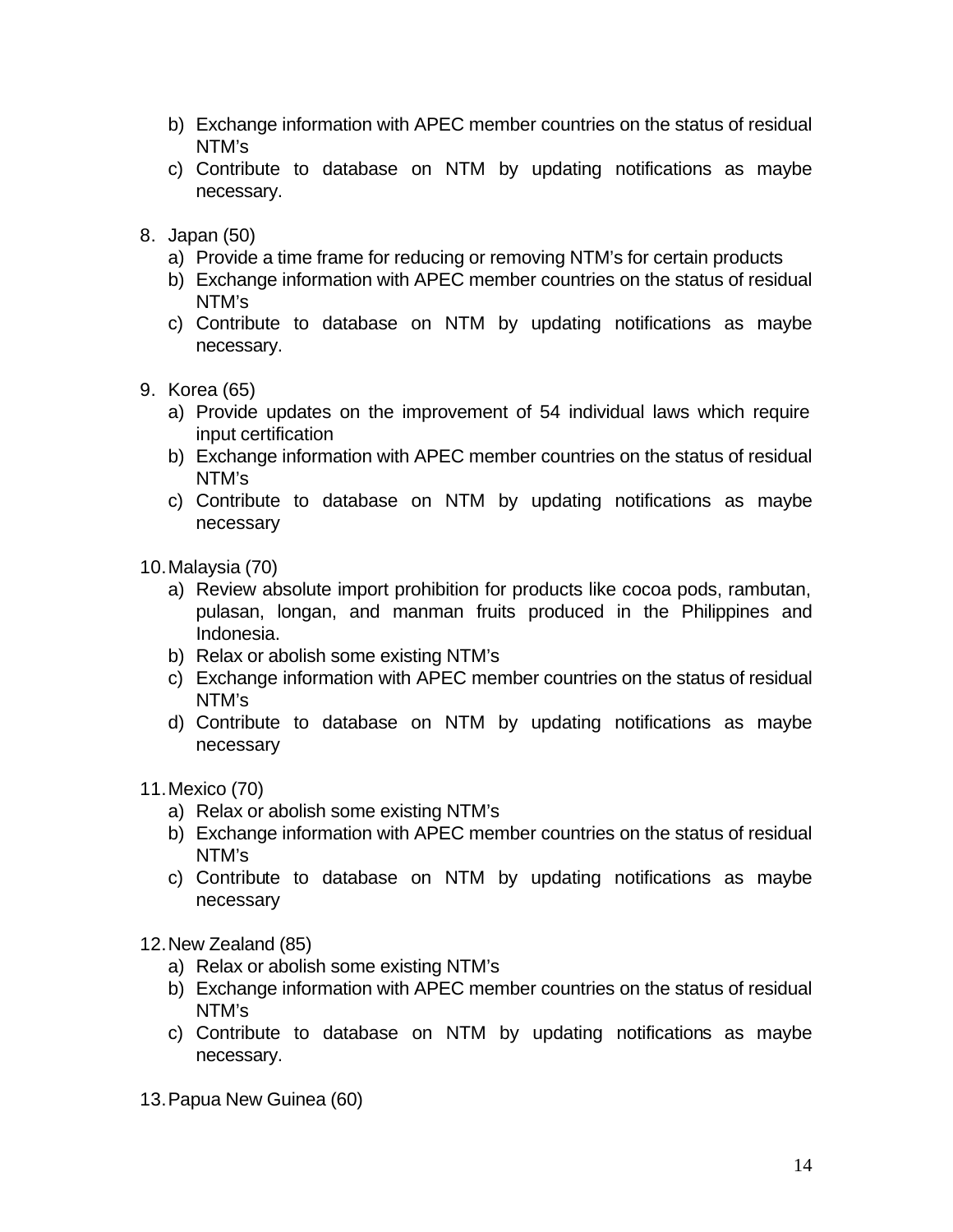- a) Provide a time frame for reducing NTM's.
- 14.Singapore (95)
	- a) Report results of review of NTM's in the light of technical, medical, and other advances
- 15.Chinese Taipei (15)
	- a) Expand the coverage of NTM's to be eliminated after accession to the WTO
- 16.Thailand (40)
	- a) Updates on the identification, relaxation, or removal of NTM's
	- b) Relax or remove NTM's on products under licensing
	- c) Exchange information with APEC member countries on the status of residual NTM's'
	- d) Contribute to database on NTM by updating notifications as maybe necessary.

17.USA (60)

- a) Relax or remove import permits required for some products.
- b) Exchange information with APEC member countries on the status of residual NTM's
- c) Contribute to database on NTM by updating notifications as maybe necessary.

### **3. SERVICES**

### **SUMMARY OF RATINGS**

| <b>PHILIPPINES</b>                                  | 47 | (above APEC average)                                                           |  |
|-----------------------------------------------------|----|--------------------------------------------------------------------------------|--|
| <b>APEC AVERAGE</b>                                 | 39 |                                                                                |  |
| <b>ECONOMIES RANKED HIGHER THAN THE PHILIPPINES</b> |    |                                                                                |  |
|                                                     |    | Australia (54), Canada (57), Hong Kong (55), Japan (64), New Zealand           |  |
| $(69)$ , USA $(84)$                                 |    |                                                                                |  |
| <b>ECONOMIES RANKED LOWER THAN THE PHILIPPINES</b>  |    |                                                                                |  |
|                                                     |    | Brunei (13), Chile (33), China (9), Indonesia (22), Korea (41), Malaysia (27), |  |
|                                                     |    | Mexico (9), Papua New Guinea (6), Singapore (35), Chinese Taipei (45),         |  |
| Thailand (26)                                       |    |                                                                                |  |

#### **A. RECOMMENDATIONS TO ENHANCE PHILIPPINE IAP APEC AVERAGE LEVEL OR HIGHER**

a) For Telecommunications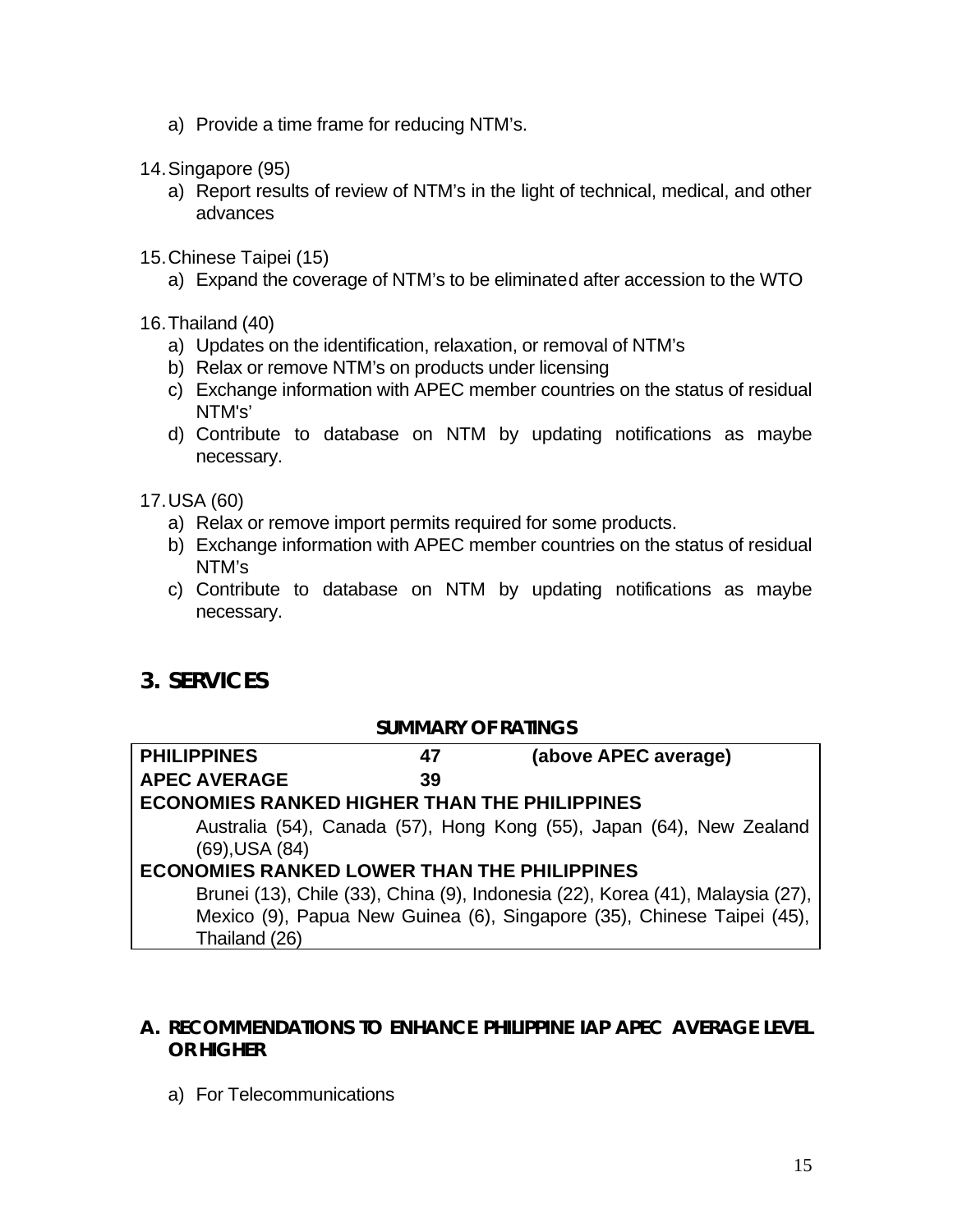-Provide updates on the following:

- i) promulgation of rules, regulations, and guidelines to further allow the market to grow and operate efficiently
- ii) privatization of government telecommunication facilities
- iii) exemption of specific telecommunications service from rate or tariff requirement
- iv) entry of new service providers
- b) For Transport

-Provide updates on nationality requirement of auxiliary maritime services

- c) For Energy (Electricity) -Provide updates on the Omnibus Bill on electricity
- d) For Tourism -Provide updates on the review of laws on tourism movement and investment
- e) For Distribution -Provide updates on the amendments to RA 1180 ( to allow foreigners to engage in retail trade
- f) For Financial Services -Provide updates on the following:
	- i) foreign equity participation in investment banks and investment companies
	- ii) restrictions on foreign membership in Board of Directors of investment companies

### **B. RECOMMENDATIONS TO EHNANCE OTHER IAP'S TO PHILIPPINE IAP LEVEL OR HIGHER**

- 1. Australia (54)
	- a) For Business Services
		- -Provide updates on the following:
			- i) the adoption of model uniform legislation on practice of foreign law by foreign lawyers
			- ii) facilitation of mutual recognition of engineering qualifications and development of best practices in the region.
			- iii) development of mutual exemption framework for engineers
	- b) For Communication Services

-Provide updates on the results of the review of further changes in the postal market in 2002.

- c) For Financial Services -Pursue vigorously the schedule of commitments which includes GATS restrictive measures
- a) For Maritime Services -Provide updates on the following: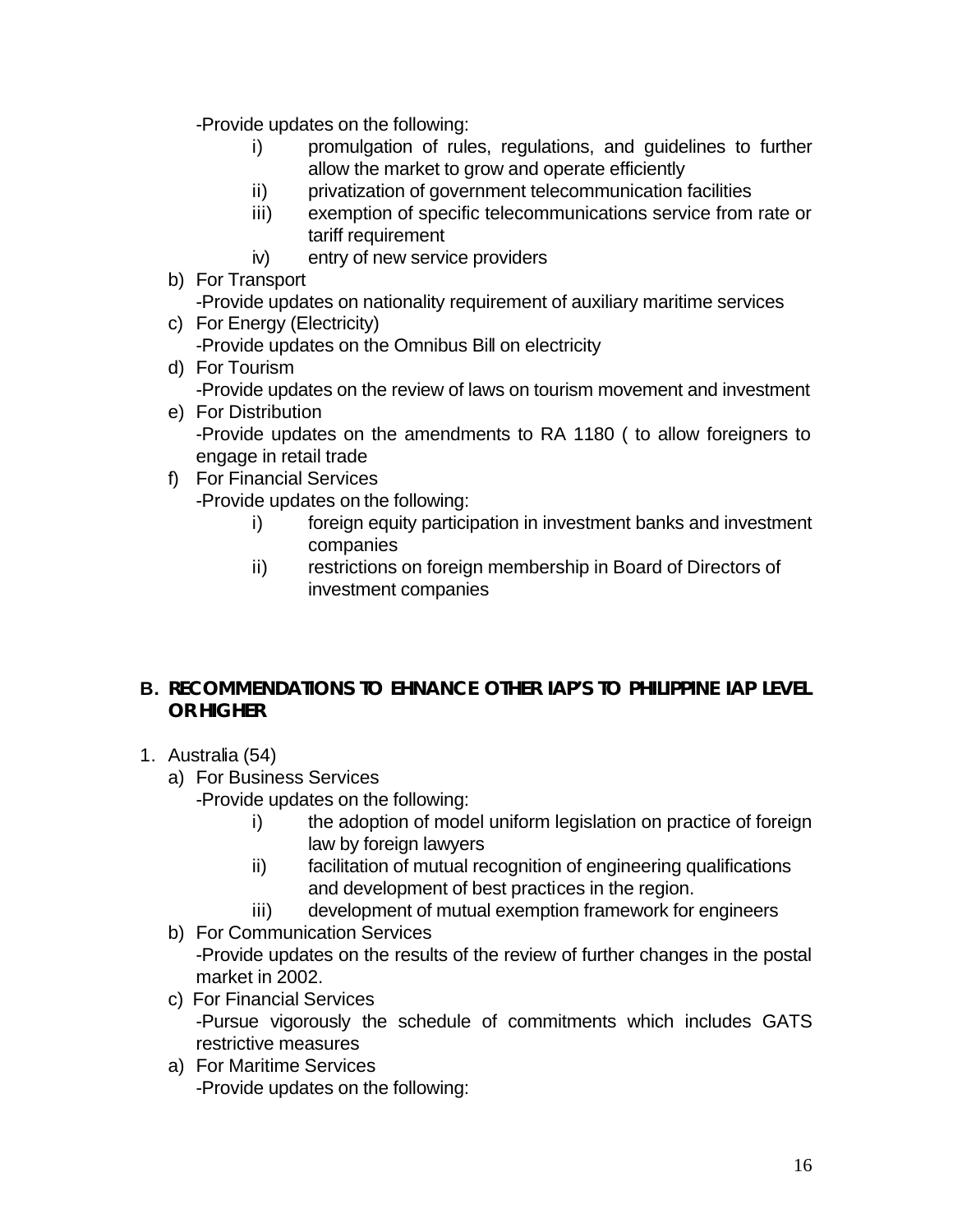- i) review of the Navigation Act of 1912 to bring it into line with practices relevant to the operation of a modern and efficient shipping industry
- ii) review of permit and licensing systems applicable to ships engaged in coasting trade
- iii) amendments to the Shipping Registration Act of 1981 to improve efficiency, transparency, and responsiveness towards industry.
- iv) review of the application of anti-monopoly provision of the Trade Services Act
- b) For Air Transport Services

-Provide updates on the following:

- i) progressive liberalization of access to the Australian aviation market
- ii) review of aviation safety requirements
- iii) introduction of competition to Airservice Australia

-Negotiate harmonization of standards and practices with APEC members on a bilateral basis

- 2. Brunei (13)
	- a) For Air Transport Services -Pursue commitments under GATS more vigorously
	- b) Communication Services -Provide updates on the privatization and liberalization of telecommunications services
	- c) Tourism

-Signify commitments being reviewed or planned

- 3. Canada (57)
	- a) Provide updates on the results of the review of remaining market access and national treatment restrictions on trade in the following services:
		- i) Professional services
			- Accounting, Auditing, and Bookkeeping Services
			- Architectural Services
			- Engineering Services

Integrated Engineering Services

Urban Planning and Landscape Architectural Services

ii) Communication Services

Telecommunication Services

Construction and Related Engineering Services

- iii) Distribution Services
- iv) Financial Services
- v) Tourism and Related Services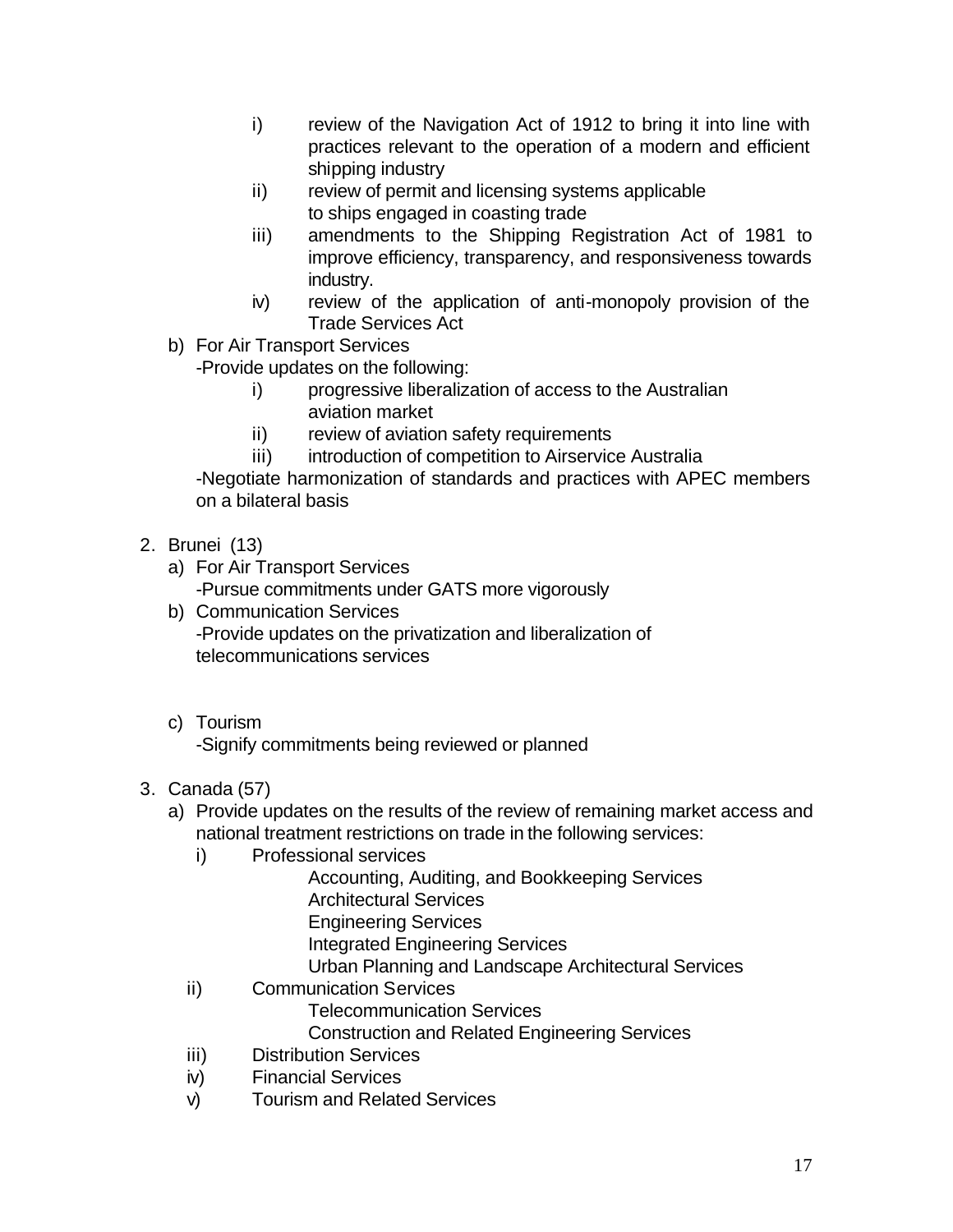- vi) Transport Services (air transport services and services auxiliary to modes of transport)
- 4. Chile (33)
	- a) Provide updates on the results of the review of market access restrictions, quantitative restrictions, or national treatment limitations in the following services:
		- i) Professional Services
		- ii) Telecommunication Services
		- iii) Construction and Related Engineering Services
		- iv) Educational Services
		- v) Environmental Services
		- vi) Health-related and Social Services
		- vii) Recreational, Cultural, and Sporting Services
		- viii) Transport Services
- 5. China (9)
	- a) Progressively reduce market access restrictions, conditions, and regulations in the following services:
		- i) Financial Services
		- ii) Commercial Retailing
		- iii) Energy
		- iv) Transportation Services (maritime transport)
		- v) Telecommunications Services
		- vi) Legal Services
- 6. Hong Kong (55)
	- a) Provide updates on the results of the review of market access restrictions and exceptions to national treatment in the following services:
		- i) Legal Services
		- ii) Business Services (auditing services, professional services such as pharmacists, and security services)
		- iii) Communication Services (particularly in audiovisual services (such as radio services) and telecommunications, which needs to establish a framework for effective competition and to streamline the licensing framework to cope with developments in the telecommunications industry)
		- iv) Distribution Services (wholesale services)
		- v) Financial Services (particularly banking services and securities and futures trading)
	- b) Signify commitments being planned or reviewed in the following services:
		- i) Construction and Related Engineering Services
		- ii) Educational Services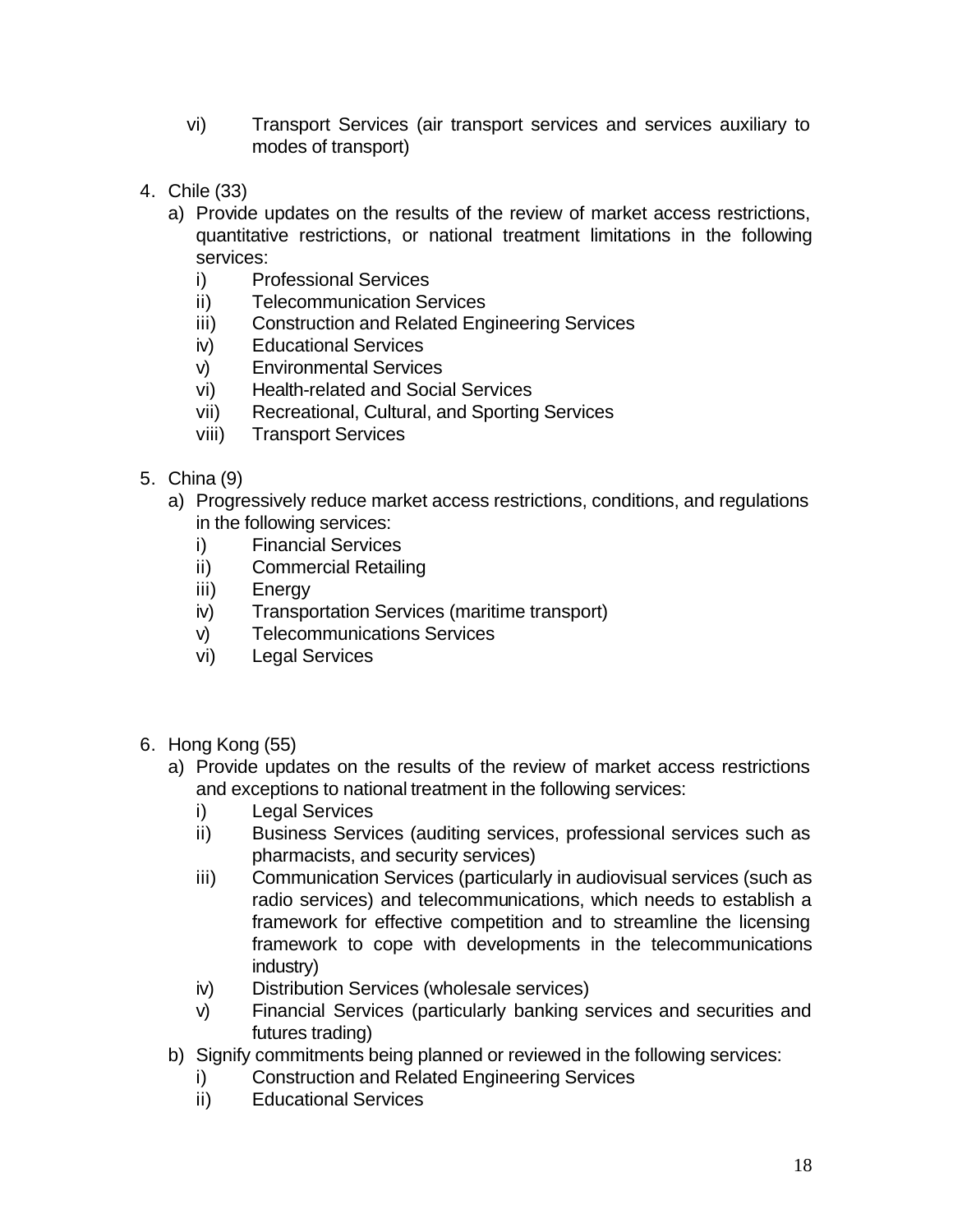- iii) Environmental Services
- iv) Health-Related and Social Services
- v) Tourism and Travel Related Services
- vi) Recreational, Cultural, and Sporting Services
- 7. Indonesia (22)
	- a) Expand the scope of relaxing or eliminating the discriminatory treatment in the requirements of paid-up capital in the financial services sector (bank and non-bank)
	- b) Provide updates on the results of the review of market access and national treatment limitations in the following services:
		- i) Banking Services
		- ii) Telecommunications Services
		- iii) Industrial Services
		- iv) Tourism
		- v) Transportation services (air service, maritime transport services)
- 8. Japan (64)
	- a) Provide updates on the results of amendments to the Telecommunications Business Law
	- b) Provide updates on the results of the government study on foreign capital participation in the cable television business
	- c) Provide updates on the completion of the Financial System Reform by year 2001.
	- d) Clearly indicate when to expand the availability of visas for group tours to all APEC members
	- e) Provide updates on the results of the review of stockpiling and emergency measures (energy services)
	- f) Provide updates on the results of the review of successful and efficient oil exploration measures
- 9. Korea (41)
	- a) Provide updates on the results of the review of market access restrictions and exceptions to national treatment in the following services:
		- i) Telecommunications Services
		- ii) Energy Services
		- iii) Legal Services
		- iv) Business Services
	- b) Provide updates on the cargo information system to automate transportation, storage, loading, arrival, and departure procedures
	- c) Provide updates on the comprehensive liberalization of the oil industry
	- d) Identify plan of action for helping alleviate impediments to tourism development in the region
	- e) Clarify distribution services to be liberalized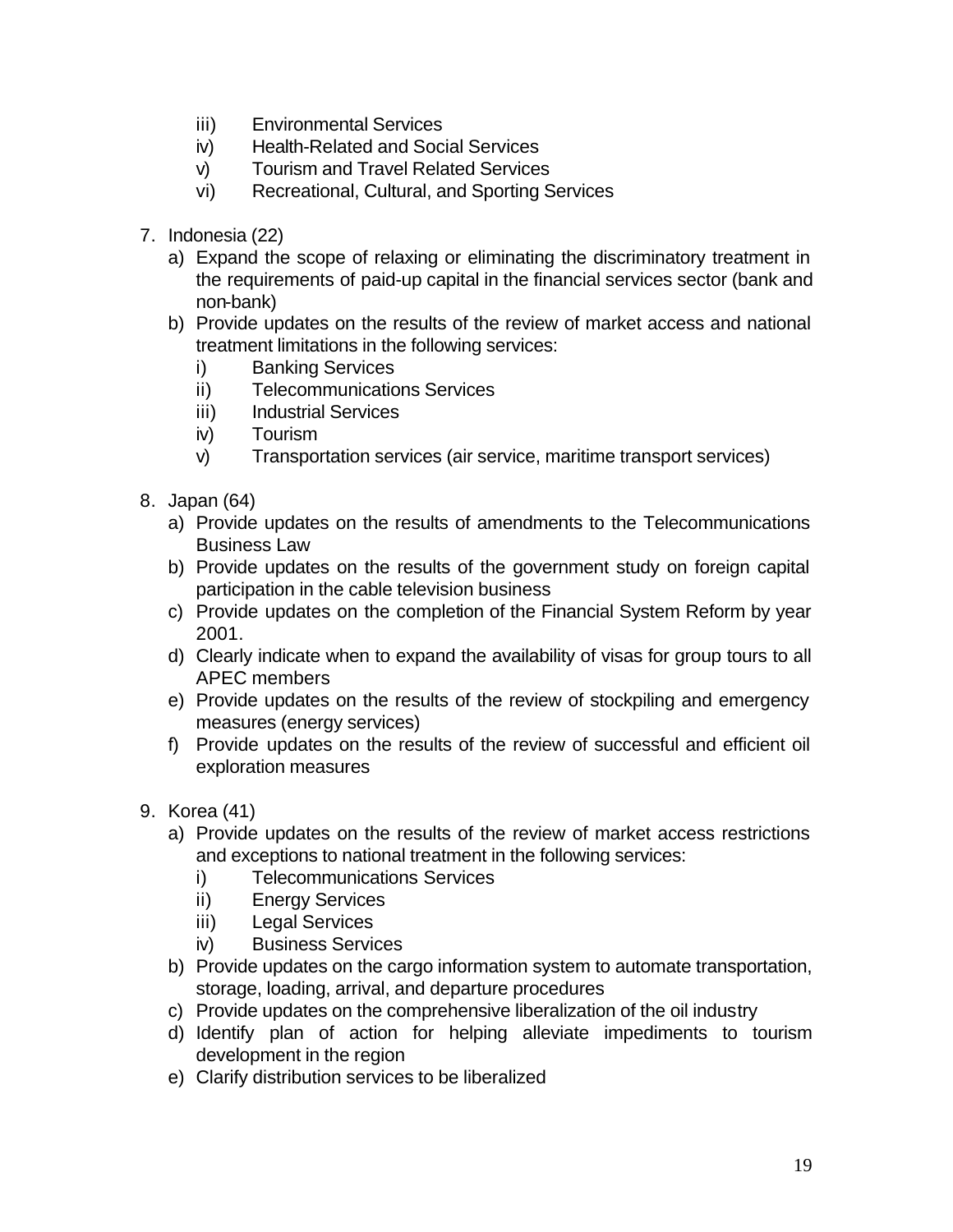- f) Review monetary contributions to the Construction Mutual Aid Association when acquiring permits for general construction works
- g) Reduce restrictions in the investment environment in education
- 10.Malaysia (27)
	- a) Provide updates on the results of the review of market access restrictions and exceptions to the national treatment in the following services:
		- i) Financial Services (commercial banks, insurance companies, financial leasing, fund management companies
		- ii) Professional/Business Services (Architectural and Engineering Services Integrated Engineering Services, Rental/Leasing Services related to ships, aircraft, construction, and mining equipment, GHQ Services, Medical Specialty, Translation and Interpretation Services, Computer and Related Services, Management Consulting, Research and Development,

Advertising, Convention and Exhibition Services)

- iii) Transport Services (maritime service area and cabotage policy)
- iv) Telecommunication Services
- v) Other Services (Private Hospital Services, Hotel, Tourist and Restaurant Services, Sports Events, Management Services, International Maritime Transport Services
- 12) Mexico (9)
	- a) Clearly indicate commitments in the following services:
		- i) Telecommunication Services
		- ii) Audiovisual Services
		- iii) Postal Services
		- iv) Private Educational Services
		- v) Transportation Services
		- vi) Financial Services
	- b) Provide updates on the review of market access for professional/business services and accounting services
- 13) New Zealand (69)
	- a) Provide updates on market access and national treatment for maritime and telecommunications market
	- b) Open air services to additional countries
- 14)Papua New Guinea (6)
	- a) Implement WTO requirements in the services sector especially the General Agreement on Trade in Services (GATS)
	- b) Market access improvements in telecommunication services
	- c)Provide strong and clear commitments for other services sectors

15)Singapore (35)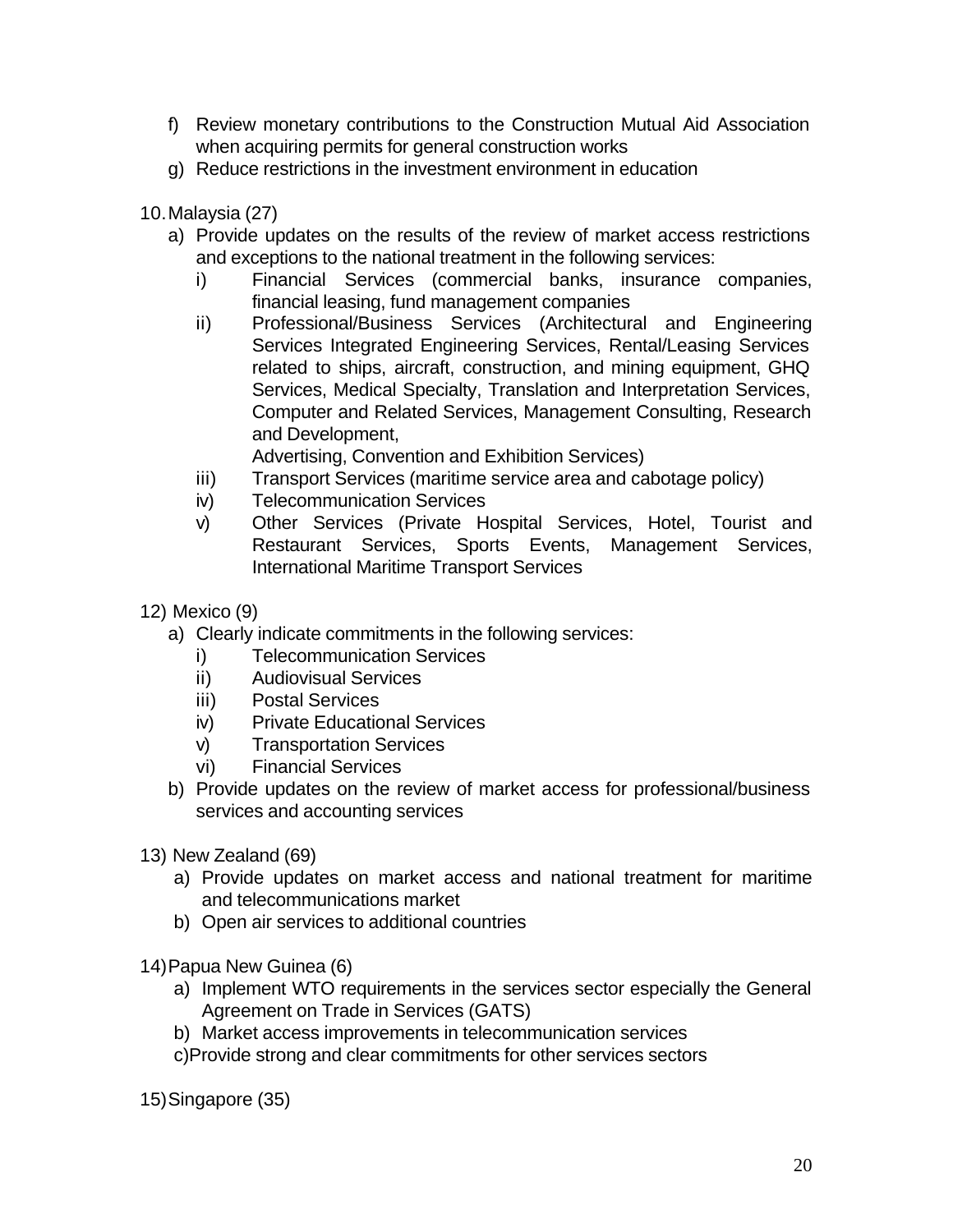- a) Provide updates on the review of market access restrictions for accounting services, taxation, medical services, dental services, veterinary services, architectural services, engineering services, telecommunications services, and financial services
- b) Clarify market access restrictions for telecommunications services
- c) Review opening up of domestic banking and securities sectors to greater foreign participation

#### 16)Taipei (45)

- a) Provide updates on the review of market access restrictions for advertising, market research and public opinion polling, management consultancy and related services, technical testing and analysis, consulting services incidental to agriculture, animal husbandry, forestry, engineering-related scientific and technical consulting, maintenance and repair of equipment, aircraft and other transport equipment, photographic services, packing, and other business services
- b) Review market access restrictions for banking
- c) Review numerical restriction imposed on audio-visual services
- d) Review amount that foreign investor can invest in securities

17)Thailand (26)

- a) Progressive reduction of market access restrictions for telecommunication services
- b) Review market access restrictions for maritime services
- c) Updates on the privatization of maritime post services and facilities
- d) Provide updates on the review of market access restrictions for air transport services, road transport services, financial services (securities and insurance), and energy (natural gas market and electricity)

18)USA (84)

- a) Clarify state-specific restrictions for real estate services, placement and supply services of personnel, construction and related engineering services, financial services (insurance), health-related and social services, tourism and travel-related services, and recreational services.
- b) Expand cargo-sharing agreement with other countries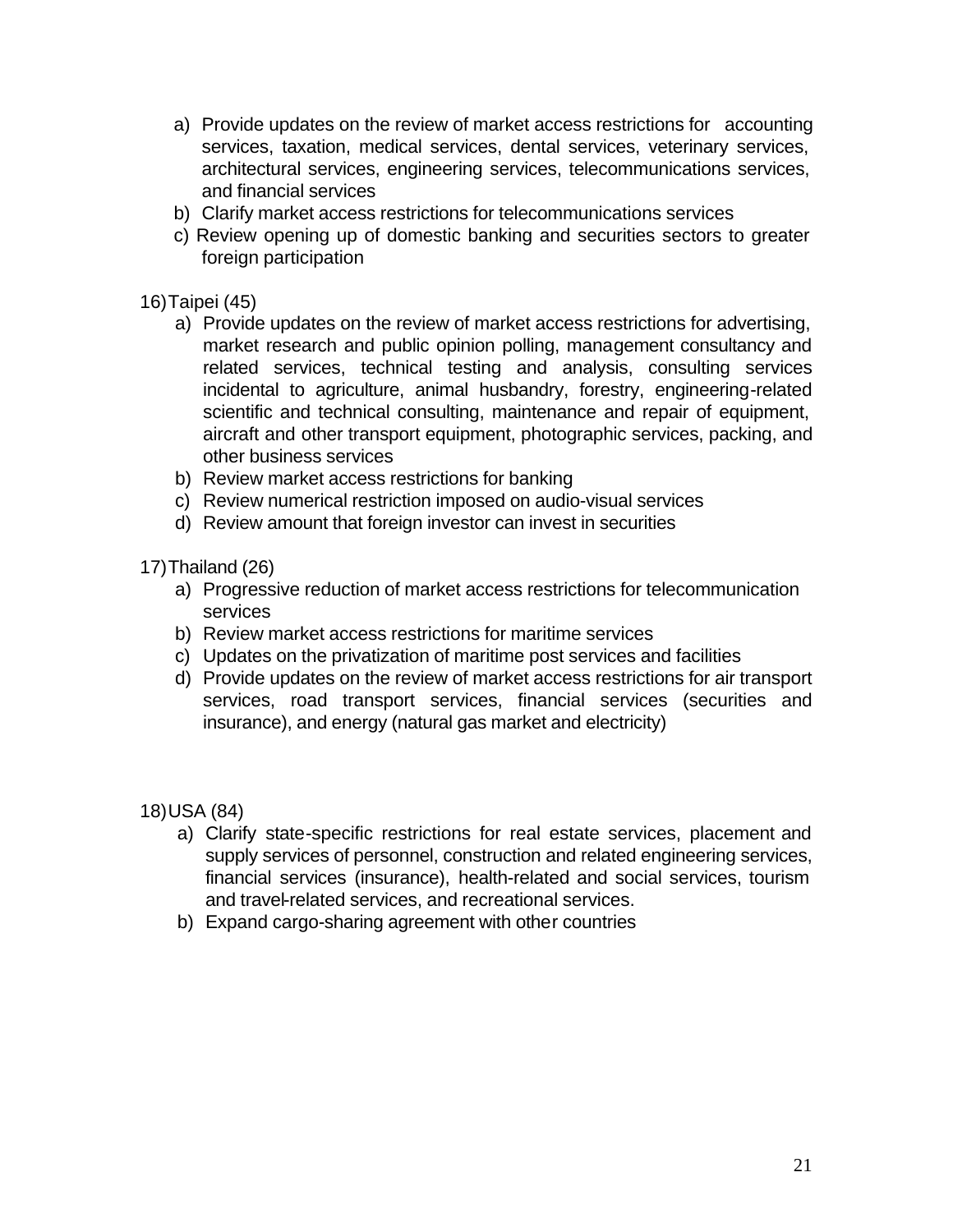# **4. INVESTMENTS**

**SUMARRY OF RATINGS**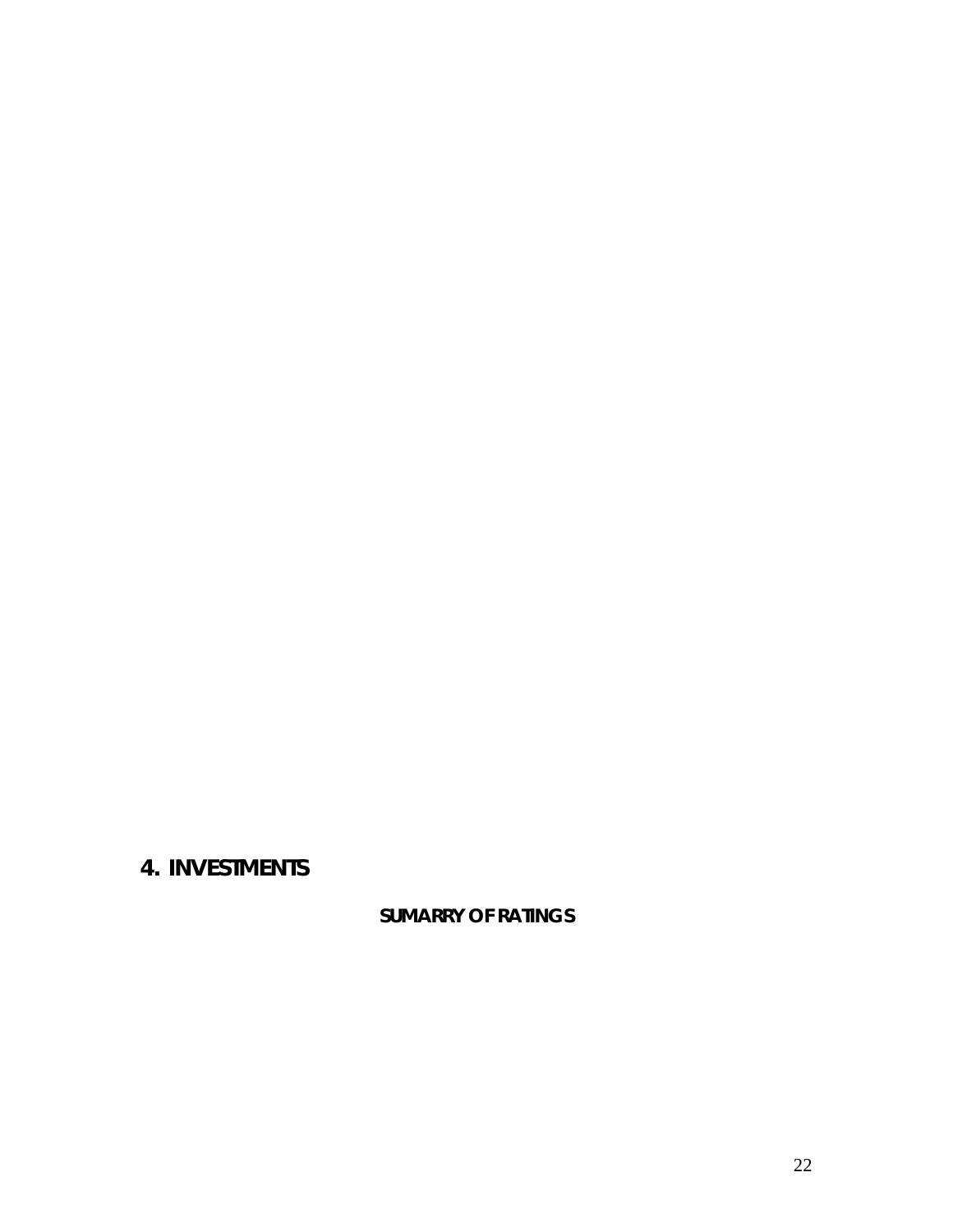| <b>PHILIPPINES</b>                                        | 62 | (below APEC average)                                                       |  |
|-----------------------------------------------------------|----|----------------------------------------------------------------------------|--|
| <b>APEC AVERAGE</b>                                       | 67 |                                                                            |  |
| <b>ECONOMIES RANKED HIGHER THAN THE PHILIPPINES</b>       |    |                                                                            |  |
|                                                           |    | Australia (63), Canada (78), Hong Kong (85), Japan (80), Korea (65),       |  |
|                                                           |    | Malaysia (68), Mexico (68), New Zealand (75), Singapore (77), Chinese      |  |
| Taipei (67),                                              |    |                                                                            |  |
| <b>USA (80)</b>                                           |    |                                                                            |  |
| <b>ECONOMIES WITH THE SAME RANKING AS THE PHILIPPINES</b> |    |                                                                            |  |
| Thailand (62)                                             |    |                                                                            |  |
| <b>ECONOMIES RANKED LOWER THAN THE PHILIPPINES</b>        |    |                                                                            |  |
|                                                           |    | Brunei (43), Chile (59), China (58), Indonesia (54), Papua New Guinea (56) |  |

### **A. RECOMMENDATIONS TO ENHANCE PHILIPPINE IAP TO APEC AVERAGE LEVEL OR HIGHER**

- a) Provide updates on efforts to pursue bilateral investment protection agreements with APEC economies
- b) Provide updates on results of efforts to integrate all government investment promotion activities under the Board of Investments
- c) Update contribution to the APEC guidebook on investment regimes
- d) Update contribution to the APEC software network on investment regimes and opportunities
- e) Participate in APEC investment review mechanisms
- f) Contribute to technical assistance and cooperative activities which will facilitate intra-APEC investments

#### **B. RECOMMENDATIONS TO ENHANCE OTHER IAP'S TO PHILIPPINE IAP LEVEL OR HIGHER**

- 1. Australia (63)
	- a) Provide updates on the review of foreign investment policy which takes into account work being undertaken in the OECD on a multi-lateral framework of rules for investment.
	- b) Update contributions to the APEC guidebook on investment regimes
	- c) Update contributions to the APEC software network on investment regulations and investment opportunities
	- d) Provide updates on the review screening system in relation to foreign investments in non-sensitive sectors
	- e) Provide updates on the review specified restrictions in relation to investments in sensitive sectors such as media, telecommunications, civil aviation, and real estate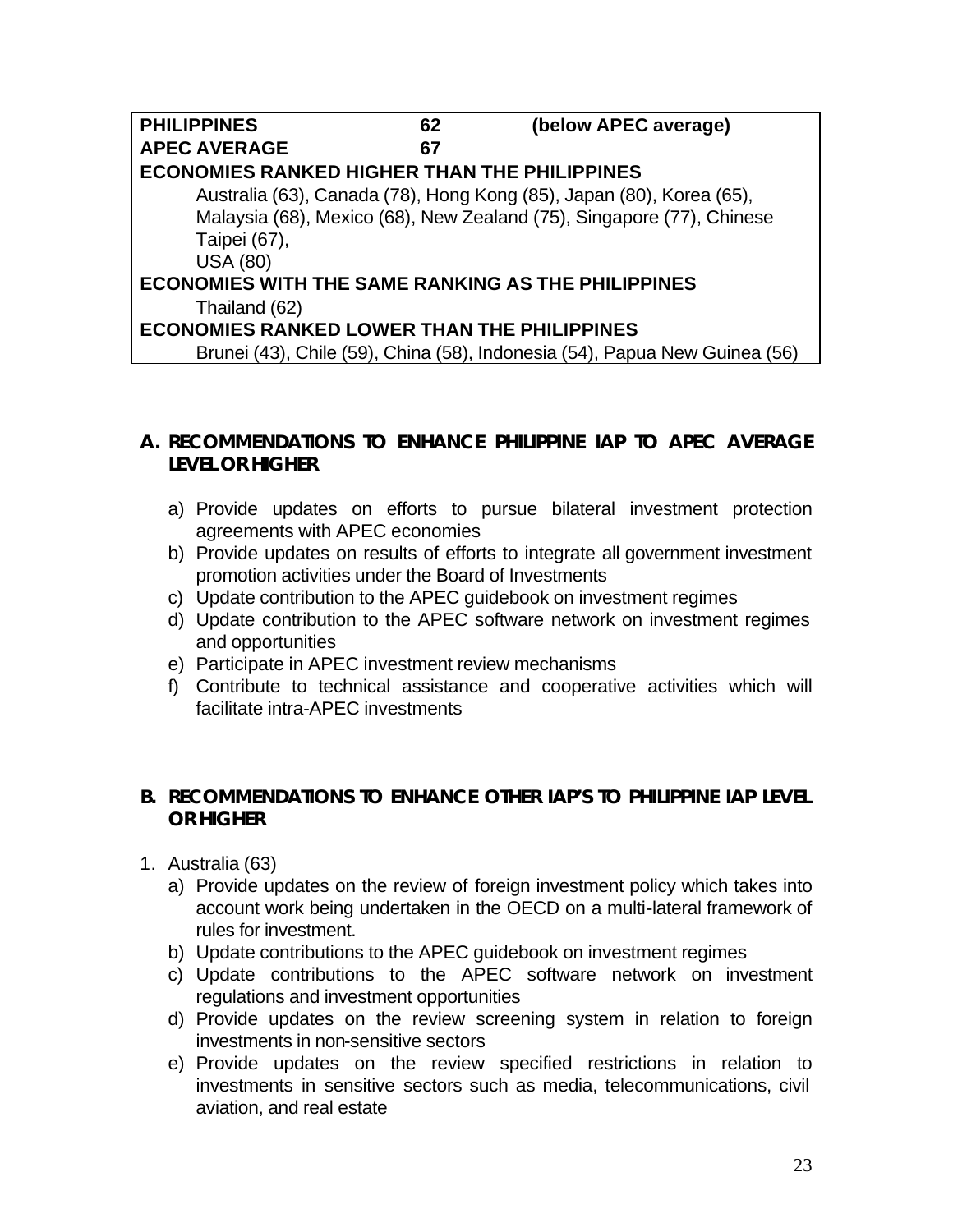- f) Participate in APEC investment review mechanisms
- 2. Brunei (43)
	- a) Provide updates on the review of incentive package for foreign investments
	- b) Provide updates on the possibility of reducing and eliminating restrictive investment measures towards further liberalization
	- c) Update contribution to the APEC software network on investment regimes and opportunities
- 3. Canada (85)
	- a) Review possibility of establishing foreign investment promotion and protection with more countries
	- b) Provide updates on existing domestic legislations that have to be amended to bring them into conformity with international obligations
	- c) Update contribution to the APEC guidebook on investment regimes
	- d) Update contribution to the APEC software network on investment regulations and investment opportunities
	- e) Participate in APEC investment review mechanisms
- 4. Chile (59)
	- a) Establish investment protection and promotion agreements with more countries including the Philippines
	- b) Clarify investment regimes in the fisheries, land transport, maritime transport, Communication, and audiovisual sectors
	- c) Provide updates on the review of restrictions on foreign investment under APEC's non-binding investment principles
	- d) Provide updates on the review of the high degree of protection offered by the Chilean legal system
	- e) Update contribution to the APEC guidebook on investment regimes
	- f) Update contribution to the APEC software network on investment regimes and opportunities
- 5. China (58)
	- a) Provide updates on the expansion of sectors for foreign investment such as finance, insurance, and commercial retailing enterprises
	- b) Provide updates on revisions of major foreign-invested enterprise laws
	- c) Review possibility of establishing investment promotion and protection agreements
	- d) Update contribution to the APEC guidebook on investment regimes
	- e) Update contribution to the APEC software network on investment regimes and opportunities
	- f) Participate in APEC investment review mechanisms
- 6. Hong Kong (85)
	- a) Provide updates on the review of investment regime
	- b) Update contribution to the APEC guidebook on investment regimes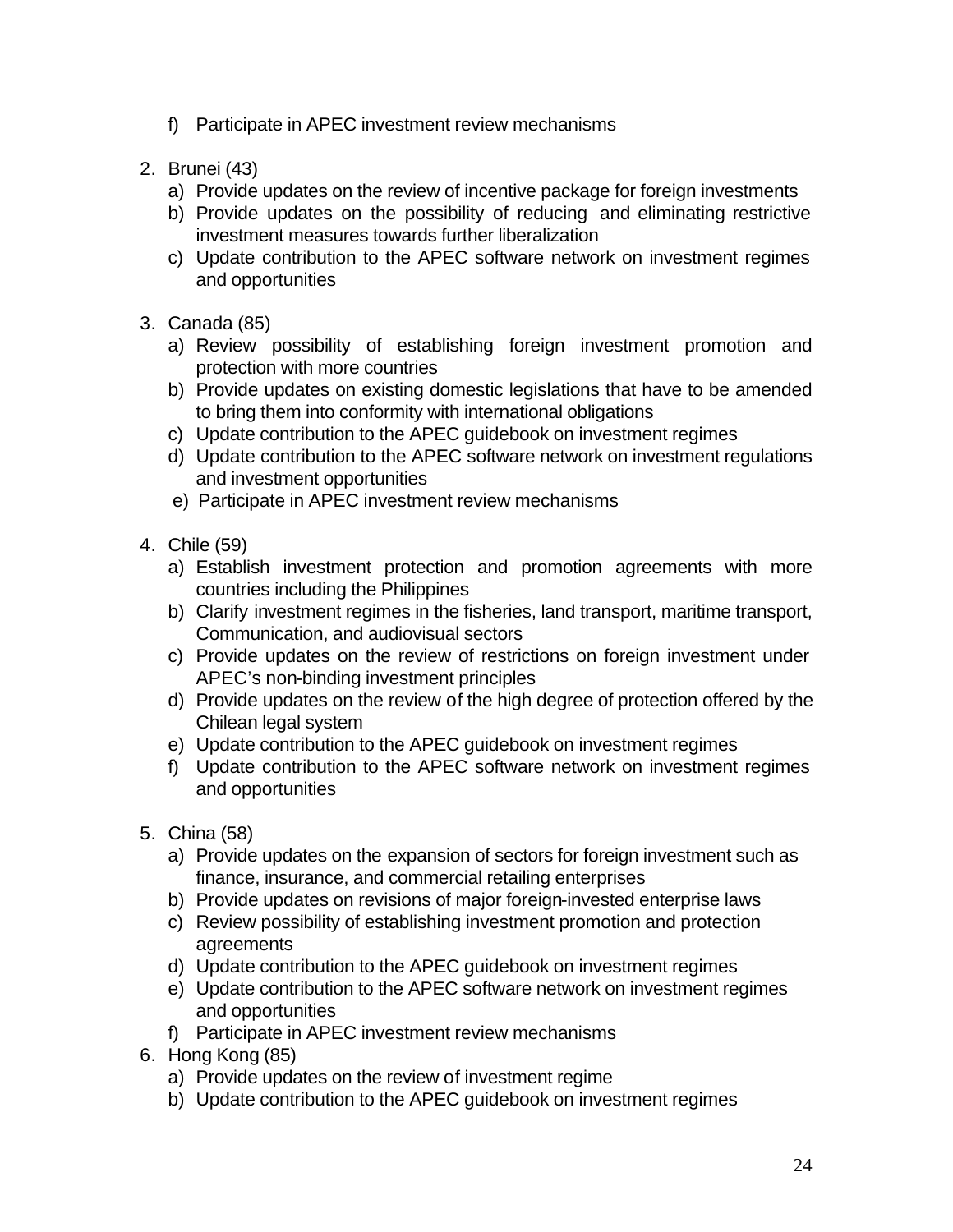- c) Update contribution to the APEC software network on investment regimes and opportunities
- 7. Indonesia (54)
	- a) Provide updates on the status of bilateral agreements with the Philippines
	- b) Simplify regulations for industrial operation within industrial zones
	- c) Review the possibility of allowing foreign trade offices in regional centers
	- d) Review the possibility of allowing local governments to issue investment licenses
	- e) Provide updates on the review of investment regimes in the light of APEC Non-binding investment principles
	- f) Provide updates on efforts to improve business and investment climate
	- g) Update contribution to the APEC guidebook on investment regimes
	- h) Update contribution to the APEC software network on investment regimes and opportunities
- 8. Japan (80)
	- a) Provide updates on the deregulation of the foreign exchange control law
	- b) Provide updates on the treatment of industries relative to national security and order
	- c) Review policies on foreign capital participation in the cable TV business
	- d) Review policies on the period of stay for foreign company expatriates, visa procedures, and the hiring of Japanese personnel by foreign-affiliated companies
- 9. Korea (65)
	- a) Provide updates on the review of sectors partially restricted to foreign direct investments such as tobacco products and the publishing of books, brochures, musical books and other similar publications, newspapers, and periodicals.
	- b) Update contribution to the APEC guidebook on investment regimes
	- c) Update contribution to the APEC software network on investment regimes and opportunities
	- d) Participate in APEC investment review mechanisms
- 10.Malaysia (68)
	- a) Phase-out local content requirement for certain investments
	- b) Provide updates on efforts to improve and expand the network of bilateral double taxation agreements
	- c) Provide updates on efforts to expand the network of bilateral investment agreements
	- d) Participate in APEC investment review mechanisms

11.Mexico (68)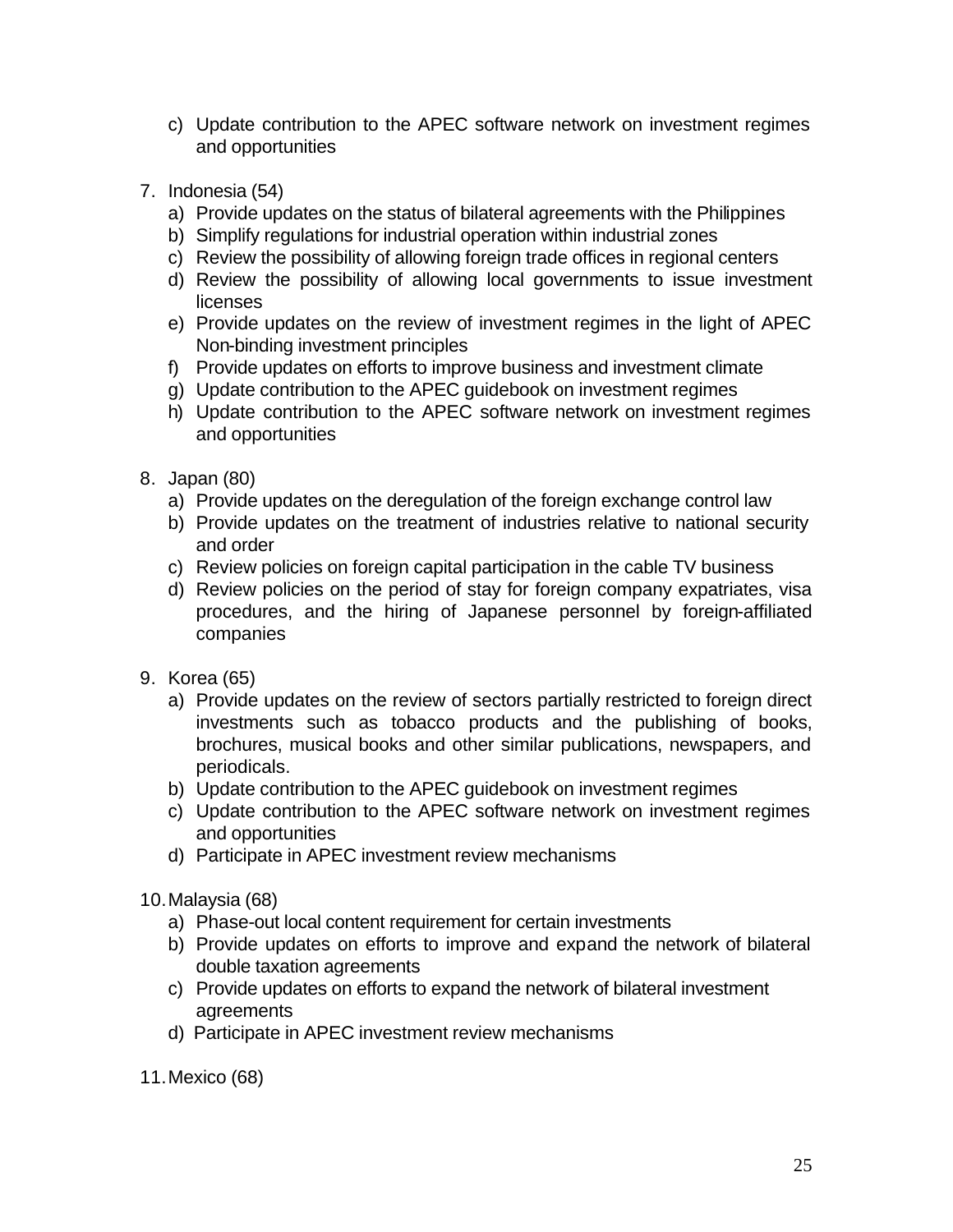- a) Provide updates on efforts to expand bilateral investment treaties with APEC-member countries
- b) Provide updates on the review of investment policies in order to maintain an open investment regime.
- c) Update contribution to the APEC software network on investment regimes and opportunities
- 12.New Zealand (75)
	- a) Provide updates on the review of existing investment regime
	- b) Update contribution to the APEC guidebook on investment regime
	- c) Update contribution to the APEC software network on investment regimes and Opportunities
	- d) Participate in APEC investment review mechanisms
- 13.Papua New Guinea (56)
	- a) Provide updates on the negotiation of double taxation agreements particularly with the Philippines
	- b) Provide updates the harmonization of tax laws with other APEC-member countries
	- c) Provide updates on negotiations of Investment Promotion Agreements with other APEC-member countries
	- d) Update contributions to the APEC software network on investment regimes and opportunities
	- e) Participate in APEC investment review mechanisms
- 14.Singapore (77)
	- a) Review the possibility of establishing investment guarantee agreements with other APEC-member countries such as the Philippines
- 15.Chinese Taipei (67)
	- a) Provide updates on the review and revision of investment-related laws and regulations
	- b) Provide updates on agreements for the protection of investments and avoidance of double taxation
	- c) Update contribution to the APEC guidebook on investment regimes
	- d) Update contribution to the APEC software network on investment regimes and opportunities
	- e) Participate in APEC investment review mechanisms
- 16.Thailand (62)
	- a) Provide updates on amendments to Alien Business Law
	- b) Provide updates on double taxation avoidance treaties
	- c) Provide updates on investment protection agreements with APEC-member countries
	- d) Update contribution to the APEC guidebook on investment regimes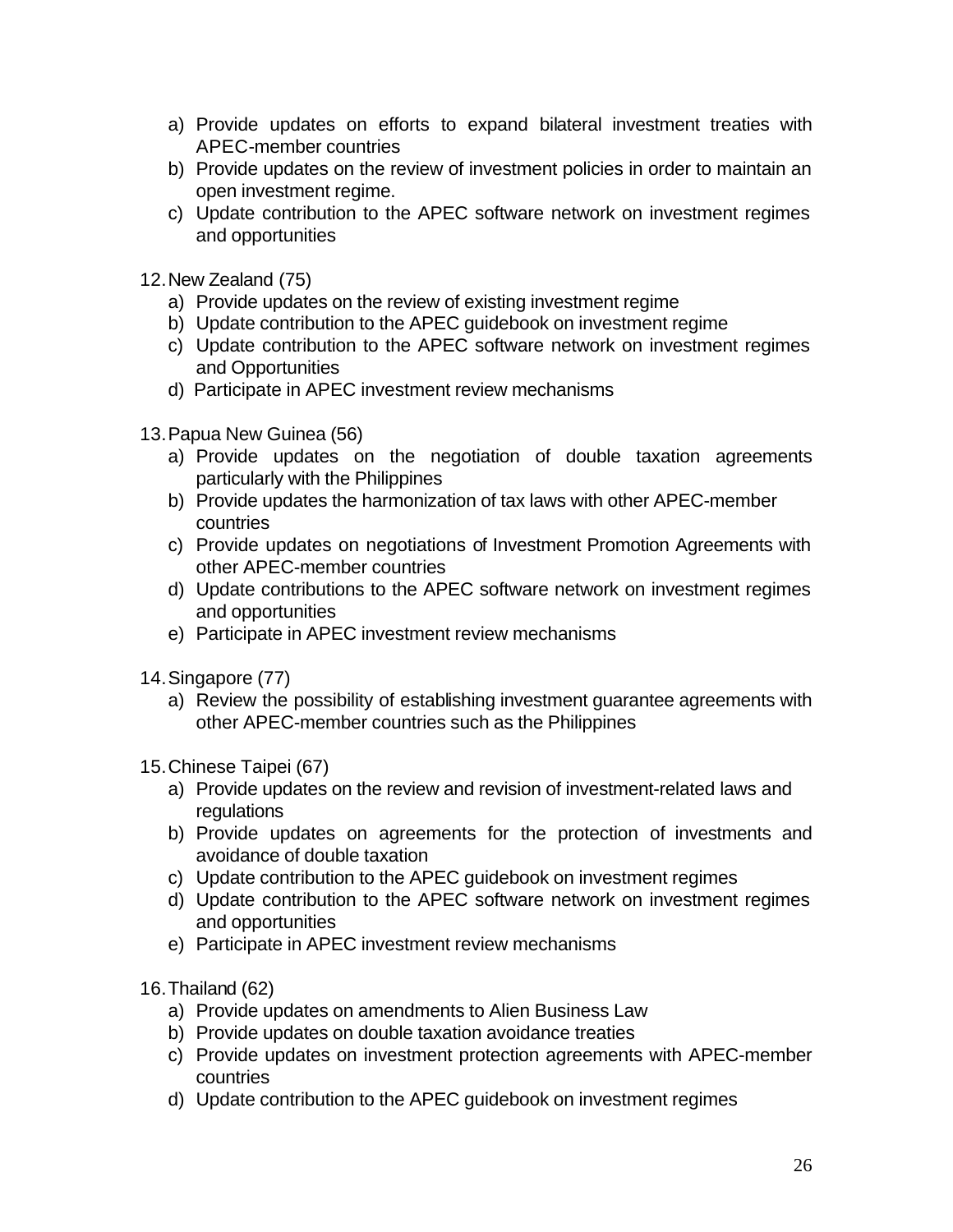- e) Update contribution to the APEC software network on investment regimes and opportunities
- f) Participate in APEC investment review mechanisms

### 17.USA (80)

- a) Provide updates on bilateral investment treaties and other similar treaties
- b) Update contribution to the APEC guidebook on investment regimes
- c) Update contribution to the APEC software network on investment regimes and opportunities
- d) Participate in APEC investment review mechanisms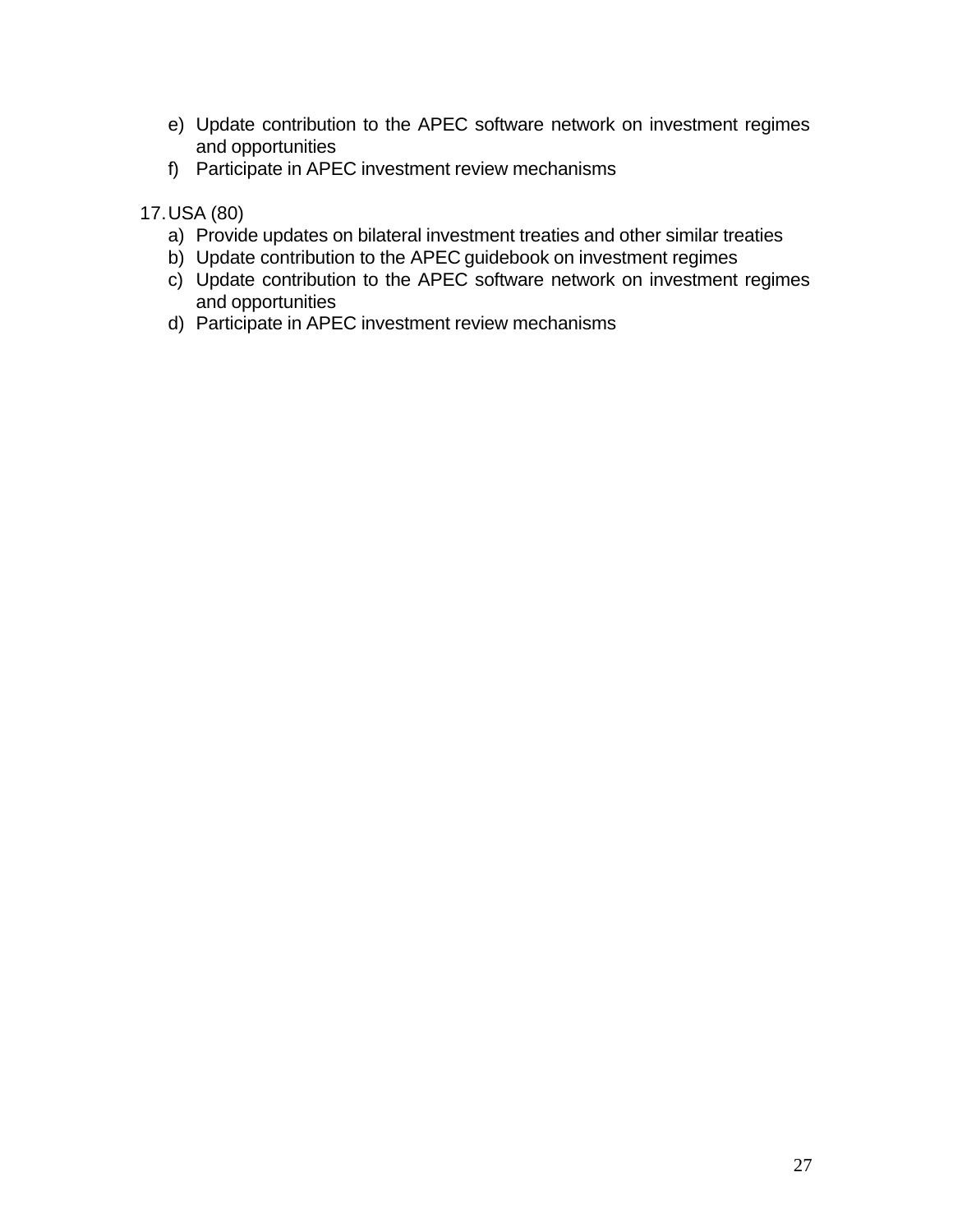### **5. STANDARDS AND CONFORMANCE**

#### **SUMMARY OF RATINGS**

| <b>PHILIPPINES</b>                                  | 72 | (above APEC average)                                                        |  |  |
|-----------------------------------------------------|----|-----------------------------------------------------------------------------|--|--|
| <b>APEC AVERAGE</b>                                 | 70 |                                                                             |  |  |
| <b>ECONOMIES RANKED HIGHER THAN THE PHILIPPINES</b> |    |                                                                             |  |  |
|                                                     |    | Australia (77), Canada (73), Hong Kong (74), Japan (82), Korea (78),        |  |  |
|                                                     |    | Malaysia (76), New Zealand (83), Singapore (75), USA (80)                   |  |  |
| <b>ECONOMIES RANKED LOWER THAN THE PHILIPPINES</b>  |    |                                                                             |  |  |
|                                                     |    | Brunei (60), Chile (64), China (65), Indonesia (70), Mexico (60), Papua New |  |  |
| Guinea (50), Chinese Taipei (68), Thailand (57)     |    |                                                                             |  |  |

### **A. RECOMMENDATIONS TO ENHANCE PHILIPPINE IAP TO APEC AVERAGE LEVEL OR HIGHER**

- a) Establish and maintain a database on technical information accessible to APEC members
- b) Establish on-line exchange information systems on PNS available to NSB clients
- c) Provide updates on the review and alignment of existing PNS for priority products with international standards, including those in on electrical and electronic equipment
- d) Recognize test results from accredited laboratories for imported products
- e) Establish MRA for product classification and factory inspection
- f) Establish MRA for metrology

#### **B. RECOMMENDATIONS TO ENHANCE OTHER IAP'S TO PHILIPPINE IAP LEVEL OR HIGHER**

- 1. Australia (77)
	- a) Establish and maintain a database on technical information accessible to APEC members
	- b) Establish on-line exchange information systems on PNS available to NSB clients
	- c) Establish MRA for product certification and factory inspection
- 2. Brunei (60)
	- a) Participate in MRA's with other economies on laboratory accreditation schemes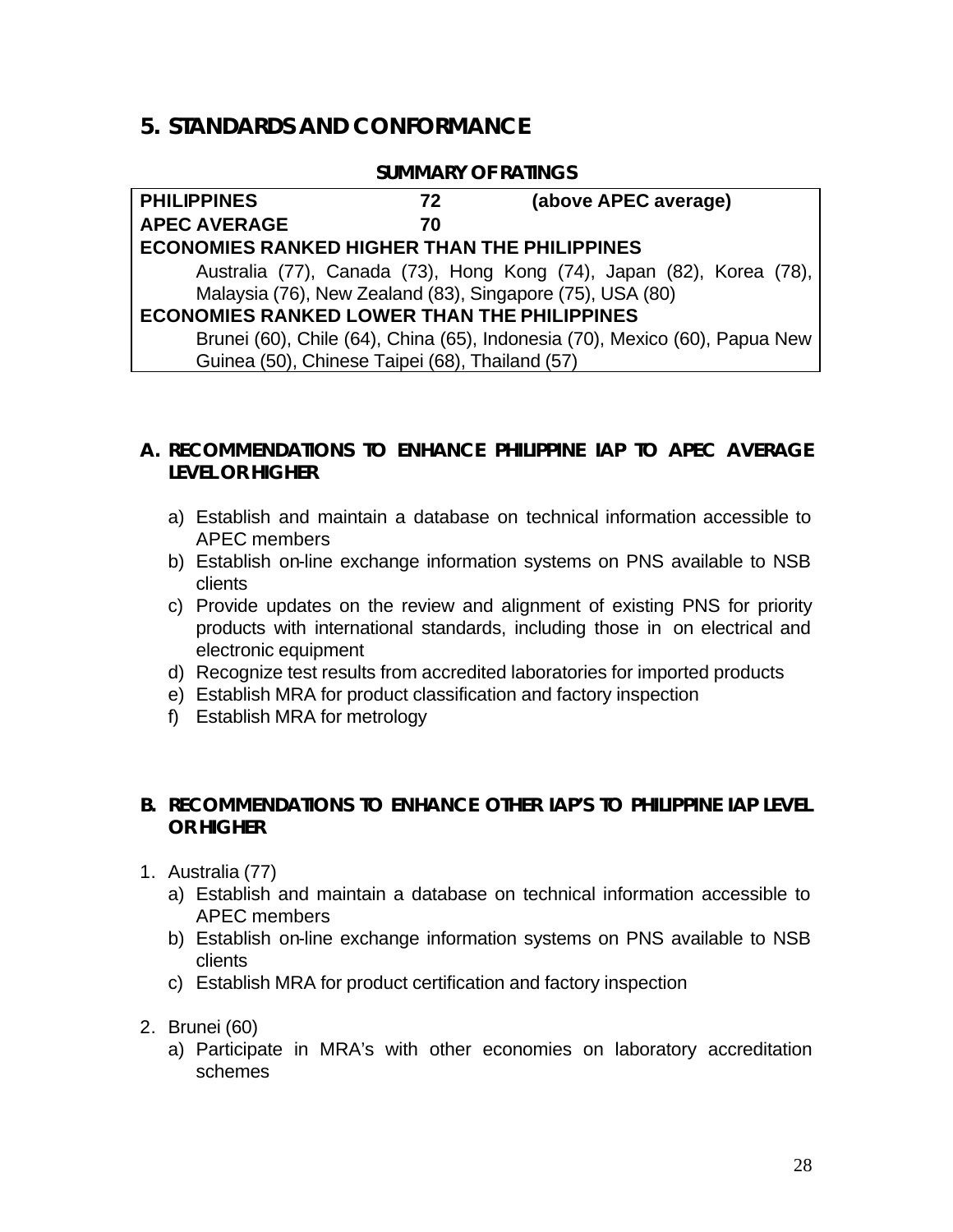- b) Establish and maintain a database on technical information accessible to APEC members
- c) Establish on-line exchange information systems on PNS available to NSB clients
- d) Establish MRA for metrology with other APEC economies
- e) Establish MRA for food and drug testing with other APEC economies
- f) Provide updates on progress made by technical committees on alignment of existing standards with international standards
- 3. Canada (73)
	- a) Establish and maintain a database on technical information accessible to APEC members
	- b) Establish on-line exchange information systems on PNS available to NSB clients
	- c) Establish MRA for product certification and factory inspection
	- d) Establish MRA for metrology with other APEC economies
	- e) Establish MRA for food and drug testing with other APEC economies
- 4. Chile (64)
	- a) Establish and maintain a database on technical information accessible to APEC members
	- b) Establish on-line exchange information systems on PNS available to NSB clients
	- c) Participate in APEC food MRA and electrical MRA
	- d) Establish MRA for metrology with other APEC economies
	- e) Provide updates on the development of the Chilean Accreditation System
	- f) Provide a list of products to be given priority for alignment of the relative standards or technical regulations with international standards
- 5. China (65)
	- a) Establish and maintain a database on technical information accessible to APEC members
	- b) Establish on-line exchange information systems on PNS available to NSB clients
	- c) Establish MRA for product certification and factory inspection
	- d) Establish MRA/ Exchange on Information on Toy Safety
	- e) Establish MRA for food and food products
	- f) Recognize test results from accredited laboratories for imported products
	- g) Establish MRA for metrology with other APEC economies
	- h) Establish MRA for food and drug testing
- 6. Hong Kong (74)
	- a) Establish and maintain a database on technical information accessible to APEC members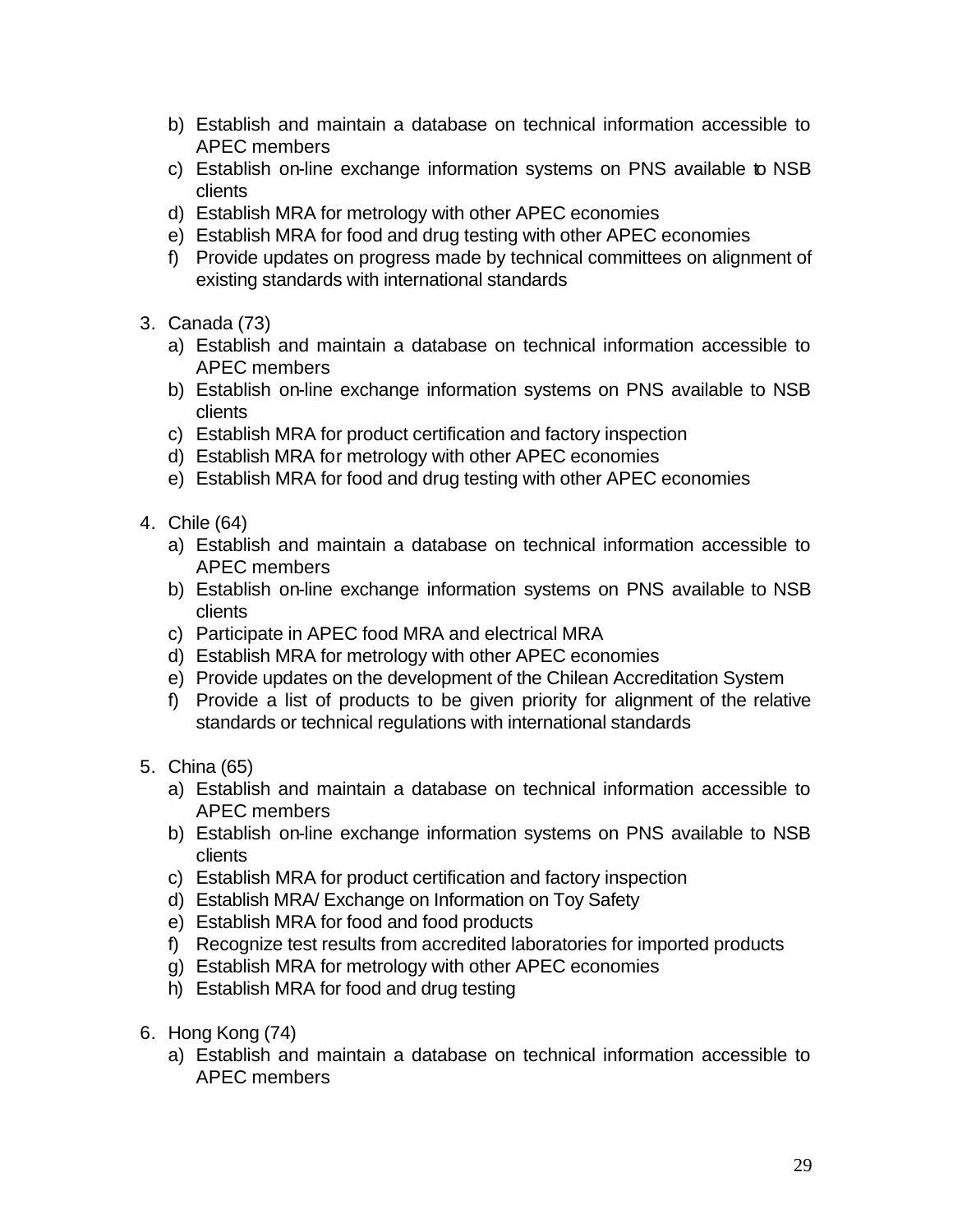- b) Establish on-line exchange information systems on PNS available to NSB clients
- c) Establish MRA for product certification and factory inspection
- d) Establish MRA for food and food products
- e) Establish MRA for metrology
- f) Establish MRA for food and drug testing
- 7. Indonesia (70)
	- a) Establish on-line exchange systems on PNS available to NSB clients
	- b) Align standards on electric, electronics, and food labeling
	- c) Establish MRA for food and food products
	- d) Establish MRA for product classification and factory inspection
	- e) Establish MRA for metrology
	- f) Establish MRA for food and drug testing
- 8. Japan (82)
	- a) Establish and maintain a database on technical information accessible to APEC members
	- b) Establish on-line exchange information systems on PNS available to NSB clients
	- c) Establish MRA for product classification and factory inspection
	- d) Establish MRA for toy products
	- e) Establish MRA for food and food products
	- f) Establish MRA metrology
	- g) Establish MRA for food and drug testing
- 9. Korea (78)
	- a) Establish and maintain a database on technical information accessible to APEC members
	- b) Establish on-line exchange information system on PNS available to NSB clients
	- c) Establish MRA for product classification and factory inspection
	- d) Establish MRA for toy products
	- e) Establish MRA for food and food products
	- f) Establish MRA for metrology
	- g) Establish MRA for food and drug testing
	- h) Recognize test results from accredited laboratories for imported products

10.Malaysia (76)

- a) Establish and maintain a database on technical information accessible to APEC members
- b) Establish on-line exchange information systems on PNS available to NSB clients
- c) Participate in APEC MRA on Food
- d) Participate in exchange of information on toy safety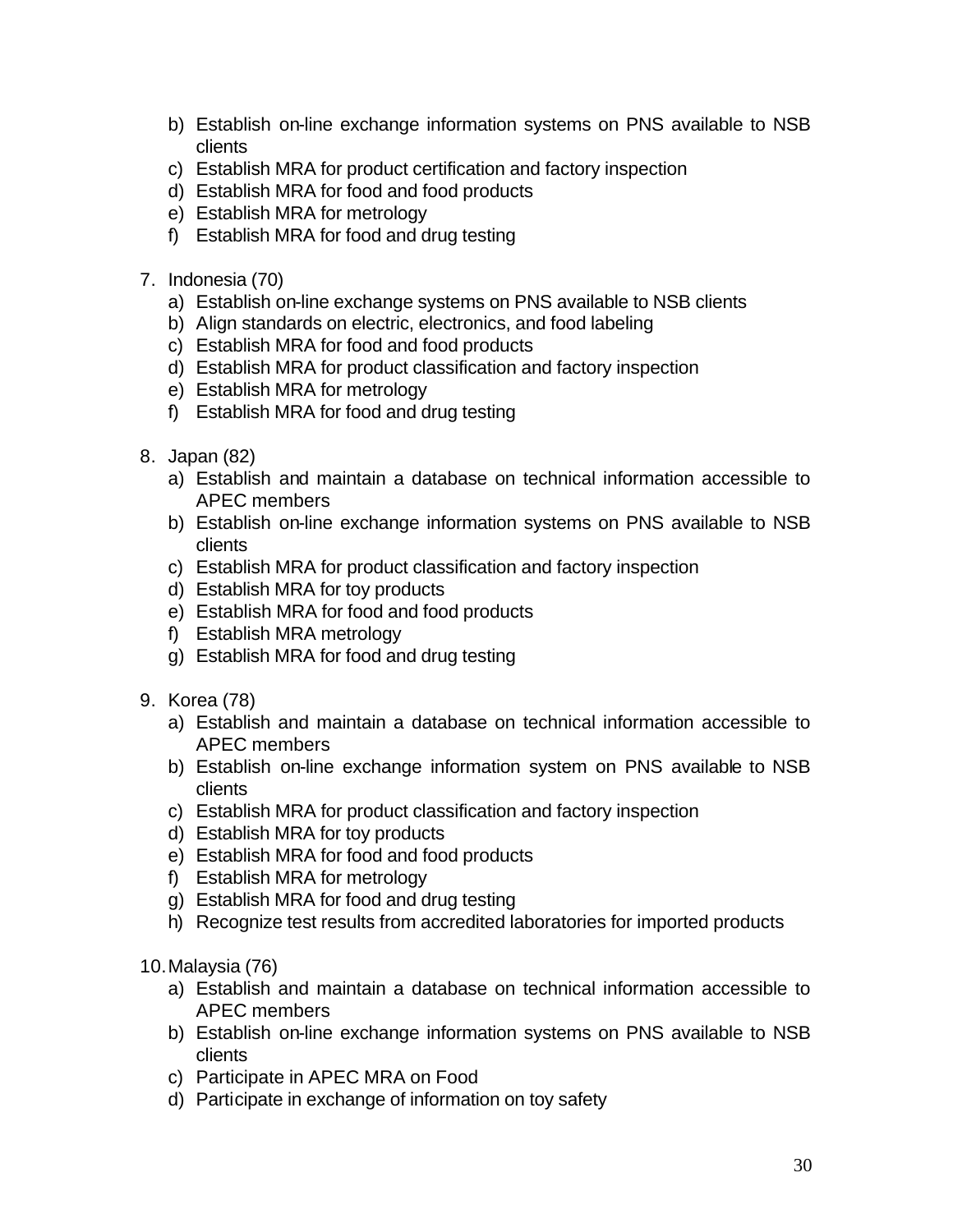- 11.Mexico (60)
	- a) Establish and maintain a database on technical information accessible to APEC members
	- b) Establish on-lie exchange information systems on PNS available to NSB clients
	- c) Provide updates on review of domestic standards and technical regulations
	- d) Establish MRA with APEC member countries
- 12.New Zealand (83)
	- a) Establish and maintain a database on technical information accessible to APEC members
	- b) Establish on-line exchange systems on PNS available to NSB clients
	- c) Mutual recognition of conformity assessment
	- d) Contribute to technical infrastructure development
- 13.Papua New Guinea (50)
	- a) Establish and maintain a database on technical information accessible to APEC members
	- b) Establish on-line exchange systems on PNS available to NSB clients
	- c) Provide updates on the alignment of national standards with international standards
	- d) Adoption of international standards in more products
	- e) Provide updates on the development of accreditation and certification of regulatory authorities, exporters, and testing authorities to ISO
	- f) Provide updates on the development of national standard systems
	- g) Provide updates on the development of metrology systems
- 14.Singapore (75)
	- a) Establish and maintain a database on technical information accessible to APEC members
	- b) Establish on-line exchange systems on PNS available to NSB clients
	- c) Establish MRA on toy safety
	- d) Establish MRA on metrology
	- e) Establish MRA on food and drug testing
- 15.Chinese Taipei (68)
	- a) Establish and maintain a database on technical information accessible to APEC members
	- b) Establish on-line exchange systems on PNS available to NSB clients
	- c) Establish MRA on toy safety
	- d) Establish MRA on food and food products
	- e) Establish MRA for metrology
	- f) Establish MRA for food and drug testing
	- g) Establish MRA on product classification and factory inspection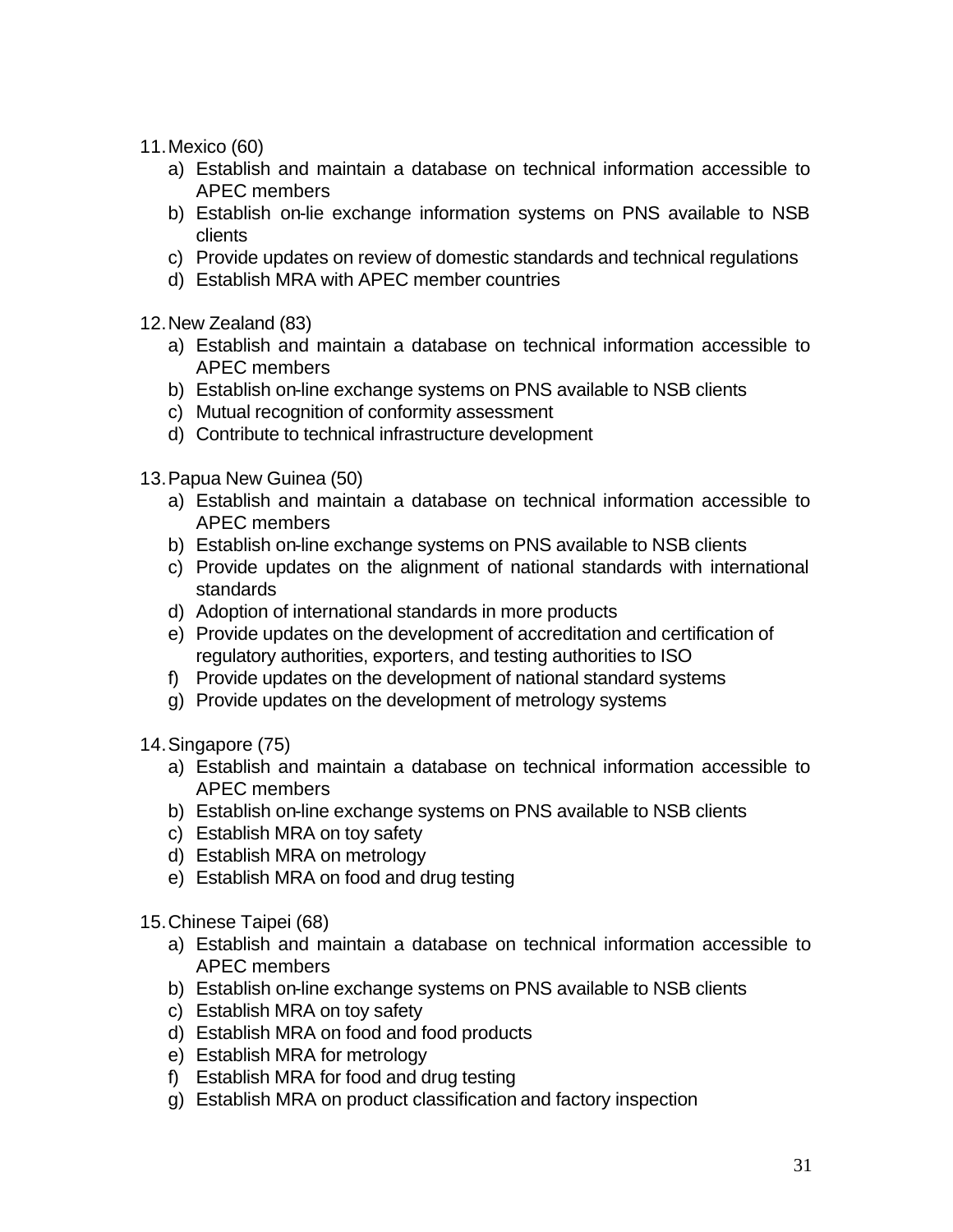#### 16.Thailand (57)

- a) Provide updates on transparency measures and adoption of international standards
- b) Establish MRA on product certification and factory inspection
- c) Establish MRA for exchange of information on toy safety
- d) Establish MRA for food and food products
- e) Establish MRA for metrology
- f) Establish MRA for food and drug testing
- 17.USA (80)
	- a) Establish MRA for product certification and factory inspection
	- b) Establish MRA for food and food products
	- c) Establish MRA for food and drug testing
	- d) Establish and maintain a database on technical information accessible to APEC members
	- e) Establish on-line exchange systems on PNS available to NSB clients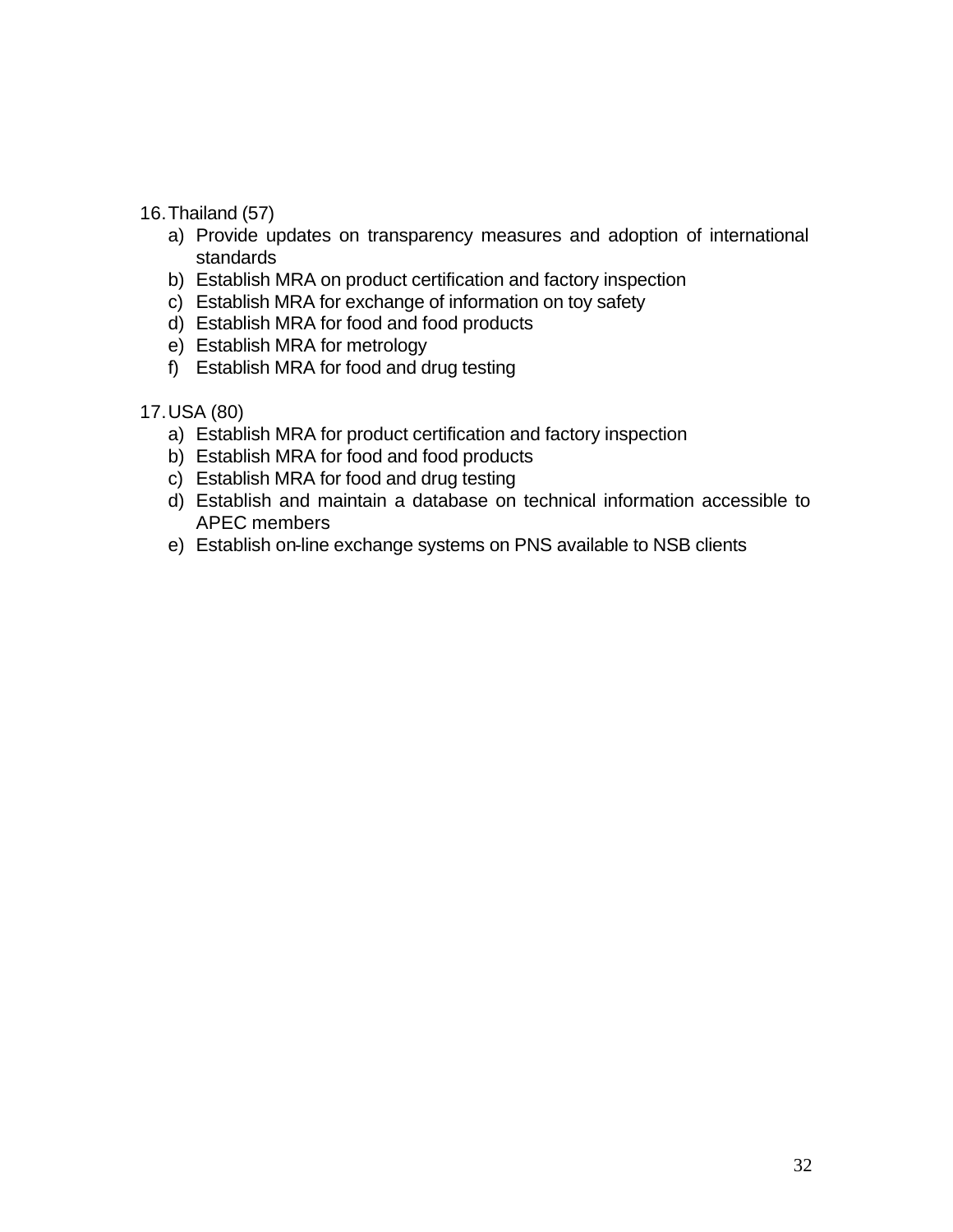# **6. CUSTOMS PROCEDURES**

#### **SUMMARY OF RATINGS**

| <b>PHILIPPINES</b>                                        | 75 | (below APEC average)                                                     |  |
|-----------------------------------------------------------|----|--------------------------------------------------------------------------|--|
| <b>APEC AVERAGE</b>                                       | 76 |                                                                          |  |
| <b>ECONOMIES RANKED HIGHER THAN THE PHILIPPINES</b>       |    |                                                                          |  |
|                                                           |    | Australia (92), Canada (96), Japan (92), Korea (83), Mexico (79), New    |  |
| Zealand (83), Singapore (79), USA (83)                    |    |                                                                          |  |
| <b>ECONOMIES WITH THE SAME RANKING AS THE PHILIPPINES</b> |    |                                                                          |  |
| Chile (75), Indonesia (75)                                |    |                                                                          |  |
| <b>ECONOMIES RANKED LOWER THAN THE PHILIPPINES</b>        |    |                                                                          |  |
|                                                           |    | Brunei (54), China (67), Hong Kong (70), Malaysia (71), Papua New Guinea |  |
| (58), Chinese Taipei (71), Thailand (67)                  |    |                                                                          |  |

### **A. RECOMMENDATIONS TO ENHANCE PHILIPPINE IAP TO APEC AVERAGE LEVEL OR HIGHER**

- a) Provide updates on the simplification and harmonization of customs procedures through the advance electronic manifest and ASYCUDA++ enhancements
- b) Clarify the various measures to be implemented and adopted which will contribute to collective actions
- c) Establish a computerized database on customs procedures to make information available to the public

### **B. RECOMMENDATIONS TO ENHANCE OTHER IAP'S TO PHILIPPINE IAP LEVEL OR HIGHER**

- 1. Australia (92)
	- a) Provide updates on actions to simplify and harmonize customs procedures
	- b) Provide updates on risk management techniques
	- c) Assist other APEC economies in adopting risk management techniques
	- d) Establish computerized database on customs procedures to make information available to the public
- 2. Brunei (54)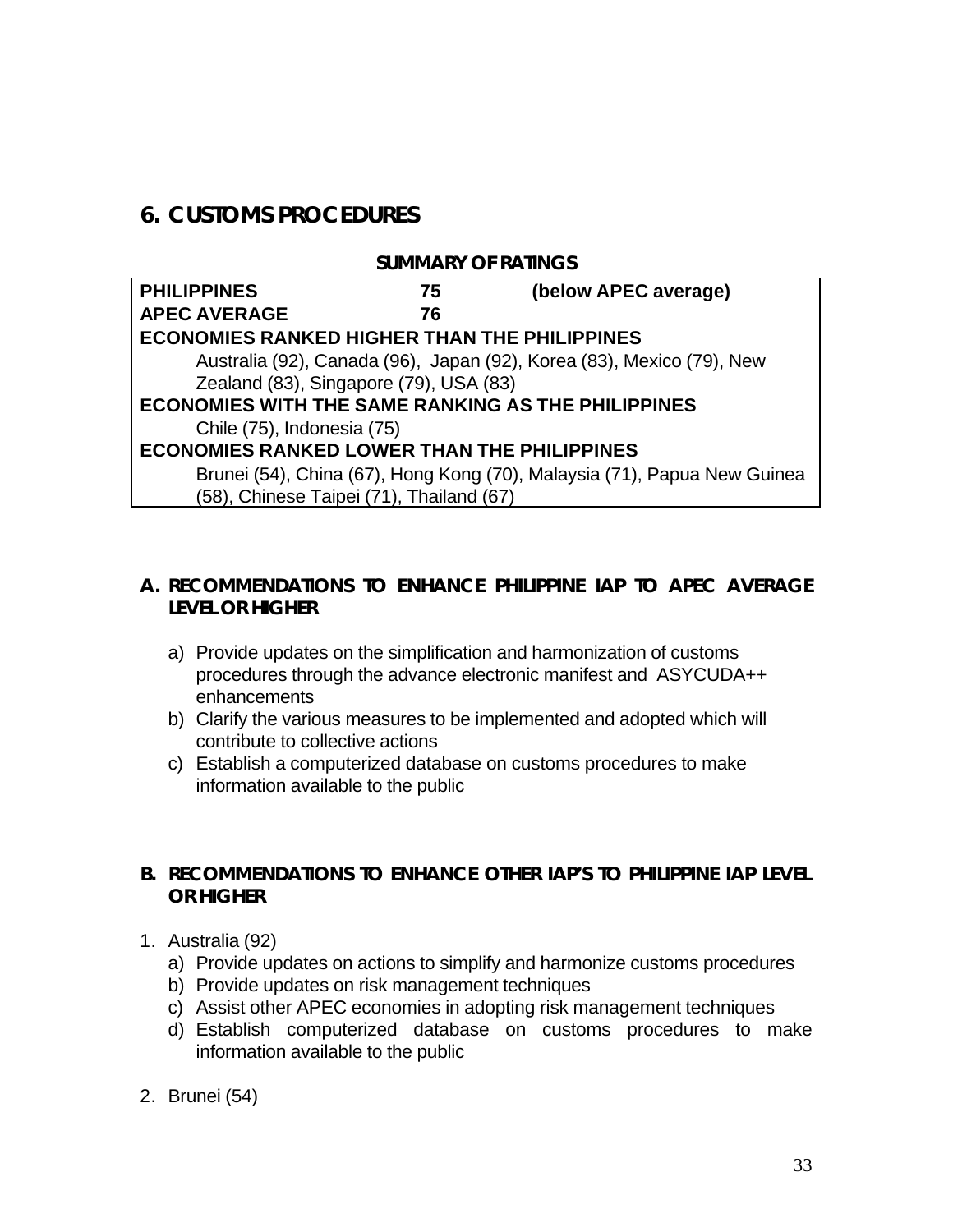- a) Provide updates on efforts to simplify and harmonize customs procedures
- b) Provide updates on pilot computerization project
- c) Provide updates on implementation of WTO Valuation Agreement
- d) Establish computerized database on customs procedures to make information available to the public
- 3. Canada (96)
	- a) Provide updates on the compendium of harmonized trade data elements
	- b) Provide updates on simplified procedures for SME's and improve access to information through projects like the Virtual Customs Office
	- c) Establish computerized database on customs procedures to make information available to the public
- 4. Chile (75)
	- a) Provide updates on the simplification of customs-service and special forms to be used for the entry of goods having any customs destination of entry
	- b) Provide updates on improvement of National Customs Service website (public availability of information
	- c) Establish computerized database on customs procedures to make information available to the public
- 5. China (67)
	- a) Provide updates on the simplification and harmonization of customs procedures
	- b) Provide updates on customs review mechanisms
	- c) Provide updates on the establishment or reform of customs valuation offices
	- d) Provide updates on national valuation management system
- 6. Hong Kong (70)
	- a) Provide updates on the review of the legal framework for the TRIPS border control measures
	- b) Provide updates on the review of channels for lodging complaints or appeals against customs decisions
	- c) Provide updates on improving transparency of customs procedures and access to information by the public
	- d) Adoption of principles of the Kyoto Convention
	- e) Establish computerized database on customs procedures to make information available to the public
- 7. Indonesia (75)
	- a) Implement WTO valuation agreement
	- b) Provide EDI systems in more customs service offices
- 8. Japan (92)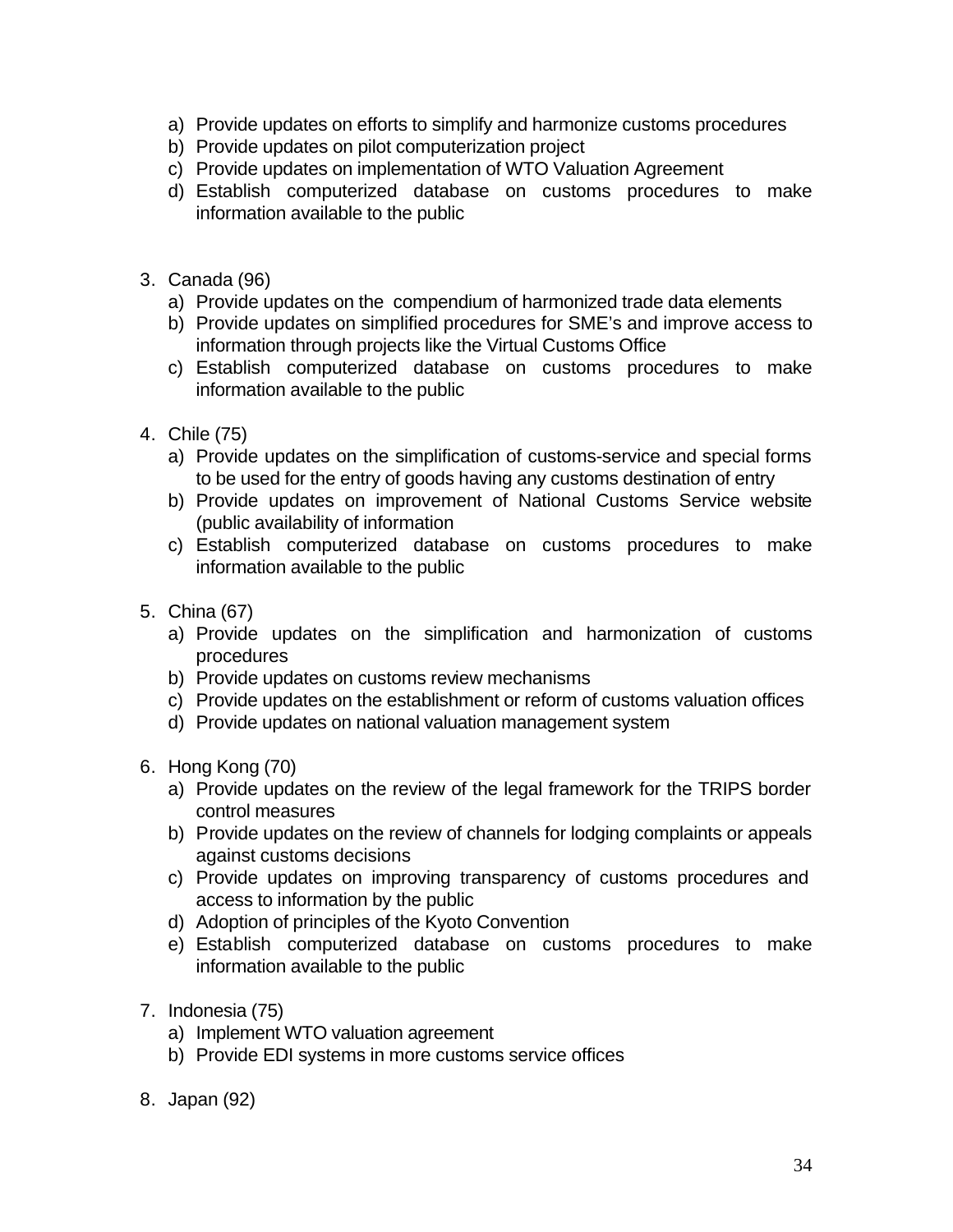- a) Provide updates on the improvement of SEA-NACCS and the enhancement of institutionalization of EDI filing for customs procedures
- b) Public availability of tariff nomenclature harmonization
- c) Establish computerized database on customs procedures to make information available to the public
- 9. Korea (83)
	- a) Provide updates on the alignment of customs procedures with revised Kyoto **Convention**
	- b) Provide updates on the improvement of customs procedures in accordance with SCCP Guiding Principles
	- c) Provide updates on the paperless import clearance system
	- d) Establish computerized database to make information available to the public
- 10.Malaysia (71)
	- a) Provide updates on the acceleration of the process of harmonization of the customs valuation system with the WTO valuation agreement
	- b) Simplify and harmonize customs procedures on the basis of the Kyoto convention
	- c) Establish a computerized database to make information available to the public
- 11.Mexico (79)
	- a) Provide updates on the improvement of the automation of the customs system
	- b) Provide updates on the improvement and modernization of the infrastructure of customs sites
	- c) Establish computerized database on customs procedures to make information available to the public
	- d) Accede to the Kyoto Convention
	- e) Provide updates on programs to accomplish WCO regulations regarding integrity of customs officials
	- f) Provide updates on the development of electronic data exchange system
- 12.New Zealand (83)
	- a) Establish computerized database on customs procedures to make information available to the public
	- b) Provide updates on the simplification and harmonization of customs procedures
- 13.Papua New Guinea (58)
	- a) Accede to the Kyoto Convention
	- b) Establish computerized database on customs procedures to make information available
	- c) Accede to ATA/Istanbul Convention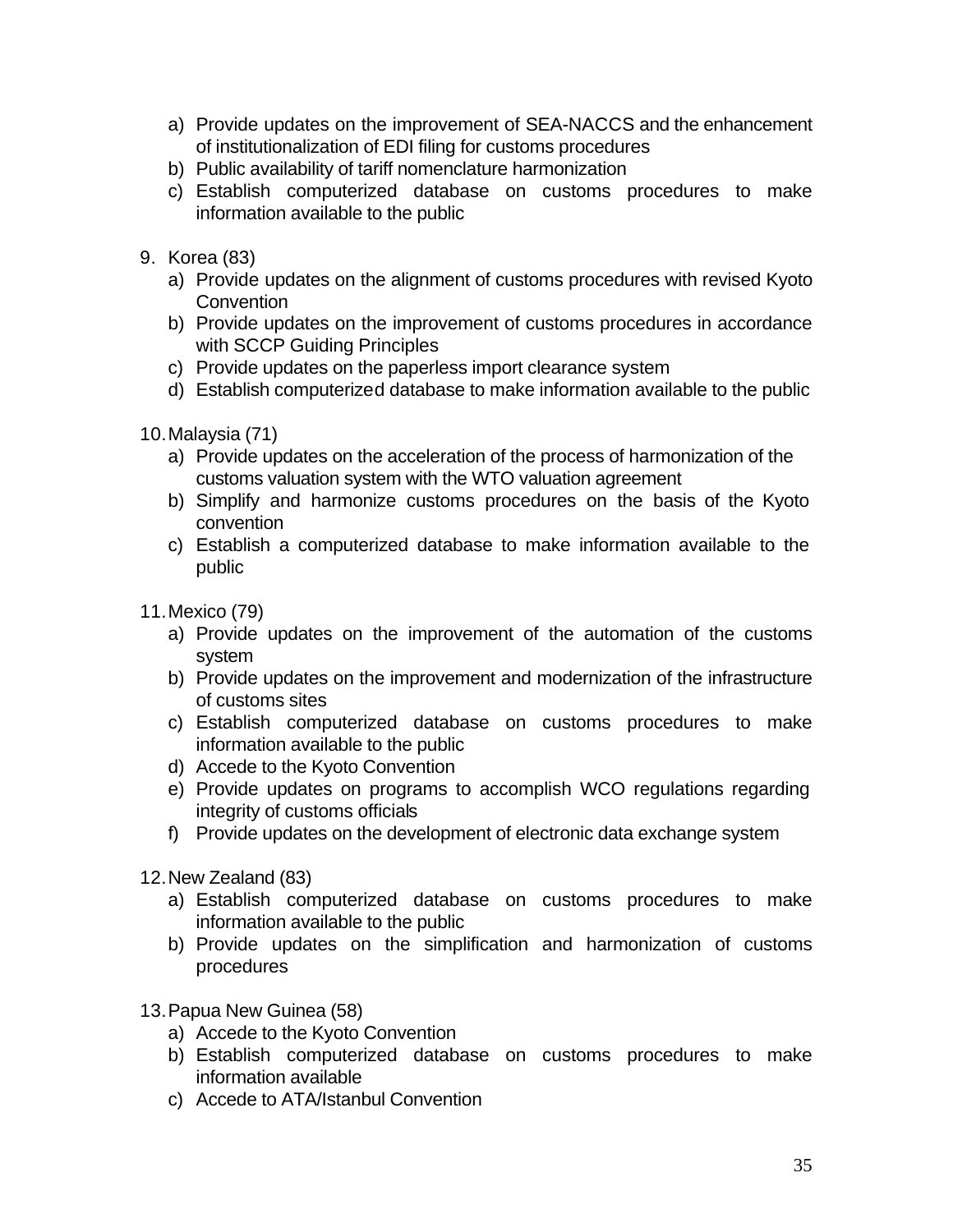- d) Implement TRIPS for border control
- e) Provide updates on clear appeal provisions
- f) Provide updates on the improvement and review of Customs Act and regulation
- 14.Singapore (79)
	- a) Accede to the Kyoto Convention
	- b) Provide updates on the adoption of UN/EDIFACT standard
	- c) Provide updates on the adoption of TRIPS Agreement
- 15.Chinese-Taipei (71)
	- a) Accede to the Kyoto Convention and ATA
	- b) Provide updates on the adoption of specific administration and appeal procedures
	- c) Provide updates on the forward determination system of tariff classification
	- d) Speed up implementation of border control measures in TRIPS Agreement
- 16.Thailand (67)
	- a) Establish computerized database on customs procedures to make information available to the public
	- b) Provide updates on the simplification and harmonization of customs procedures
	- c) Streamline customs procedures
	- d) Accede to the Kyoto convention
- 17.USA (83)
	- a) Establish computerized database on customs procedures to make information available to the public
	- b) Provide updates on the introduction of appeal provisions
	- c) Provide updates on advance tariff classification ruling system
	- d) Provide updates on risk management
	- e) Provide updates on facilities for temporary importation
	- f) Provide updates on actions taken to adopt the principles of the WTO Agreement on trade-related aspects of IPR with regard to border control
	- g) Provide updates on actions taken on the adoption of principles of the WTO Valuation Agreement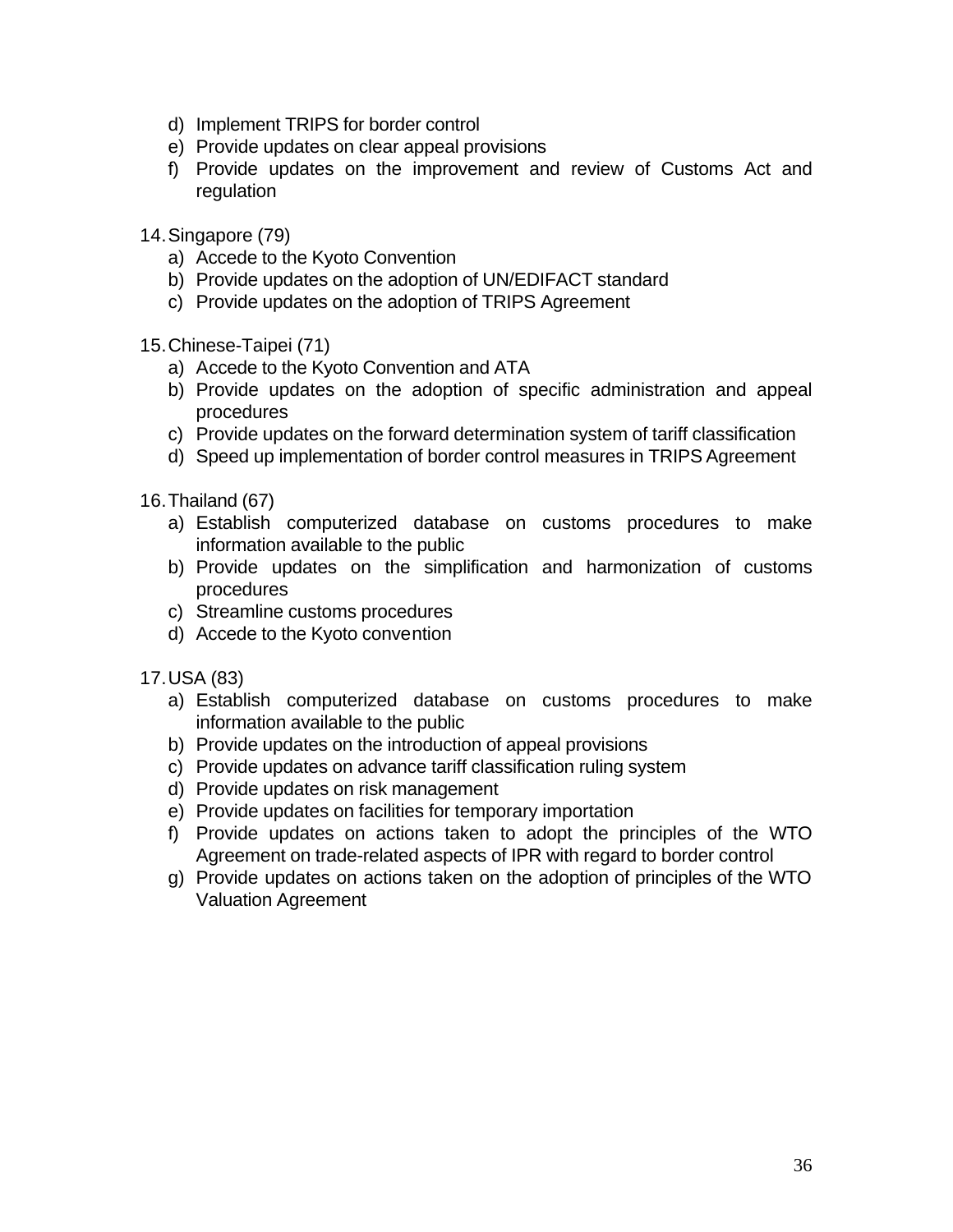# **7. INTELLECTUAL PROPERTY RIGHTS**

#### **SUMMARY OF RATINGS**

| <b>PHILIPPINES</b>                                        | 65 | (below APEC average)                                                    |
|-----------------------------------------------------------|----|-------------------------------------------------------------------------|
| <b>APEC AVERAGE</b>                                       | 70 |                                                                         |
| <b>ECONOMIES RANKED HIGHER THAN THE PHILIPPINES</b>       |    |                                                                         |
|                                                           |    | Australia (90), Canada (90), Hong Kong (75), Japan (90), Korea (75),    |
|                                                           |    | Malaysia (73), Mexico (70), New Zealand (75), Singapore (73), USA (95)  |
| <b>ECONOMIES WITH THE SAME RANKING AS THE PHILIPPINES</b> |    |                                                                         |
| Chile (65), China (65), Thailand (65)                     |    |                                                                         |
| <b>ECONOMIES RANKED LOWER THAN THE PHILIPPINES</b>        |    |                                                                         |
|                                                           |    | Brunei (50), Indonesia (50), Papua New Guinea (30), Chinese Taipei (63) |

## **A. RECOMMENDATIONS TO ENHANCE PHILIPPINE IAP TO APEC AVERAGE LEVEL OR HIGHER**

- a) Provide updates on the enactment of new laws on the protection of plant Varieties and layout designs of integrated circuits
- b) Provide updates on the modernization of the IPR sytem through administrative Functions, updating of patent documents and science and technology reference materials, and effective research and industry linkages
- c) Provide updates on the enhancement of IPR legislation
- d) Strengthen and modernize the IPR system
- e) Participate and cooperate in IPR training programs

#### **B. RECOMMENDATIONS TO ENHANCE OTHER IAP'S TO PHILIPPINE IAP LEVEL OR HIGHER**

- 1. Australia (90)
	- a) Clarify sanctions against commercial dealing with devices designed to defeat technological copyright measures and against intentional tampering with rights, management information electronically attached to copyright material
	- b) Provide assistance to members to meet international standards as resources permit
	- c) Provide updates on changes in legislation and practice to reflect new standards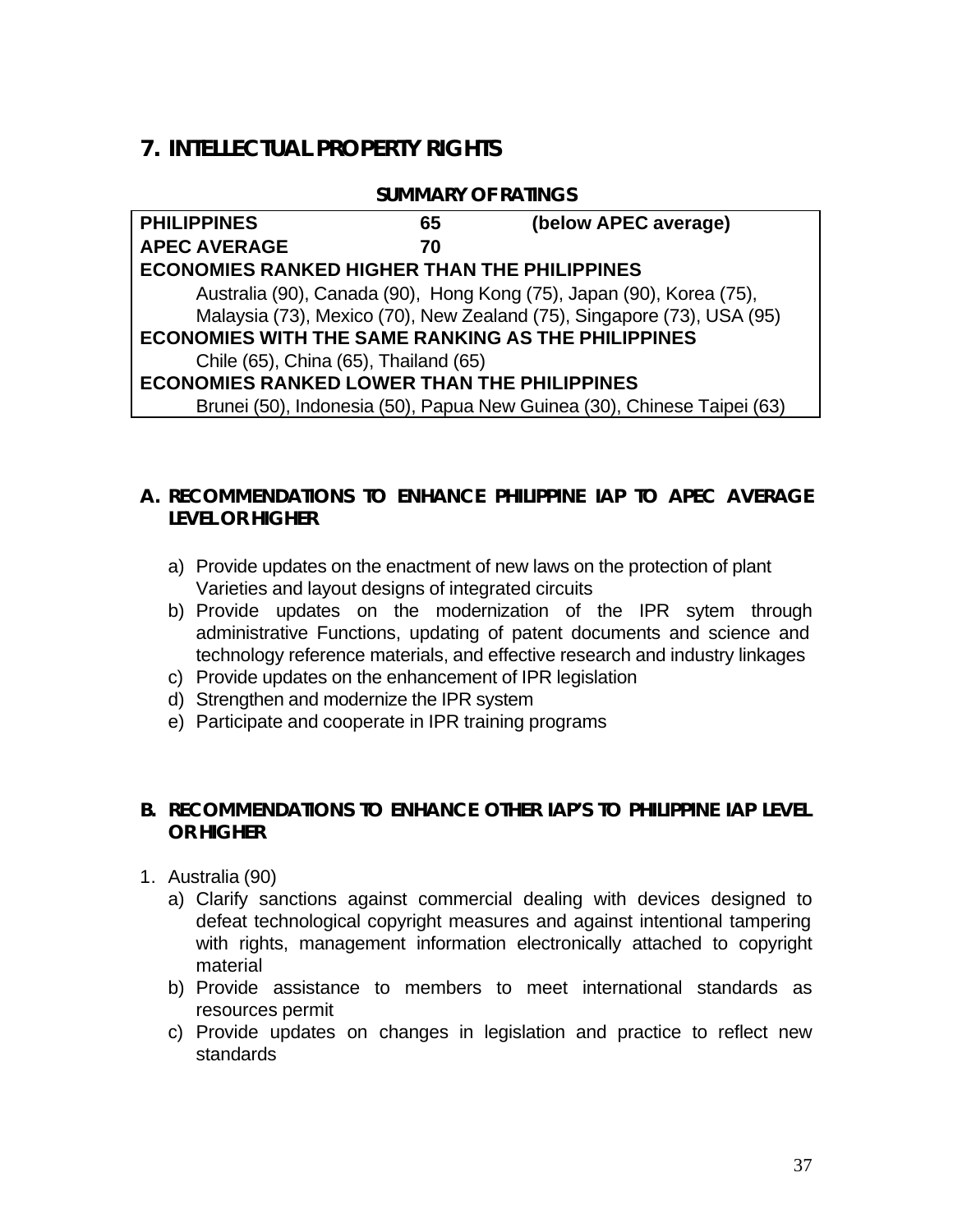## 2. Brunei (50)

- a) Strengthen enforcement of IPRs
- b) Modernize IPR system through automation of administrative functions, updating of patent documents and science and technology reference materials, and effective research and industry linkages
- c) Participate and cooperate in IPR training programs
- d) Provide updates on changes made in response to international trade and new technology
- e) Provide updates on legislation to amend trademarks and patents legislation to comply with the requirements of the TRIPS Agreement
- 3. Canada (90)
	- a) Provide updates on domestic consultations regarding amendments necessary to implement the provisions of the WIPO Copyright Treaty and the WIPO Performances and Phonograms Treaty
	- b) Domestic industry consultation regarding amendments to Copyright Act
- 4. Chile (65)
	- a) Enhance IPR legislation to expedite granting of IPR's and improve civil and administrative regime for infringements
	- b) Modernize IPR system and administration
- 5. China (65)
	- a) Participate and cooperate in IPR training programs
	- b) Cooperate in training programs, seminars, and symposia
	- c) Modernization of the IPR System and Administration
	- d) Creation of civil and administrative regime for infringements
- 6. Hong Kong (75)
	- a) Strengthen and modernize IPR Administration
	- b) Creation of civil and administrative regime for infringement
	- c) Provide training programs in IPR
- 7. Indonesia (50)
	- a) Provide updates on draft law on Protection of Plant Variety and other new laws on Industrial design, integrated circuits, and undisclosed information
	- b) Strengthen and modernize IPR system
	- c) Provide IPR training programs
	- d) Improve civil and administrative regime for IPR infringements
- 8. Japan (90)
	- a) Participate and cooperate in IPR training programs
	- b) Improve administrative and civil regime for infringement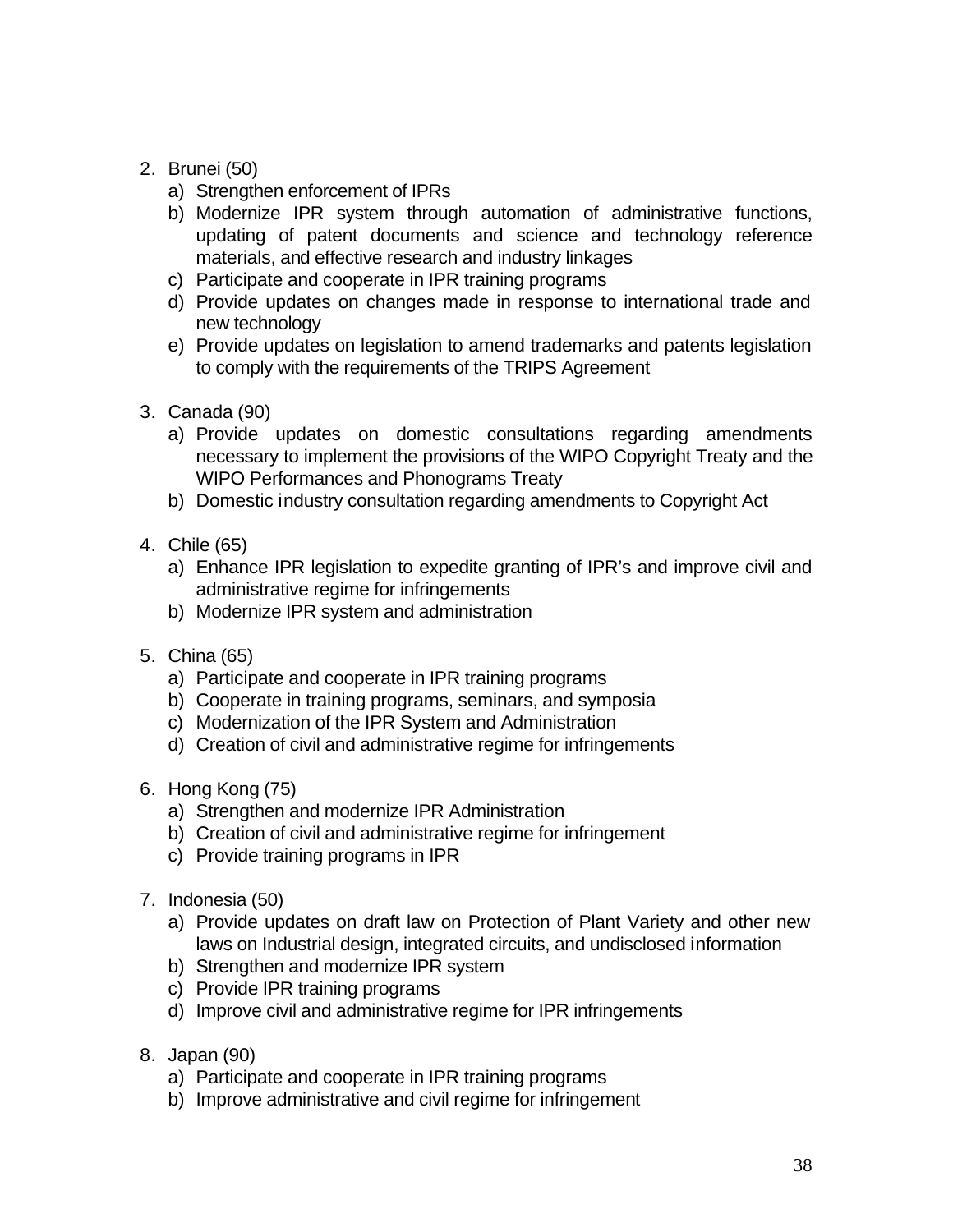- c) Amendment of Copyright Law to increase the amount of fine for copyright infringement
- d) Provide updates on amendments to Patent Law
- 9. Korea (75)
	- a) Provide updates on amendments in the Copyright Law
	- b) IPR modernization (automation of filing system, examination trial search system, information service system)
	- c) Provide updates or amendments to IPR Law reflecting international trends and technology
	- d) Improve IPR administration and civil regime for IPR infringements
	- e) Participate and cooperate in IPR training programs
- 10.Malaysia (73)
	- a) Provide IPR training programs
	- b) Modernization of IPR administration
	- c) Provide updates on civil administration procedures and remedies
- 11.Mexico (70)
	- a) Improve civil and administrative regime for infringements
	- b) Participate and cooperate in IPR training programs
	- c) Modernization of IPR administration
- 13. New Zealand (75)
	- a) Provide updates on reforms relating to patents, trademarks, and designs to be completed or substantially advanced
	- b) Participate and cooperate in IPR training programs
- 14. Papua New Guinea (30)
	- a) Provide updates on review of legislation and laws related to the copyright law, patent law, and trademark law
	- b) Establish institutional support for legislation and laws
	- c) Strengthen enforcement of IPR laws
	- d) Strengthen and modernize IPR system and administration
- 15.Singapore (73)
	- a) Participate and cooperate in IPR training programs
	- b) Establish IPR enforcement units
	- c) Modernization of IPR system and administration
	- d) Provide updates on administrative procedures to meet new trends and developments
- 16.Chinese Taipei (63)
	- a) Provide updates on administrative procedures to meet new trends and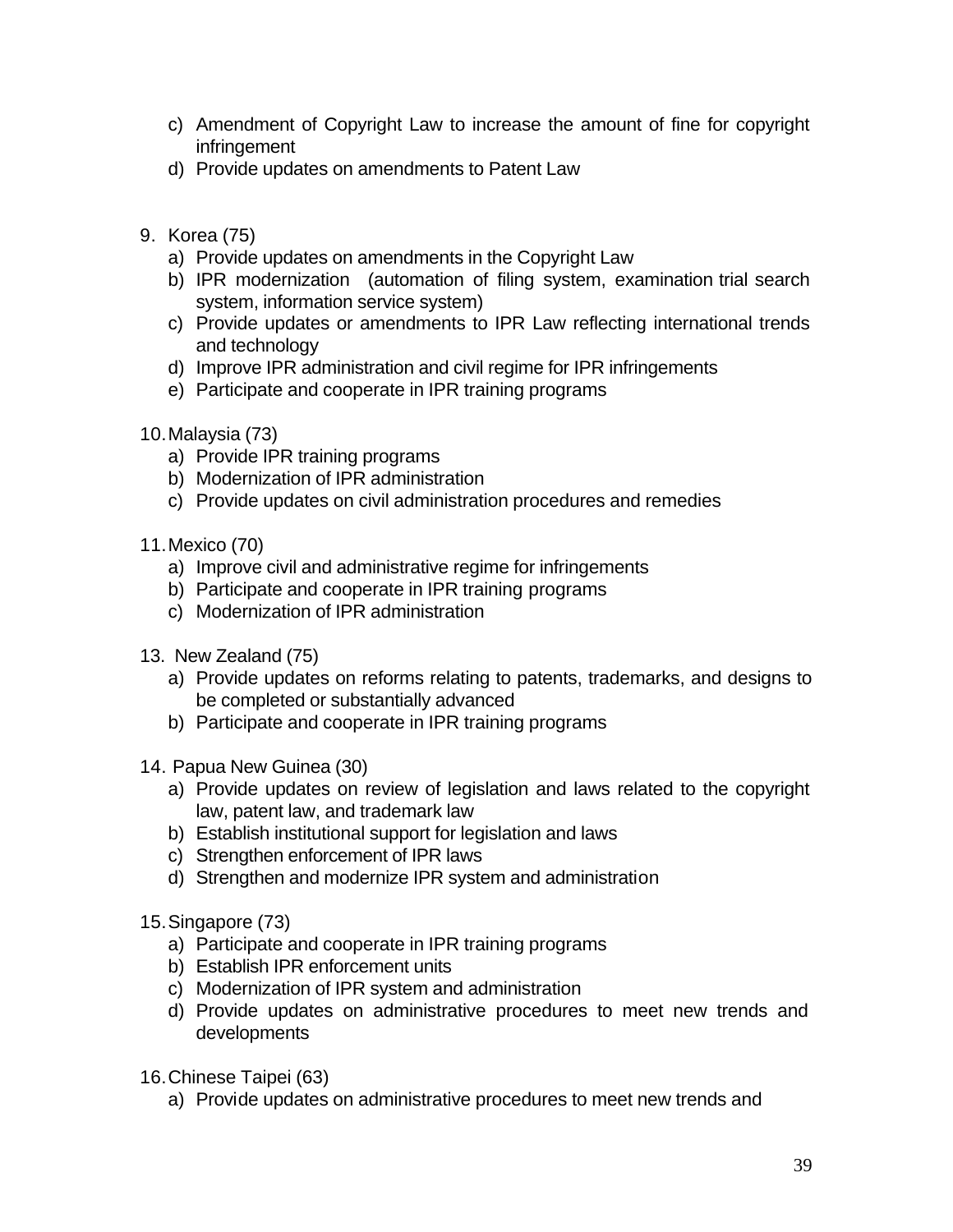**Developments** 

- b) Improve civil regime for the infringement of IPR
- c) Modernization of IPR system and administration
- d) Provide updates on the amendment of trademark laws and related regulations in Compliance with international treaties
- e) Provide updates on the completion of patent reviewing guidelines and the enactment of trademark operations
- 17.Thailand (65)
	- a) Modernization of the IPR system through automation of administrative functions and updating of patent documents
	- b) Improve civil and administrative regime for infringements
	- c) Participate and cooperate in IPR training programs
- 18.USA (95)
	- a) Provide updates on the Trademark Law Treaty survey
	- b) Provide training programs for other members on other aspect of IPR aside from law enforcement and civil administration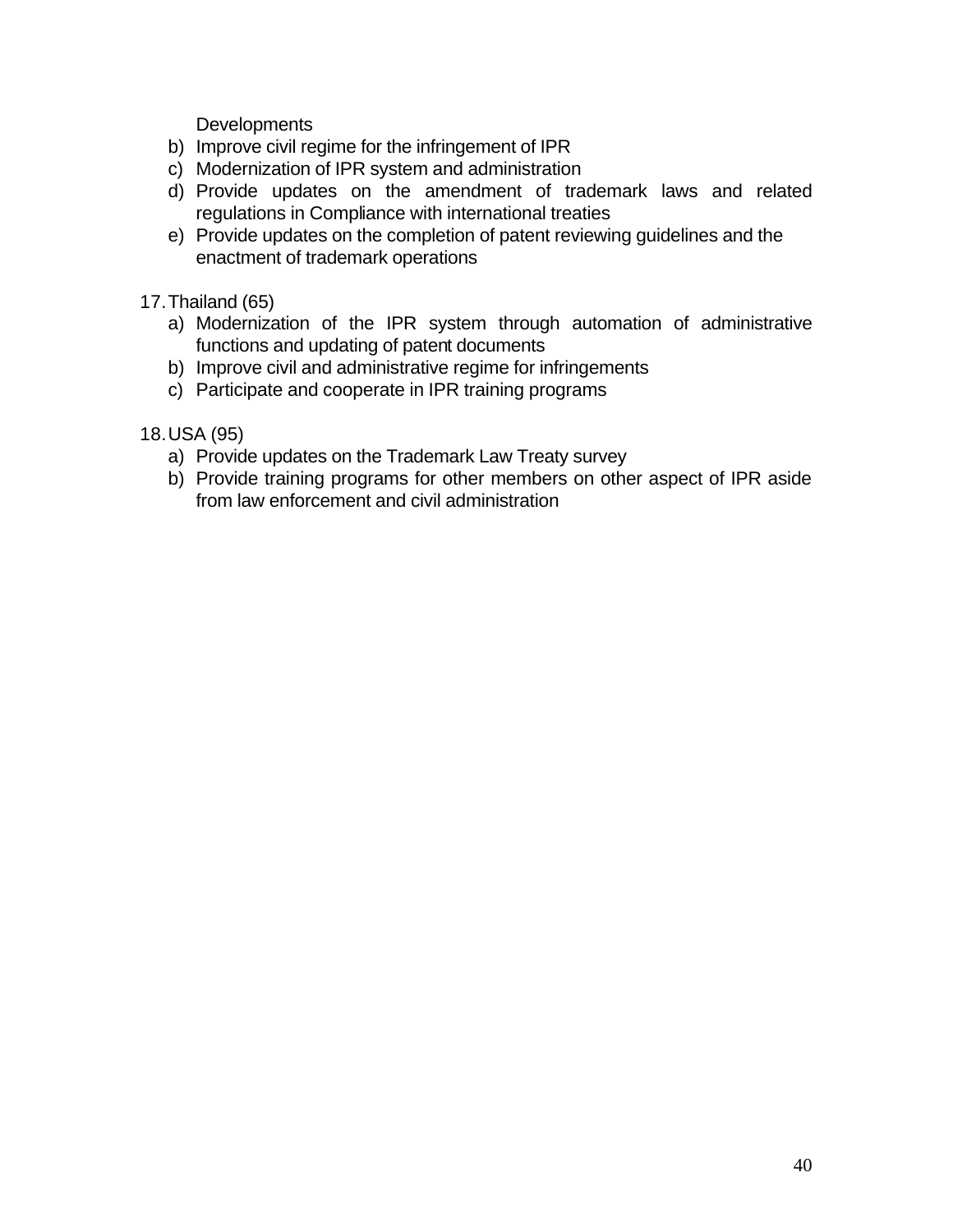# **8. COMPETITION POLICY**

#### **SUMMARY OF RATINGS**

| <b>PHILIPPINES</b>                                    | 60 | (above APEC average)                                                    |
|-------------------------------------------------------|----|-------------------------------------------------------------------------|
| <b>APEC AVERAGE</b>                                   | 58 |                                                                         |
| <b>ECONOMIES RANKED HIGHER THAN THE PHILIPPINES</b>   |    |                                                                         |
|                                                       |    | Australia (80), Canada (90), Chile (70), Japan (90), Korea (85), Mexico |
| (75), New Zealand (70), Chinese Taipei (85), USA (85) |    |                                                                         |
| <b>ECONOMIES RANKED LOWER THAN THE PHILIPPINES</b>    |    |                                                                         |
|                                                       |    | Brunei (25), China (45), Hong Kong (50), Indonesia (20), Malaysia (20), |
| Papua New Guinea (15), Singapore (25), Thailand (50)  |    |                                                                         |

#### **A. RECOMMENDATIONS TO ENHANCE PHILIPPINE IAP TO APEC AVERAGE LEVEL OR HIGHER**

- a) Provide updates on the review and improvement of competitive policy regime
- b) Provide updates on the enactment of anti-trust and anti-monopoly laws
- c) Provide updates on the establishment of the Fair Trade Commission
- d) Technical training for more advanced competition laws and policies
- e) Promote dialogues and exchange of information among member countries to ensure transparency and mutual understanding of national competition laws and policies

## **B. RECOMMENDATIONS TO ENHANCE OTHER IAP'S TO PHILIPPINE IAP LEVEL OR HIGHER**

- 1. Australia (80)
	- a) Provide updates on the review of exemptions to the competitive conduct rules
	- b) Provide technical and policy development assistance to APEC economies
	- c) Provide updates on the review of the Prices Surveillance Act of 1983
	- d) Actively participate in dialogues and exchange of information among member countries on national competition laws and policies
- 2. Brunei (25)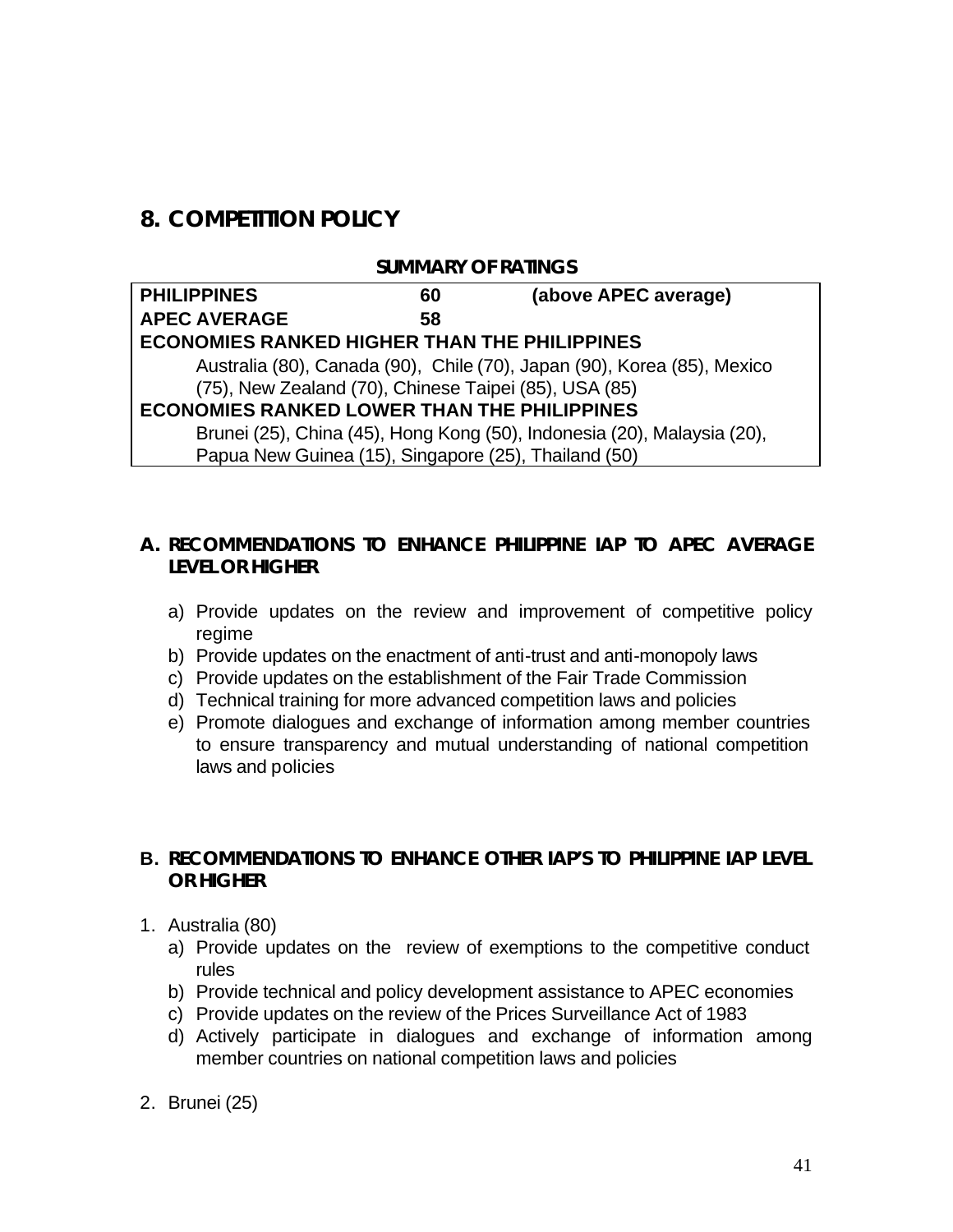- a) Begin legislation regarding competition policy
- b) Provide updates on the review of regulatory frameworks governing industrial sectors
- c) Provide updates on competitive laws
- d) Actively participate in dialogues and exchange of information among member countries on national competition laws and policies

#### 3. Canada (90)

- a) Provide updates on amendments made to the Competition Act, specifically those dealing with specific activities
- b) Provide updates on deregulation, privatization initiatives in telecommunications, Transport, energy, postal and financial services
- c) Actively participate in dialogues and exchange of information among member countries on national competition laws and policies
- 4. Chile (70)
	- a) Provide updates of draft bill strengthening the National Economic Prosecutor's Office
	- b) Provide updates on Deuce Law No. 18.525
	- c) Provide updates on the review of existing competition laws
	- d) Actively participate in dialogues and exchange of information among member countries on national competition laws and policies
- 5. China (45)
	- a) Provide updates on legislation done on the following laws: anti-monopoly law, legal system, anti-dumping; countervailing; safeguard measures; and dispute mediation
	- b) Conduct training programs for those handling competition policy (capability building on human resources)
	- c) Strict enforcement of competition laws
	- d) Actively participate in dialogues and exchange of information among member countries on national competition laws and policies
- 6. Hong Kong (50)
	- a) Provide updates on the review of government practices that deter/enhance competition
	- b) Provide updates on measures implemented to strengthen regulatory framework for enhancing competition in the telecommunications industry
	- c) Establish competition policy in gas and electricity supply
	- d) Actively participate in dialogues and exchange of information among member countries on national competition laws and policies
- 7. Indonesia (20)
	- a) Provide updates on competition policy, deregulation, and transparency laws
	- b) Conduct training programs for those handling competition policy
	- c) Strictly enforce competition laws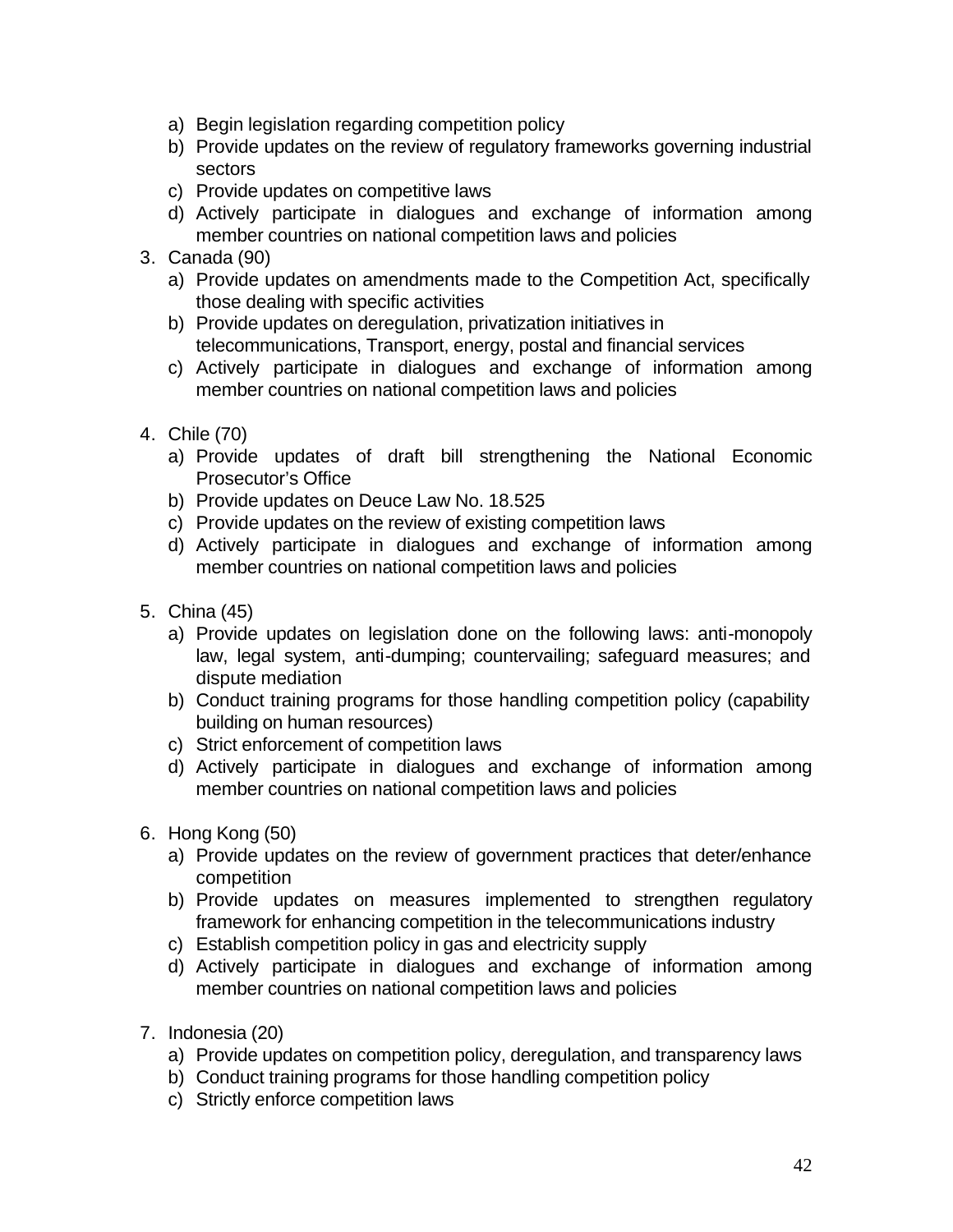- d) Provide updates on the review of the competition environment in order to identify areas where policy changes can improve the welfare of its citizens
- e) Actively participate in dialogues and exchange of information among member countries on national competition laws and policies
- 8. Japan (90)
	- a) Enforce Convention on Combating bribery of Foreign Public Officials in International Business Transactions
	- b) Strengthen and enforce Anti-Monopoly Act
	- c) Provide information on the Anti-Monopoly Act in English and videos to the private sector outside of Japan
	- d) Actively participate in dialogues and exchange of information among member countries on national competition laws and policies
- 9. Korea (85)
	- a) Enforce and strengthen anti-competitive collaborative activities
	- b) Provide updates on the removal of anti-competitive elements in existing laws and regulations
	- c) Actively participate in dialogues and exchange of information among member countries on national competition laws an policies
- 10.Malaysia (20)
	- a) Enhance competitive environment by strengthening further liberalization, deregulation, and privatization laws
	- b) Legislate and strictly implement competition law
	- c) Greater commitment to competitive practices
	- d) Actively participate in dialogues and exchange of information among member countries on national competition laws and policies
- 11.Mexico (75)
	- a) Strengthen enforcement of competition laws
	- b) Strengthen legal framework and guidelines for competition policy
	- c) Greater advocacy role for the Mexico Competition Authority not only domestically but also internationally
	- d) Actively participate in dialogues and exchange of information among member countries on national competition laws and policies
- 12.New Zealand (70)
	- a) Strengthen enforcement of competition laws
	- b) Provide updates on the review of current competition policies
	- c) Actively participate in dialogues and exchange of information among member countries on national competition laws and policies
- 13.Papua New Guinea (15)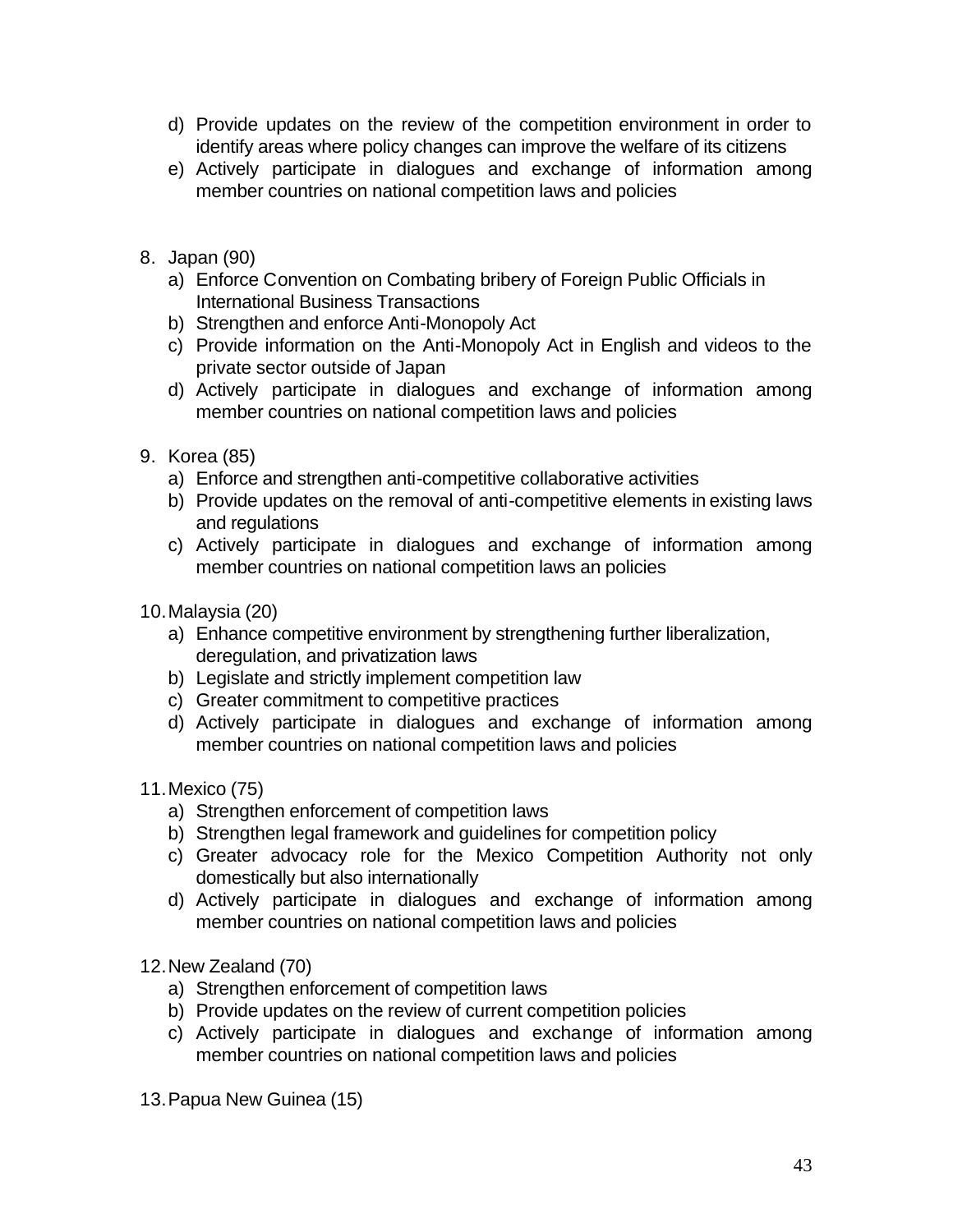- a) Legislate competition law
- b) Greater commitment to competition policy
- c) Enhance competitive environment
- d) Provide updates on the Business Practices Act and National Competitive **Policy**
- e) Conduct training programs for those handling competition policy
- f) Actively participate in dialogues and exchange of information among member countries on national competition laws and policies
- 14.Singapore (25)
	- a) Greater commitment to legislation and enforcement of competition policies
	- b) Accelerate privatization efforts in other sectors
	- c) Enforce transparency in competition policy
	- d) Actively participate in dialogues and exchange of information among member countries on national competition laws and policies
- 15.Taiwan (85)
	- a) Provide updates on the revision of the Fair Trade Law and deregulation initiatives
	- b) Strengthen legal framework for implementation of competition policies
	- c) Provide updates on the APEC Competition Law and Policy Database
	- d) Actively encourage participation in the APEC Competition Law and Policy database
	- e) Actively participate in dialogues and exchange of information among member countries on national competition laws and policies
- 16.Thailand (50)
	- a) Strengthen the legal framework for and implementation of competition policies
	- b) Provide updates on the review of competition policies and laws in terms of transparency, competitiveness, and facilitation
	- c) Participate in technical training for more advanced competition laws and policies
	- d) Amend or pass competition-related laws
	- e) Actively participate in dialogues and exchange of information among member countries on national competition laws and policies
- 17.USA (85)
	- a) Establish anti-trust cooperation agreement with more member-countries
	- b) Provide updates on the reevaluation of appropriateness of any exceptions to the coverage of the antitrust laws
	- c) Actively participate in dialogues and exchange of information among member countries on national competition laws and policies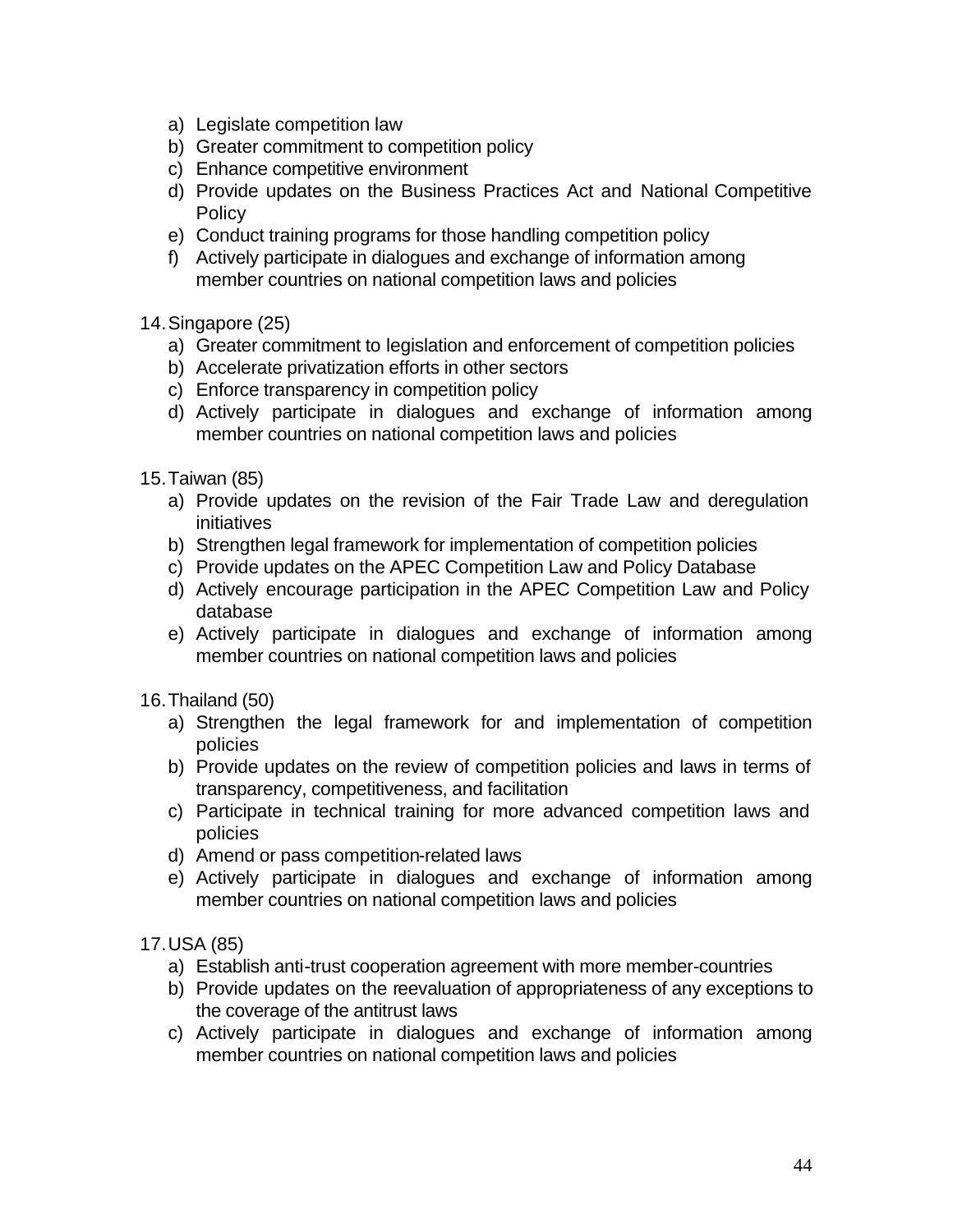## **9. GOVERNMENT PROCUREMENT**

#### **SUMMARY OF RATINGS**

| <b>PHILIPPINES</b>                                  | 28 | (below APEC average)                                                        |
|-----------------------------------------------------|----|-----------------------------------------------------------------------------|
| <b>APEC AVERAGE</b>                                 | 55 |                                                                             |
| <b>ECONOMIES RANKED HIGHER THAN THE PHILIPPINES</b> |    |                                                                             |
|                                                     |    | Australia (63), Brunei (30), Canada (85), Chile (45), China (38), Hong Kong |
|                                                     |    | (75), Indonesia (55), Japan (80), Korea (80), Malaysia (35), Mexico (60),   |
|                                                     |    | New Zealand (63), Singapore (75), Chinese Taipei (68), USA (80)             |
| <b>ECONOMIES RANKED LOWER THAN THE PHILIPPINES</b>  |    |                                                                             |
| Papua New Guinea (10), Thailand (25)                |    |                                                                             |

## **A. RECOMMENDATIONS TO ENHANCE PHILIPPINE IAP TO APEC AVERAGE LEVEL OR HIGHER**

- a) Provide updates on the compilation, development, and availability of a database on government procurement laws, policies, and opportunities
- b) Provide updates on the establishment of an inquiry point for public dissemination of government procurement laws, policies, and opportunities
- c) Provide updates on the review of procurement policies vis-à-vis WTO Agreement on government procurement and APEC non-binding principles on transparency in government procurement
- d) Participate in government procurement policy dialogues and exchanges of Information within APEC

## **B. RECOMMENDATIONS TO ENHANCE OTHER IAP'S TO PHILIPPINE IAP LEVEL OR HIGHER**

- 1. Australia (63)
	- a) Cooperate in the development and maintenance of a database for government procurement laws, policies, and opportunities
	- b) Actively participate in government procurement policy dialogues and information exchange
	- c) Conduct studies on accession to the WTO Agreement on Government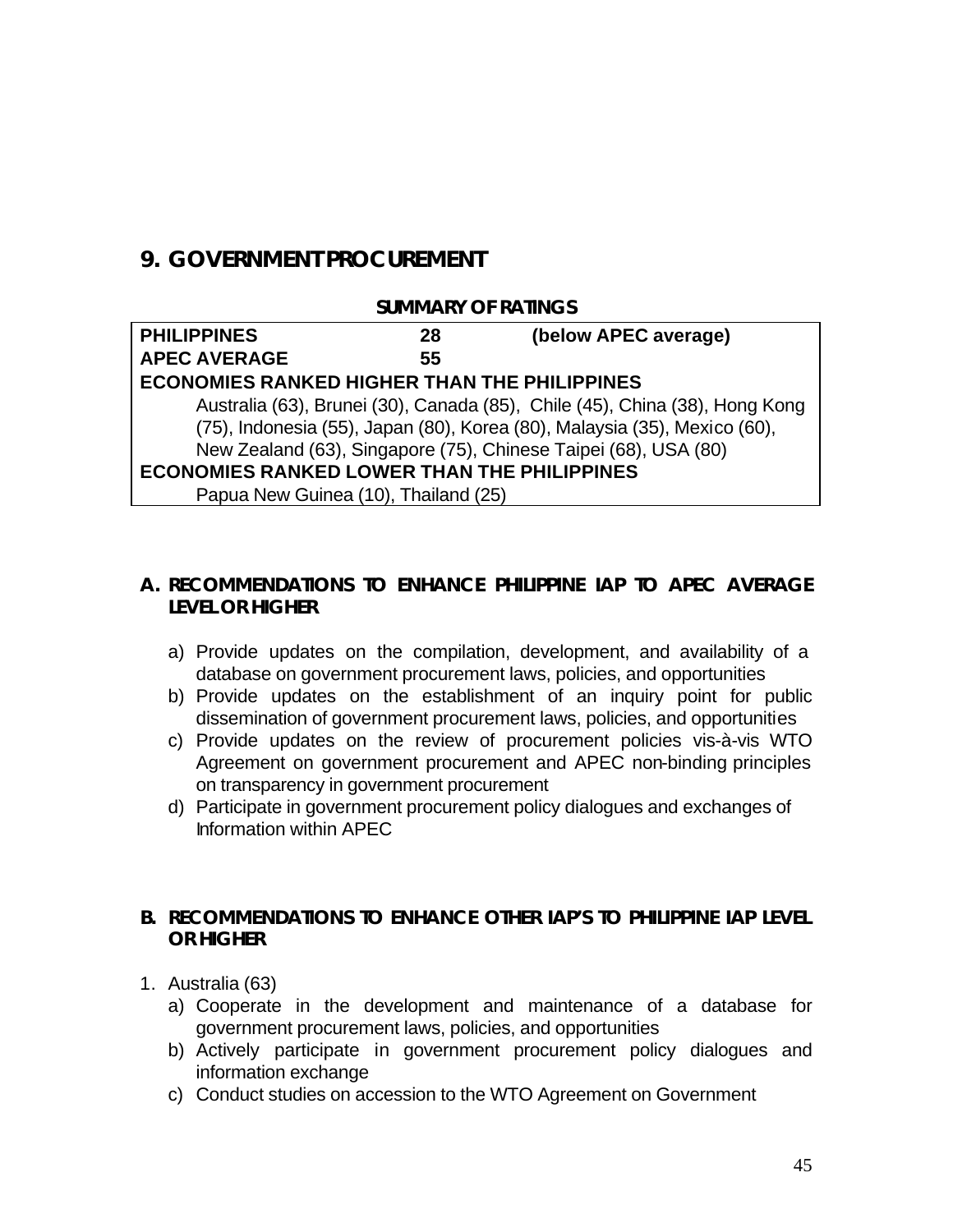**Procurement** 

- 2. Brunei (30)
	- a) Actively participate in government procurement policy dialogues and information exchange
	- b) Cooperate in the development and maintenance of a database for government procurement laws, policies, and opportunities
	- c) Provide updates on the review of government tendering procedures with a view to ensuring openness, fairness, and competitiveness of procurement practices
- 3. Canada (85)
	- a) Lead in the development and maintenance of a government procurement information database for all APEC-members
	- b) Vigorously promote different elements of transparency in government procurement through training programs and seminars
- 4. Chile (45)
	- a) Cooperate in the development and maintenance of a database for government procurement laws, policies, and opportunities
	- b) Actively participate in government procurement policy dialogues and information exchange
- 5. China (38)
	- a) Cooperate in the development and maintenance of a database for government procurement laws, policies, and opportunities
	- b) Actively participate in government procurement policy dialogues and information exchange
- 6. Hong Kong (75)
	- a) Provide updates on the review of the consistency of government procurement Systems with nonbinding principles
	- b) Cooperate in the development and maintenance of a database for government procurement laws, policies, and opportunities
	- c) Actively participate in the development of a set of non-binding principles in government procurement
- 7. Indonesia (55)
	- a) Provide updates on the review of government procurement policies and procedures
	- b) Actively participate in government procurement policy dialogues and information exchange
	- c) Strengthen implementation of government procurement procedures
- 8. Japan (80)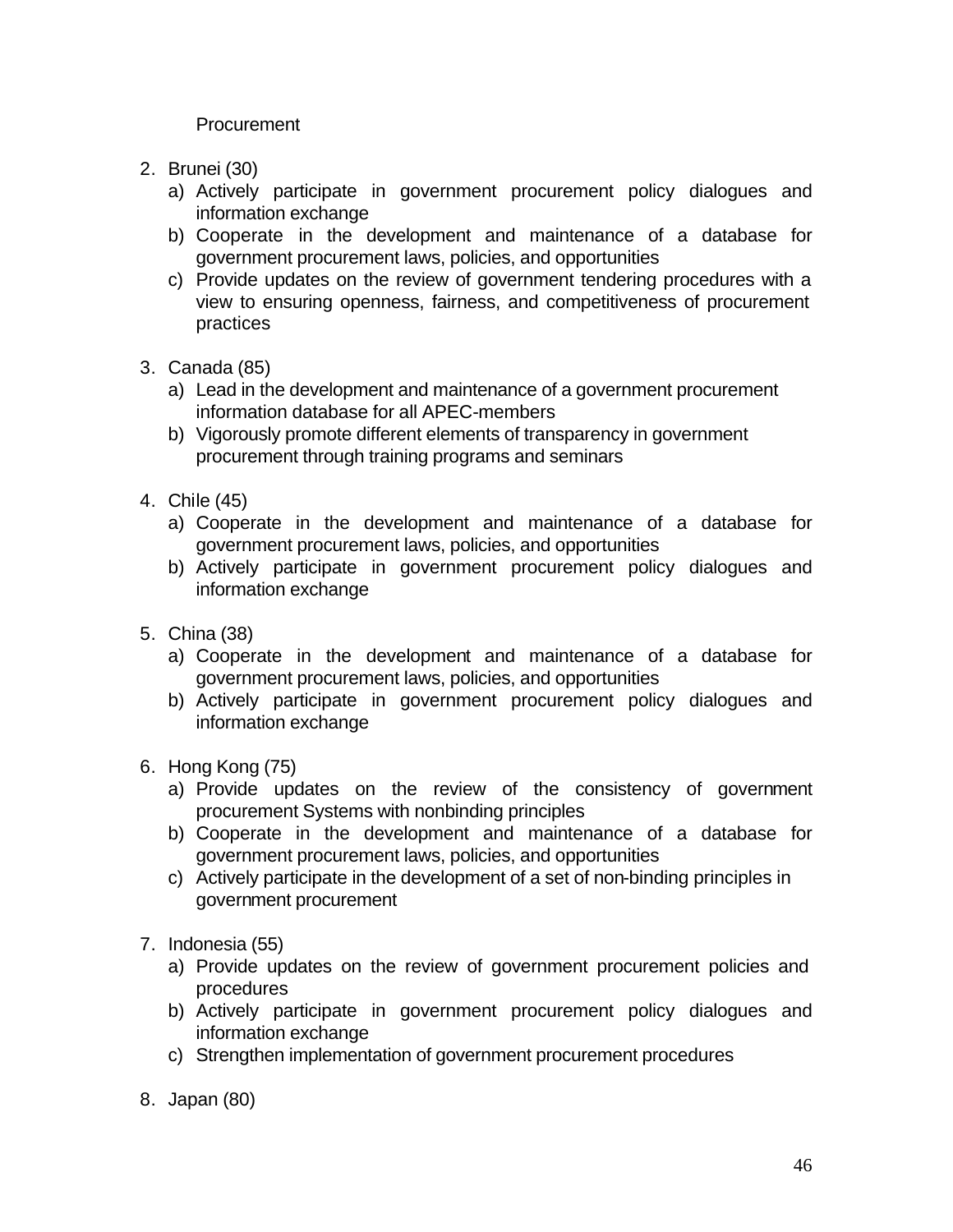- a) Cooperate in the development and maintenance of a database for government procurement laws, policies, and opportunities
- b) Vigorously promote different elements of transparency in government procurement through training programs and seminars
- c) Provide updates on the implementation of measures in the 3-year Deregulation program
- 9. Korea (80)
	- a) Enforcement of regulations related to the regulation of international tendering
	- b) Establish an inquiry point for the public dissemination of government procurement laws, policies, and opportunities
	- c) Cooperate in the development and maintenance of a database for government procurement laws, policies, and opportunities

10.Malaysia (35)

- a) Cooperate in the development and maintenance of a database for government procurement laws, policies, and opportunities
- b) Hasten the review of procurement policies and procedures
- c) Actively participate in government procurement policy dialogues and information exchange
- d) Clarify government procurement regime
- e) Provide training on government procurement policies and procedures for those responsible for government procurement
- 11.Mexico (60)
	- a) Actively participate in government procurement policy dialogues and information exchange
	- b) Strengthen enforcement of government procurement policies and procedures
	- c) Provide updates on guidelines to further clarify and simplify government procurement procedures

12.New Zealand (63)

- a) Cooperate in the development and maintenance of a database for government procurement laws, policies, and opportunities
- b) Actively participate in government procurement policy dialogues and information exchange
- c) Establish an inquiry point for the public dissemination of government procurement laws, policies, and opportunities
- 13.Papua New Guinea (10)
	- a) Provide updates on the review of public procurement system within the national and provincial government structure
	- b) Provide updates on the guidelines of the government procurement system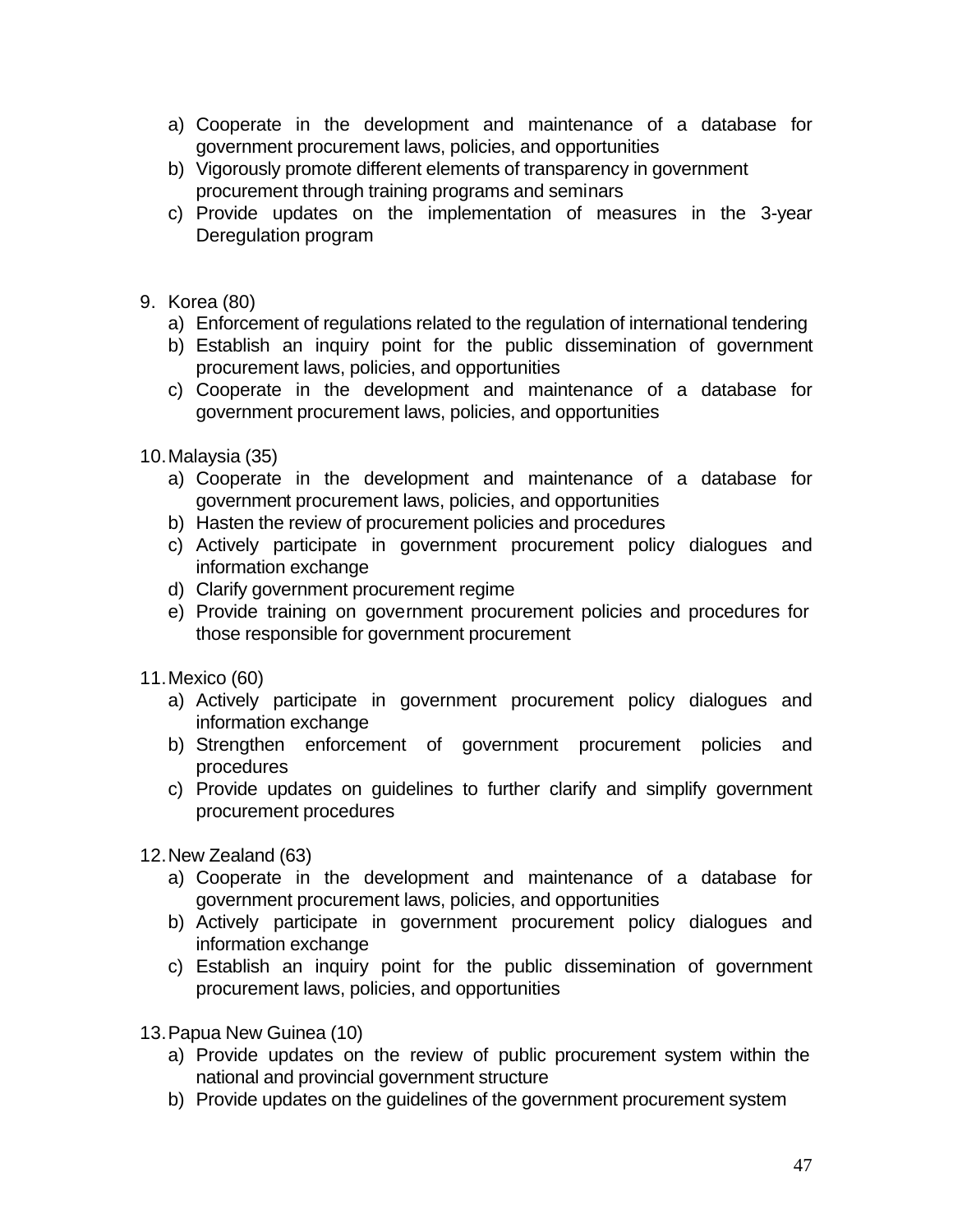- 14.Singapore (75)
	- a) Provide updates on the review of government tendering procedures to maintain efficient, open, fair, and competitive procurement practices
	- b) Strengthen enforcement of government procurement policies and procedures
	- c) Cooperate in the implementation of training programs and seminars on government procurement policies and procedures
- 15.Taipei (68)
	- a) Provide updates on the reform of the government procurement system to ensure efficient, open, fair, and competitive procurement practices
	- b) Strengthen enforcement of government procurement policies and procedures
	- c) Cooperate in the development and maintenance of a database for government procurement laws, policies, and opportunities
- 16.Thailand (25)
	- a) Provide updates on the review of procurement practices
	- b) Cooperate in the development and maintenance of a database for government procurement laws, policies, and opportunities
	- c) Provide an inquiry point for the public dissemination of government procurement laws, policies, and opportunities
	- d) Participate in general procurement dialogues and exchange of information
	- e) Actively seek accession to WTO Agreement on government procurement
- 17.USA (80)
	- a) Provide updates on the examination of ways to increase transparency and access to information on procurements
	- b) Provide updates on exploring multilateral mechanisms for extending nondiscriminatory, competitive bidding opportunities to all APEC members
	- c) Participate in general procurement dialogues and exchange of information
	- d) Conduct training programs on government procurement policies and procedures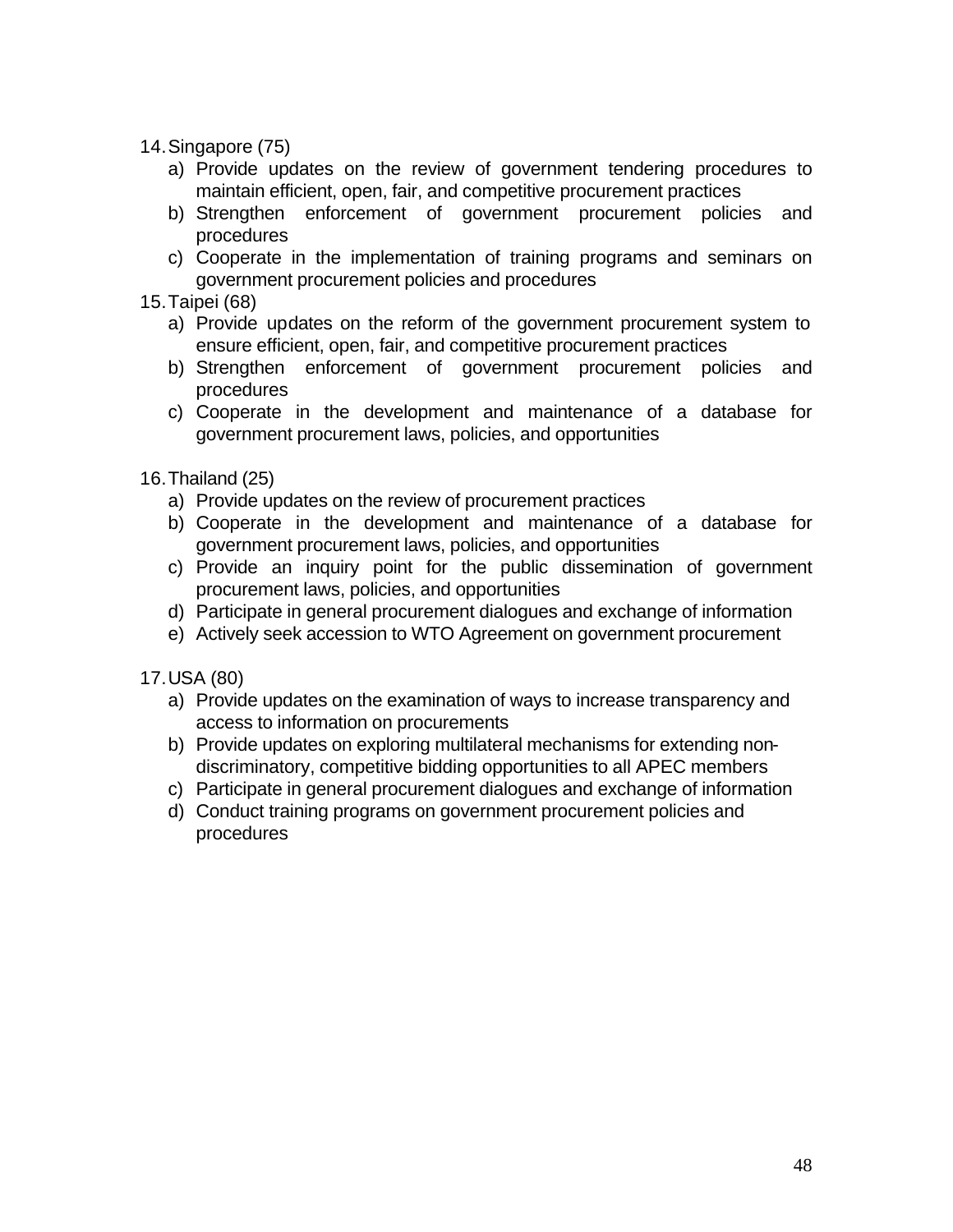# **10. DEREGULATION**

#### **SUMMARY OF RATINGS**

| <b>PHILIPPINES</b>                                                        | 78 | (above APEC average)                                                    |
|---------------------------------------------------------------------------|----|-------------------------------------------------------------------------|
| <b>APEC AVERAGE</b>                                                       | 71 |                                                                         |
| <b>ECONOMIES RANKED HIGHER THAN THE PHILIPPINES</b>                       |    |                                                                         |
|                                                                           |    | Australia (80), Hong Kong (85), Japan (85), New Zealand (90), USA (88)  |
| <b>ECONOMIES WITH THE SAME RANKING AS THE PHILIPPINES</b>                 |    |                                                                         |
| Canada (78), Chinese Taipei (78)                                          |    |                                                                         |
| <b>ECONOMIES RANKED LOWER THAN THE PHILIPPINES</b>                        |    |                                                                         |
| Brunei (35), Chile (65), China (60), Indonesia (55), Korea (70), Malaysia |    |                                                                         |
|                                                                           |    | (60), Mexico (75), Papua New Guinea (60), Singapore (70), Thailand (60) |

## **A. RECOMMENDATIONS TO ENHANCE PHILIPPINE IAP TO APEC AVERAGE LEVEL OR HIGHER**

- a) Timely publication of laws and regulations to further improve transparency of regulatory regimes
- b) Provide updates on measures to further deregulate the domestic regime such as the extension of the application of the condominium law to industrial estates
- c) Provide updates on the review and improvement of the regulatory regime

## **C. RECOMMENDATIONS TO ENHANCE OTHER IAP'S TO PHILIPPINE IAP LEVEL OR HIGHER**

- 1. Australia (80)
	- a) Provide updates on the review of domestic regulation
	- b) Timely publication of laws and regulations to further improve transparency of regulatory regimes
- 2. Brunei (35)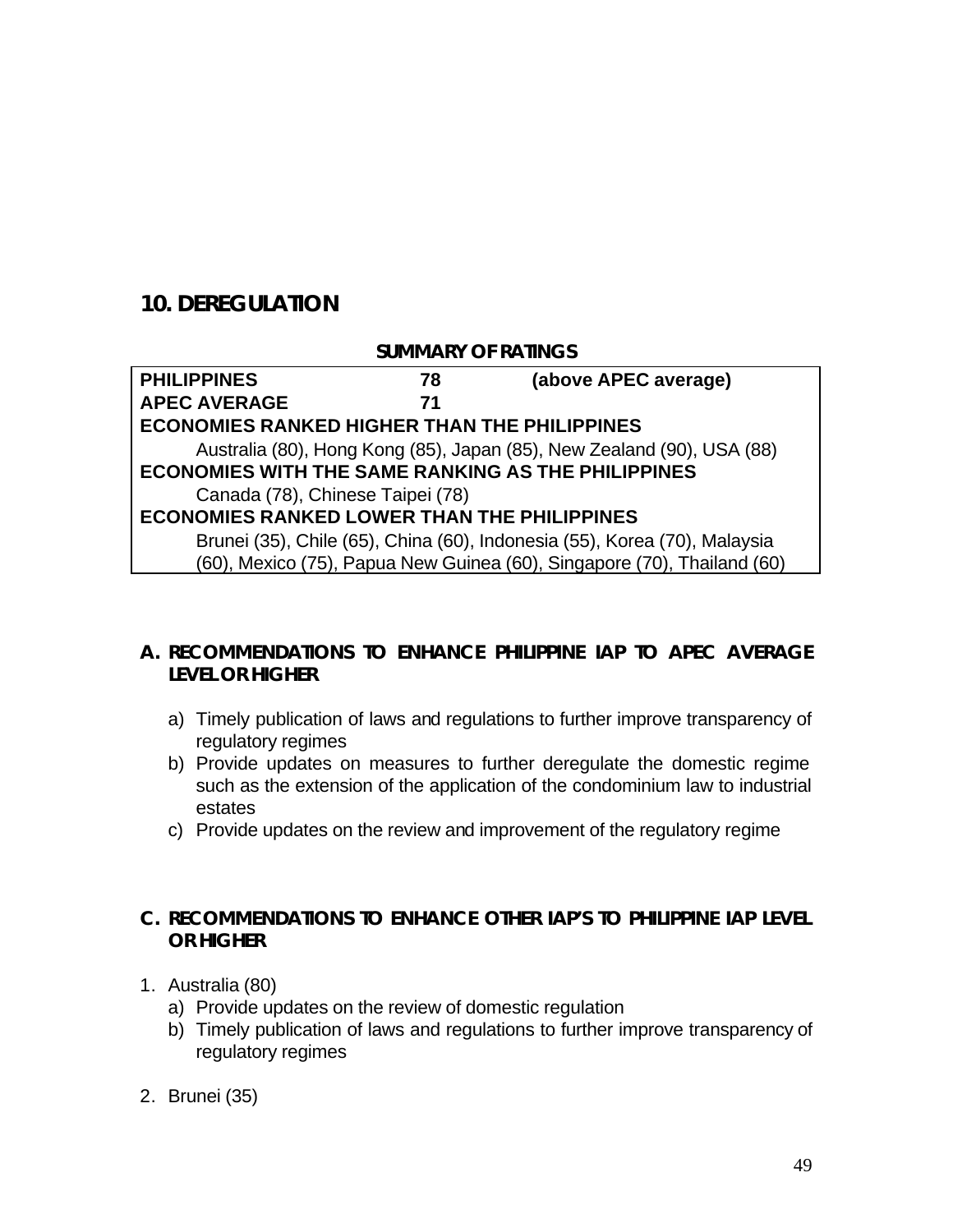- a) Adopt, review, and improve market friendly reforms
- b) Timely publication of laws and regulations to further improve transparency of regulatory regimes
- c) Provide updates on the adoption of market friendly reforms
- 3. Canada (78)
	- a) Provide updates on the regulatory review of six sectors, namely, biotechnology, health, food and therapeutic products, mining, automotive and auto parts, forest products, and agriculture
	- b) Timely publication of laws and regulations to further improve transparency of regulatory regimes
- 4. Chile (65)
	- a) Provide updates on the privatization of water and sewage services corporations and ports
	- b) Provide updates on the review of regulatory frameworks
	- c) Provide updates on the privatization of telecommunication and energy
- 5. China (60)
	- a) Vigorously pursue reforms in administration, agencies, trade and investment, telecommunications, financial sector, professional services, and transportation sector
	- b) Timely publication of laws and regulations to further improve transparency of regulatory regimes
	- c) Review regulatory frameworks
- 6. Hong Kong (85)
	- a) Implementation of recommendations embodied in studies done on deregulation
	- b) Timely publication of laws and regulations to further improve transparency of regulatory regimes
- 7. Indonesia (55)
	- a) Provide updates on reforms in the banking sector, electric power sector, and privatization of state-owned enterprises
	- b) Amend the banking law
	- c) Provide updates on the steps taken to privatize the steel industry, services, shipping lines, and public railways
	- d) Timely publication of laws and regulations to further improve transparency of regulatory regimes
- 8. Japan (85)
	- a) Provide updates on the results of the monitoring of deregulation measures
	- b) Provide updates on new deregulation challenges and reforms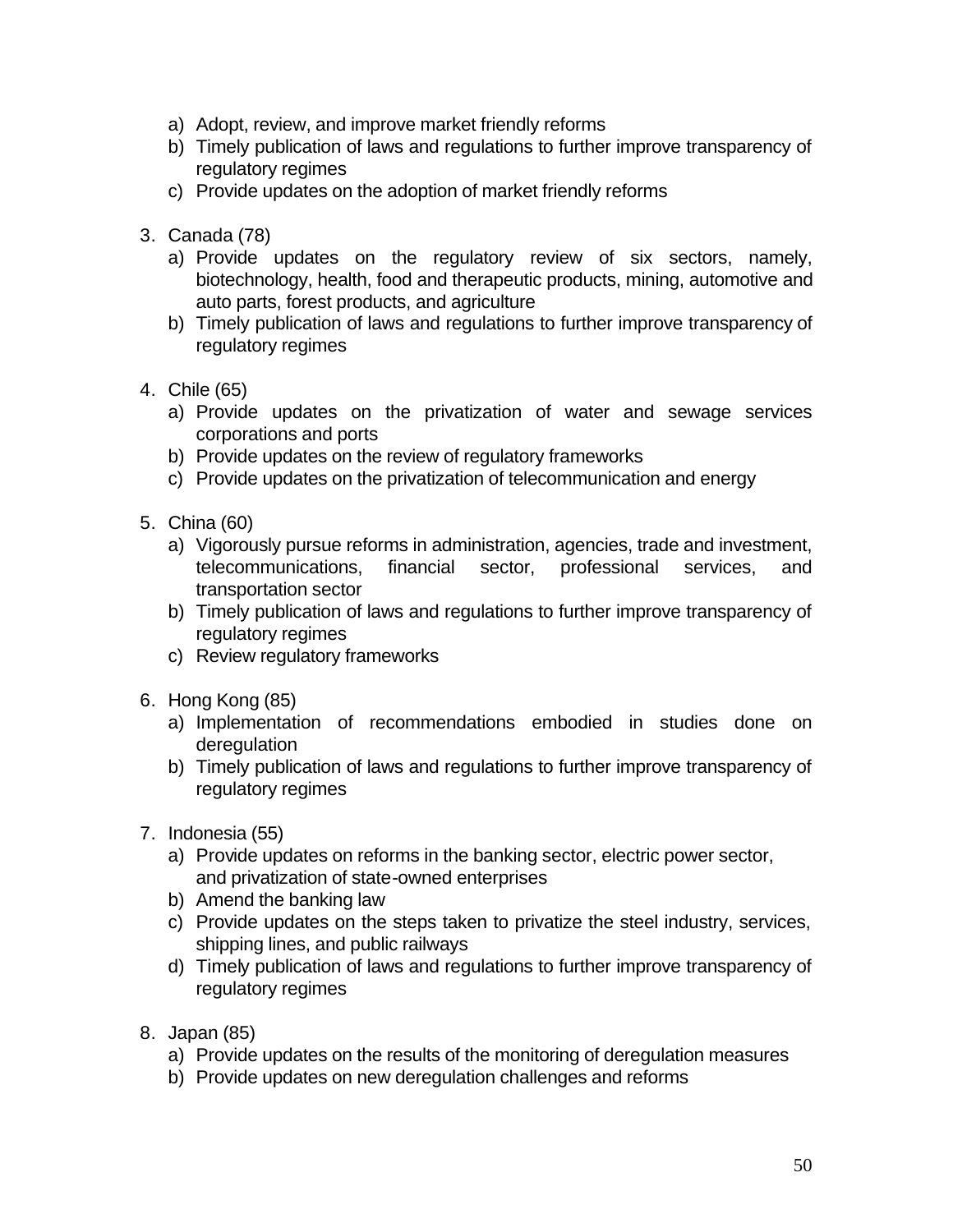- 9. Korea (70)
	- a) Timely publication of laws and regulations to further improve the transparency of regulatory regimes
	- b) Provide updates on the amendments made on the Maritime Law enforcement regulation
	- c) Provide updates on the review of the regulatory framework

10.Malaysia (60)

- a) Timely publication of laws and regulations to further improve the transparency of regulatory regimes
- b) Provide updates on the results of implementation of deregulation measures in financial services, telecommunications, transportation, energy, broadcasting, and higher education services
- 11.Mexico (75)
	- a) Provide updates on the review of legislative and administrative proposals and the development of legislative and administrative proposals
	- b) Timely publication of laws and regulations to further improve the transparency of regulatory regimes
	- c) Provide updates on the implementation of regulatory measures
- 12.New Zealand (90)
	- a) Provide updates on reforms in the infrastructure and utility sectors
	- b) Timely publication of laws and regulations to further improve the transparency of regulatory regimes
	- c) Provide training programs on deregulation and related activities
- 13.Papua New Guinea (60)
	- a) Timely publication of laws and regulations to further improve the transparency of regulatory regimes
	- b) Provide updates on the review of the regulatory framework
	- c) Provide updates on the implementation of regulatory measures
- 14.Singapore (70)
	- a) Timely publication of laws and regulations to further improve the transparency of regulatory regimes
	- b) Provide updates on the review of the regulatory framework
	- c) Implementation of regulatory measures in major public services such as electricity, gas, telecommunication, local transport, broadcasting, and postal services
- 15.Chinese Taipei (78)
	- a) Provide updates on the implementation of regulatory measures
	- b) Provide updates on reforms in finance, insurance, telecommunications, transportation, professional services, and movement of natural persons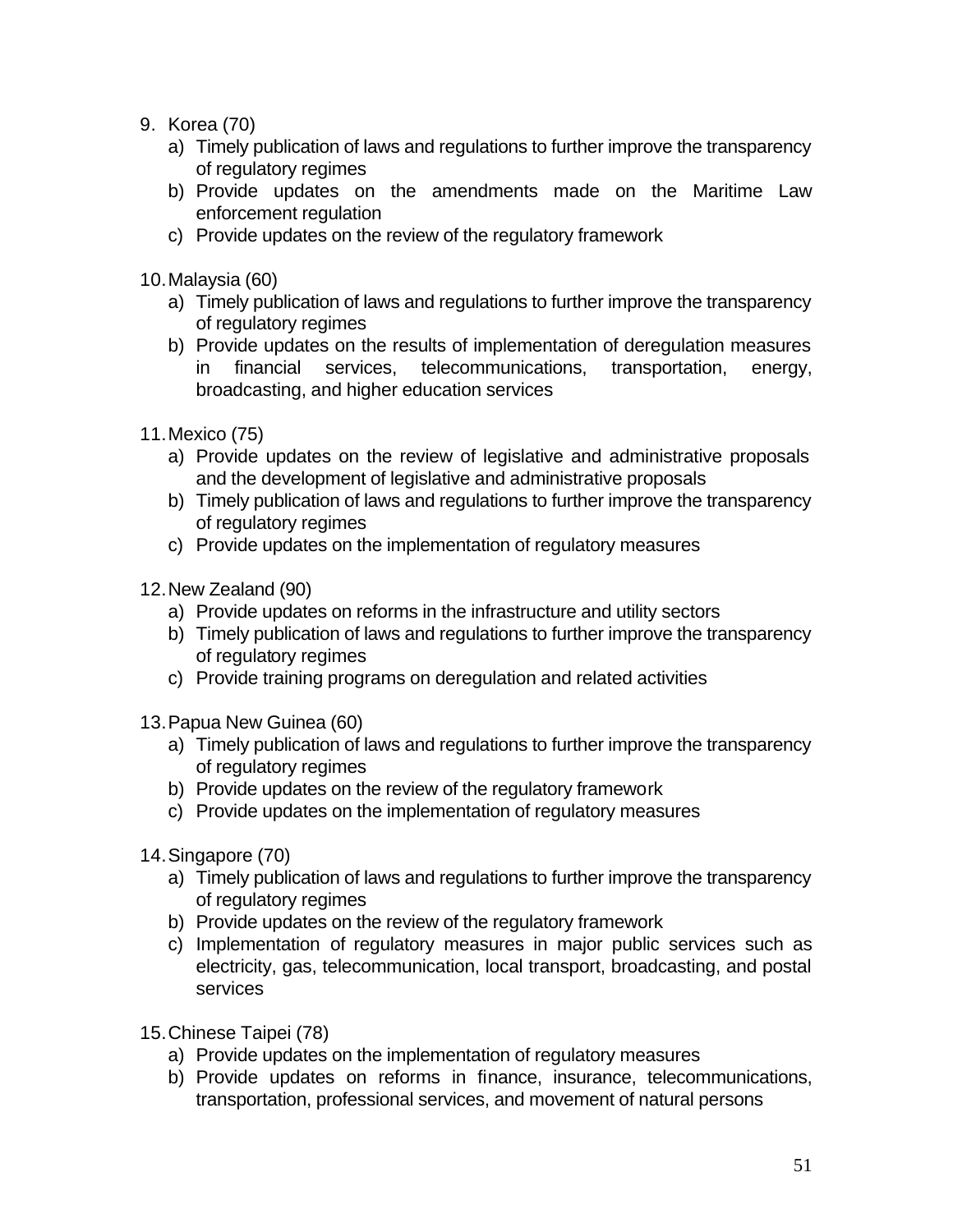- c) Provide updates on the liberalization of transportation, telecommunication, financial industry, and business services
- 16.Thailand (60)
	- a) Vigorously pursue liberalization measures in transport services, energy, telecommunication, and water supply
	- b) Timely publication of laws and regulations to further improve the transparency of regulatory regimes
	- c) Provide updates on the regulatory framework and implementation of regulatory Measures
- 17.USA (88)
	- a) Timely publication of laws and regulations to further improve the transparency of regulatory regimes
	- b) provide updates on the review of the regulatory framework
	- c) Harmonize transportation regulations with those of other countries
	- d) Provide training programs on deregulation and other related activities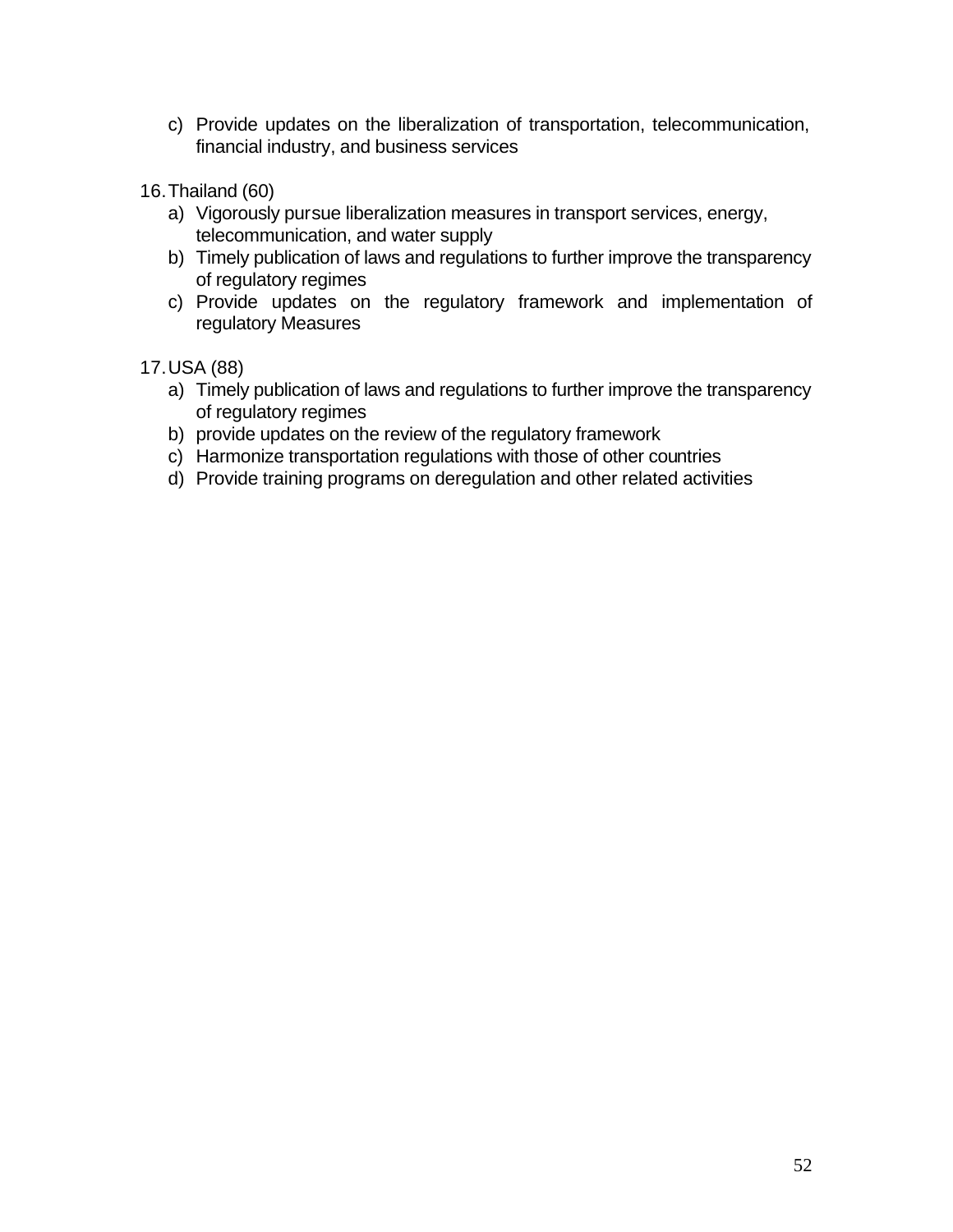# **11. RULES OF ORIGIN**

#### **SUMMARY OF RATINGS**

| <b>PHILIPPINES</b>                                        | 40 | (below APEC average)                                                        |
|-----------------------------------------------------------|----|-----------------------------------------------------------------------------|
| <b>APEC AVERAGE</b>                                       | 59 |                                                                             |
| <b>ECONOMIES RANKED HIGHER THAN THE PHILIPPINES</b>       |    |                                                                             |
|                                                           |    | Australia (75), Brunei (45), Canada (60), Chile (45), China (70), Hong Kong |
|                                                           |    | (95), Indonesia (45), Japan (95), Korea (80), Mexico (75), Singapore (80),  |
| Chinese Taipei (70), USA (45)                             |    |                                                                             |
| <b>ECONOMIES WITH THE SAME RANKING AS THE PHILIPPINES</b> |    |                                                                             |
| New Zealand (40), Thailand (40)                           |    |                                                                             |
| <b>ECONOMIES RANKED LOWER THAN THE PHILIPPINES</b>        |    |                                                                             |
| Malaysia (35), Papua New Guinea (30)                      |    |                                                                             |

#### **A. RECOMMENDATIONS TO ENHANCE PHILIPPINE IAP TO APEC AVERAGE LEVEL OR HIGHER**

- a) Participate in seminars and training programs to promote better understanding and full compliance with rules of origin
- b) Develop a database on rules of origin
- c) Conduct studies on the implications of preferential and non-preferential rules of origin on the free flow of trade and investments
- d) Align rules of origin with internationally harmonized rules of origin
- e) Ensure that rules of origin are prepared and applied in an impartial, transparent, and neutral manner
- f) Provide for a judicial and administrative review of rules of origin
- g) Provide updates on the general review of rules of origin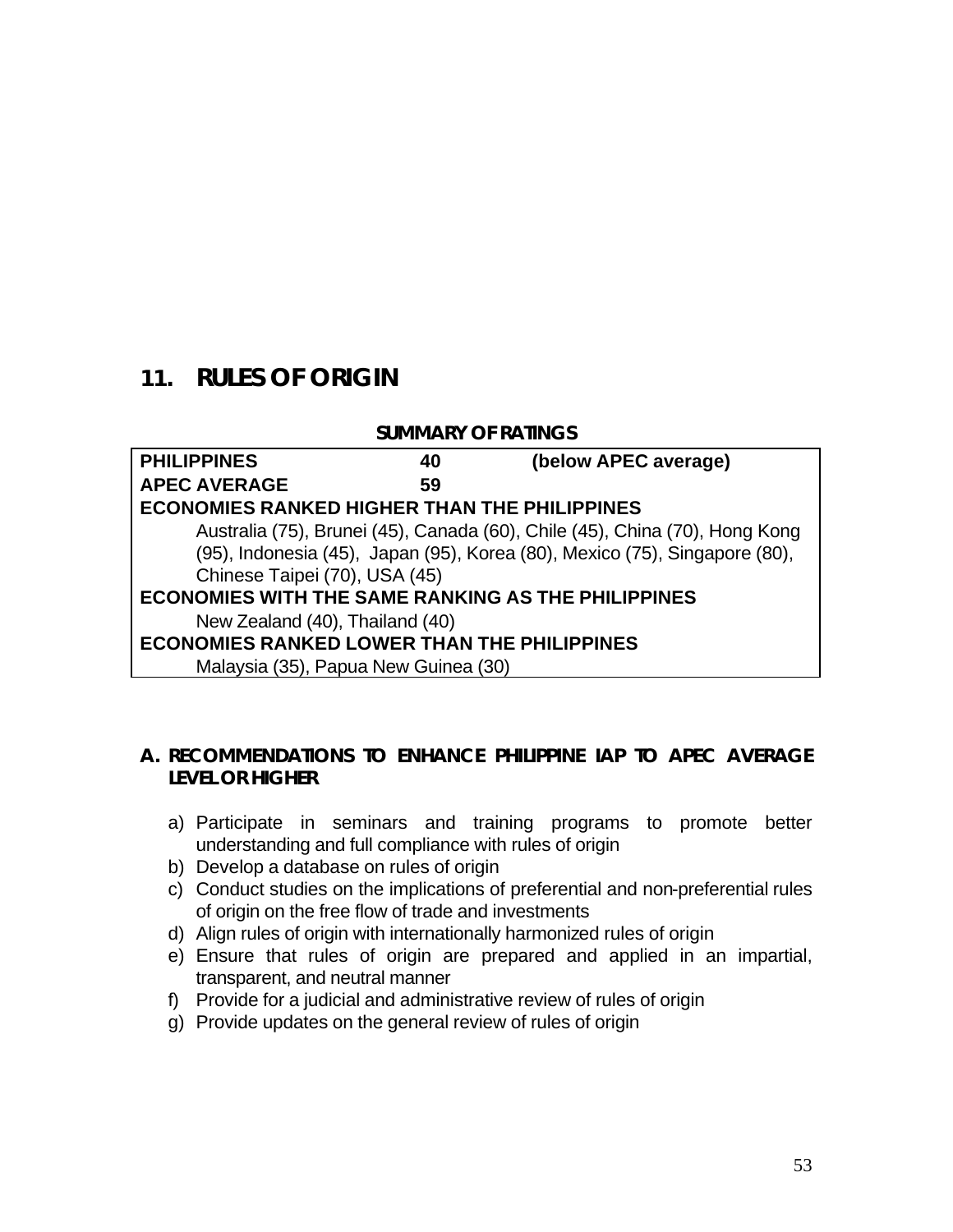## **C. RECOMMENDATIONS TO ENHANCE OTHER IAP'S TO PHILIPPINE IAP LEVEL OR HIGHER**

- 1. Australia (75)
	- a) Actively participate in seminars and training programs to promote better understanding and full compliance with rules of origin
	- b) Develop database on rules of origin
	- c) Conduct studies on the implications of preferential and non-preferential rules of origin in the free flow of trade and investment

## 2. Brunei (45)

- a) Review rules of origin for imports
- b) Participate in seminars and training programs to promote better understanding and full compliance with rules of origin
- c) Develop database of rules of origin
- d) Conduct studies on the implications of preferential and non-preferential rules of origin in the free flow of trade and investment
- e) Ensure that rules of origin are prepared and applied in an impartial and transparent neutral manner
- f) Provide for administrative and judicial review of rules of origin disputes
- g) Align rules of origin with internationally harmonized rules of origin
- 3. Canada (60)
	- a) Actively participate in seminars and training programs to promote better understanding and full compliance with rules of origin
	- b) Develop database of rules of origin
	- c) Conduct studies on the implications of preferential and non-preferential rules of origin in the free flow of trade and investment
- 4. Chile (45)
	- a) Review rules of origin for non-preferential purposes
	- b) Continue to participate in the harmonization of rules of origin within WTO
	- c) Participate in seminars and training programs to promote better understanding and full compliance with rules of origin
	- d) Develop database on rules of origin
	- e) Conduct studies on the implications of preferential and non-preferential rules of origin in the free flow of trade and investments
	- f) Provide for administrative and judicial review of rules of origin
	- g) Provide updates on the general review of rules of origin
- 5. China (70)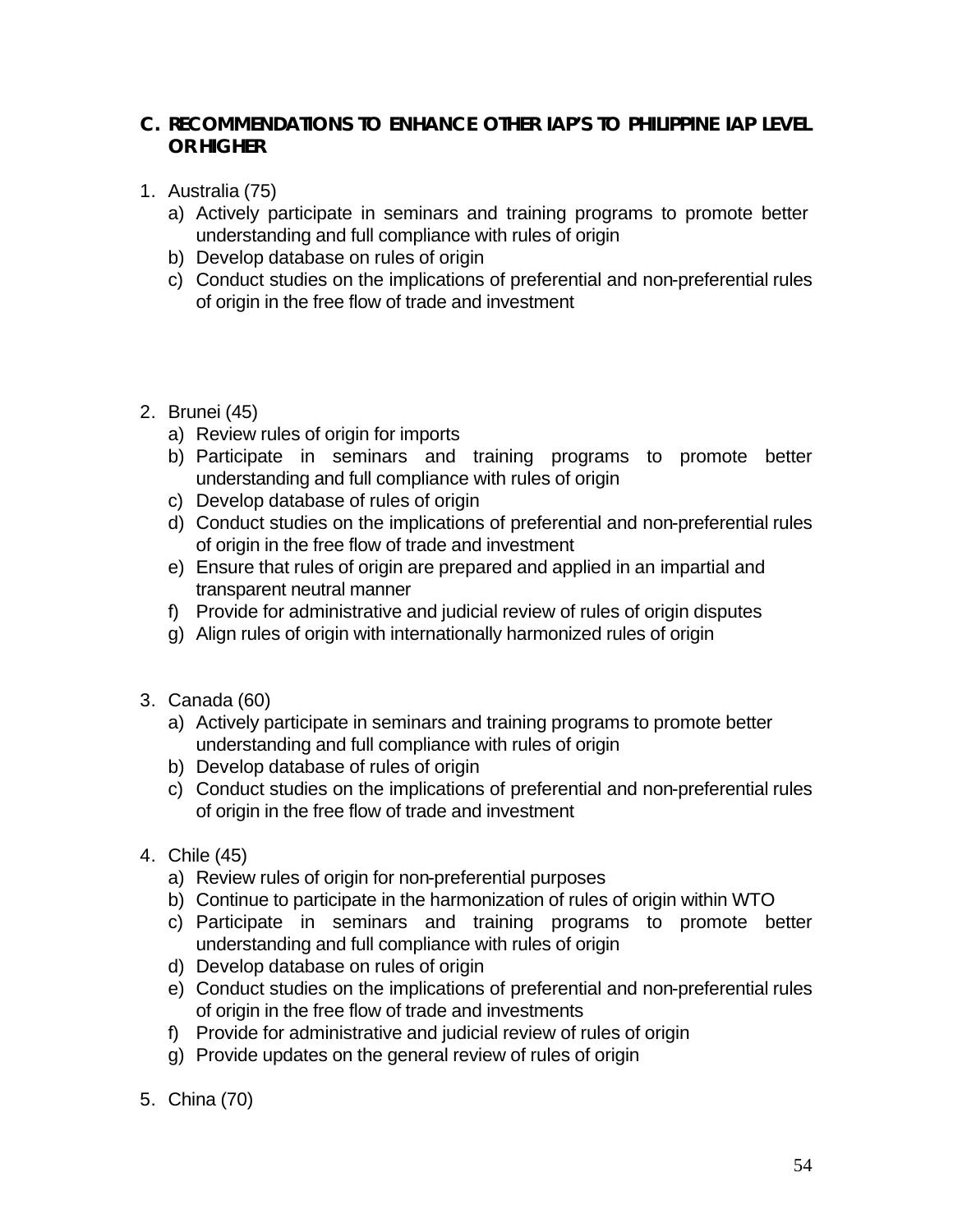- a) Actively participate in seminars and training programs to promote better understanding and full compliance with rules of origin
- b) Develop a database on rules of origin
- c) Conduct studies on the implications of preferential and non-preferential rules of origin in the free flow of trade and investments
- d) Review rules of origin for non-preferential purposes
- 6. Hong Kong (95)
	- a) Provide updates on the implementation of plans to align rules of origin with Harmonized rules of origin to be adopted by the WTO
	- b) Develop a database on rules of origin
	- c) Actively participate in seminars and training programs to promote better understanding and full compliance with rules of origin
- 7. Indonesia (45)
	- a) Establish non-preferential rules of origin
	- b) Participate in seminars and training programs to promote better understanding and full compliance with rules of origin
	- c) Develop a database on rules of origin
	- d) Conduct studies on the implications of preferential and non-preferential rules of origin on the free flow of trade and investments
	- e) Provide for administrative and judicial review of rules of origin
- 8. Japan (95)
	- a) Actively participate in seminars and training programs to promote better understanding and full compliance with rules of origin
	- b) Develop a database on rules of origin
- 9. Korea (80)
	- a) Actively participate in seminars and training programs to promote better understanding and full compliance with rules of origin
	- b) Develop a database on rules of origin
- 10.Malaysia (35)
	- a) Participate in seminars and training programs to promote better understanding and full compliance with rules of origin
	- b) Develop a database on rules of origin
	- c) Conduct studies on the implications of preferential and non-preferential rules of origin on the free flow of trade and investments
	- d) Align rules of origin with internationally harmonized rules of origin
	- e) Ensure that rules of origin are prepared and applied in an impartial, transparent, and neutral manner
	- f) Provide for a judicial and administrative review of rules of origin
	- g) Provide updates on the general review of rules of origin

11.Mexico (75)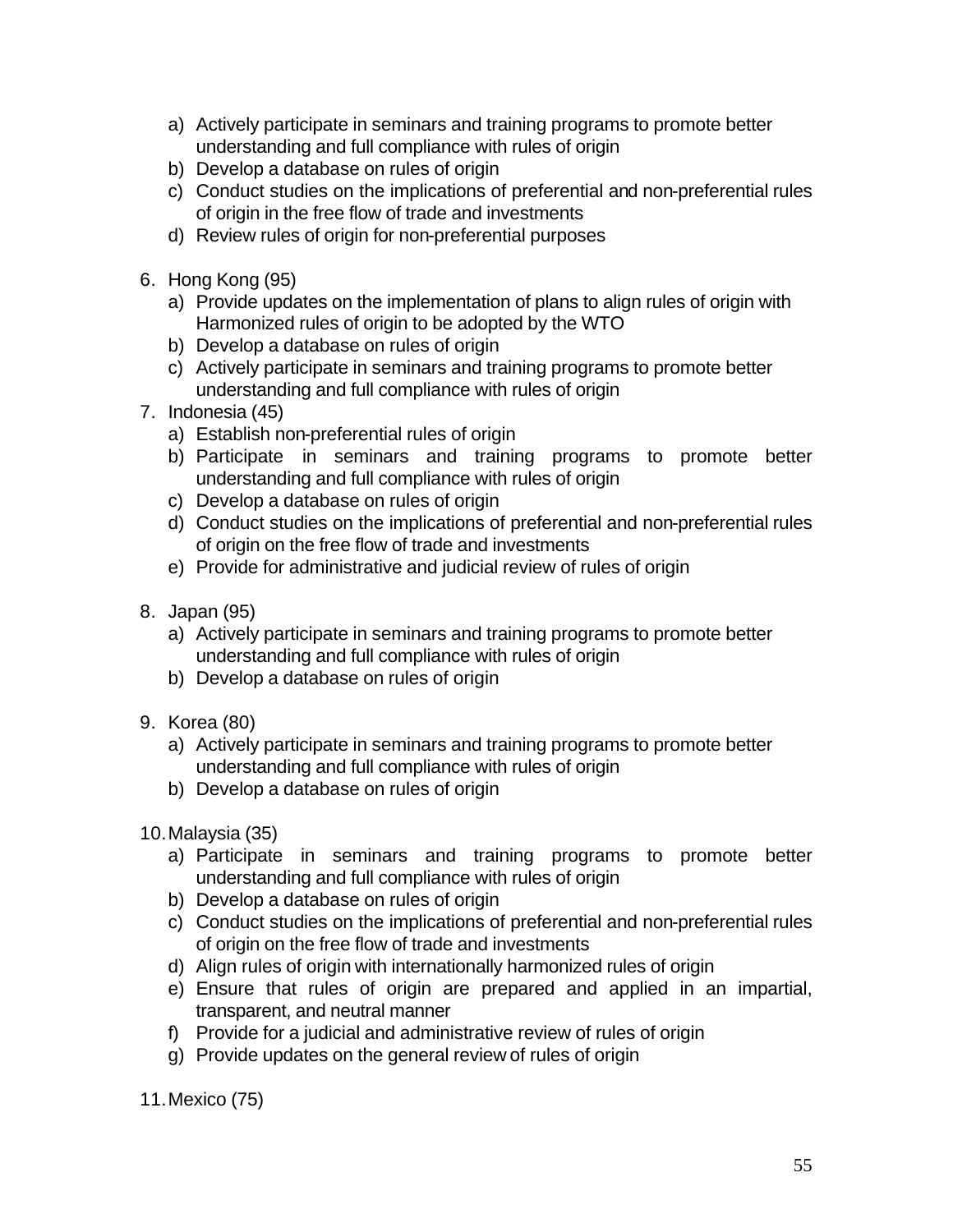- a) Actively participate in seminars and training programs to promote better understanding and full compliance with rules of origin
- b) Establish a database on rules of origin
- c) Conduct studies on the implications of preferential and non-preferential rules of origin on the free flow of trade and investments
- 12.New Zealand (40)
	- a) Participate in seminars and training programs to promote better understanding and full compliance with rules of origin
	- b) Develop a database on rules of origin
	- c) Conduct studies on the implications of preferential and non-preferential rules of origin on the free flow of trade and investments
	- d) Align rules of origin with internationally harmonized rules of origin
	- e) Ensure that rules of origin are prepared and applied in an impartial, transparent, and neutral manner
	- f) Provide for a judicial and administrative review of rules of origin
	- g) Provide updates on the general review of rules of origin
- 14. Papua New Guinea (30)
	- a) Participate in seminars and training programs to promote better understanding and full compliance with rules of origin
	- b) Develop a database on rules of origin
	- c) Conduct studies on the implications of preferential and non-preferential rules of origin on the free flow of trade and investments
	- d) Align rules of origin with internationally harmonized rules of origin
	- e) Ensure that rules of origin are prepared and applied in an impartial, transparent, and neutral manner
	- f) Provide for a judicial and administrative review of rules of origin
	- g) Provide updates on the general review of rules of origin

16.Singapore (80)

- a) Actively participate in seminars and training programs to promote better understanding and full compliance with rules of origin
- b) Conduct studies on the implications of preferential and non-preferential rules of origin on the free flow of trade and investments
- c) Develop a database on rules of origin
- d) Provide updates on the general review of rules of origin

16.Chinese Taipei (70)

- a) Actively participate in seminars and training programs to promote better understanding and full compliance with rules of origin
- b) Conduct studies on the implications of preferential and non-preferential rules of origin on the free flow of trade and investments
- c) Develop a database on rules of origin
- d) Provide updates on the general review of rules of origin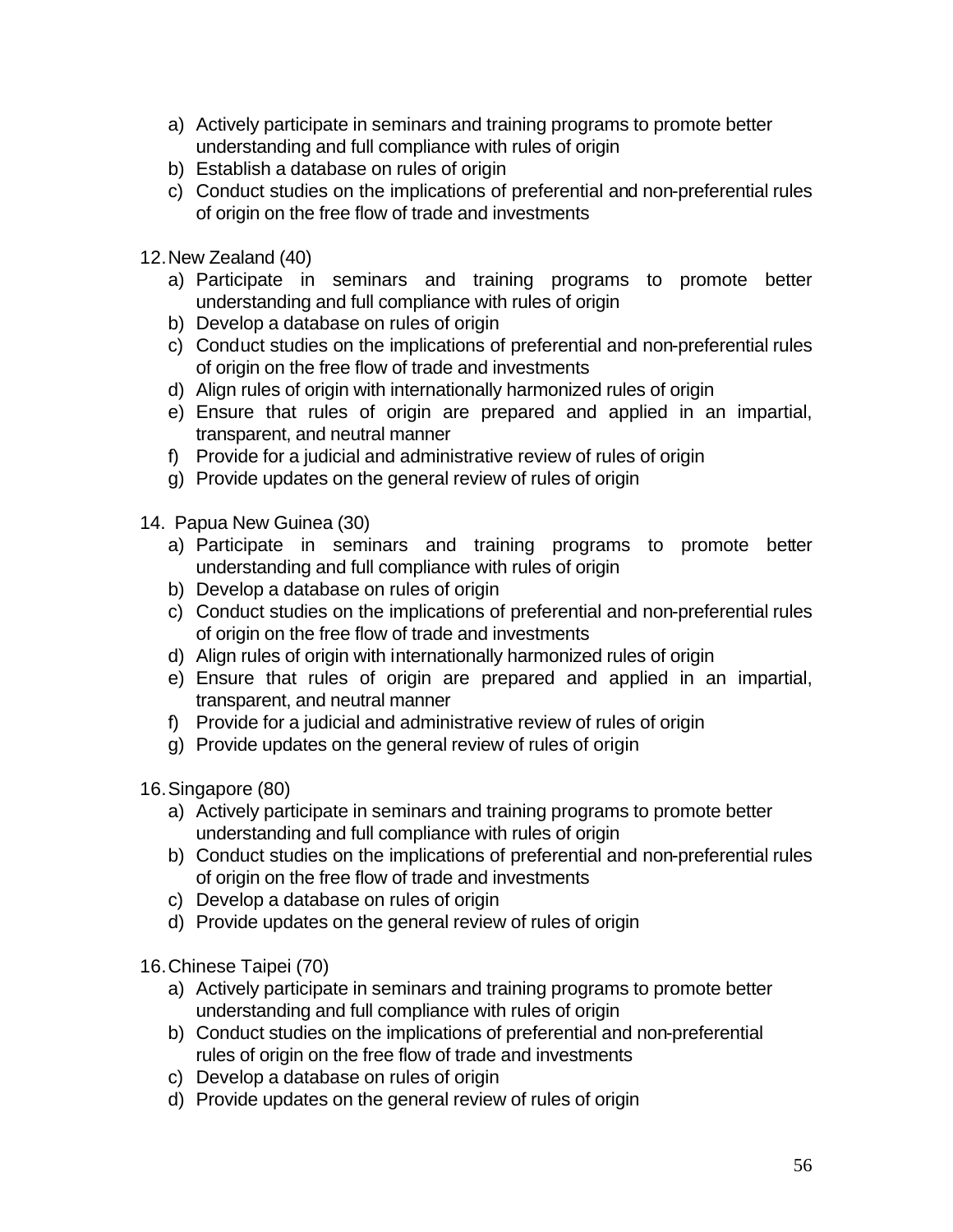- 17. Thailand (40)
	- a) Participate in seminars and training programs to promote better understanding and full compliance with rules of origin
	- b) Develop a database on rules of origin
	- c) Conduct studies on the implications of preferential and non-preferential rules of origin on the free flow of trade and investments
	- d) Align rules of origin with internationally harmonized rules of origin
	- e) Ensure that rules of origin are prepared and applied in an impartial, transparent, and neutral manner
	- f) Provide for a judicial and administrative review of rules of origin
	- g) Provide updates on the general review of rules of origin
- 18. USA (45)
	- h) Participate in seminars and training programs to promote better understanding and full compliance with rules of origin
	- i) Develop a database on rules of origin
	- j) Conduct studies on the implications of preferential and non-preferential rules of origin on the free flow of trade and investments
	- k) Align rules of origin with internationally harmonized rules of origin
	- l) Ensure that rules of origin are prepared and applied in an impartial, transparent, and neutral manner
	- m) Provide for a judicial and administrative review of rules of origin
	- n) Provide updates on the general review of rules of origin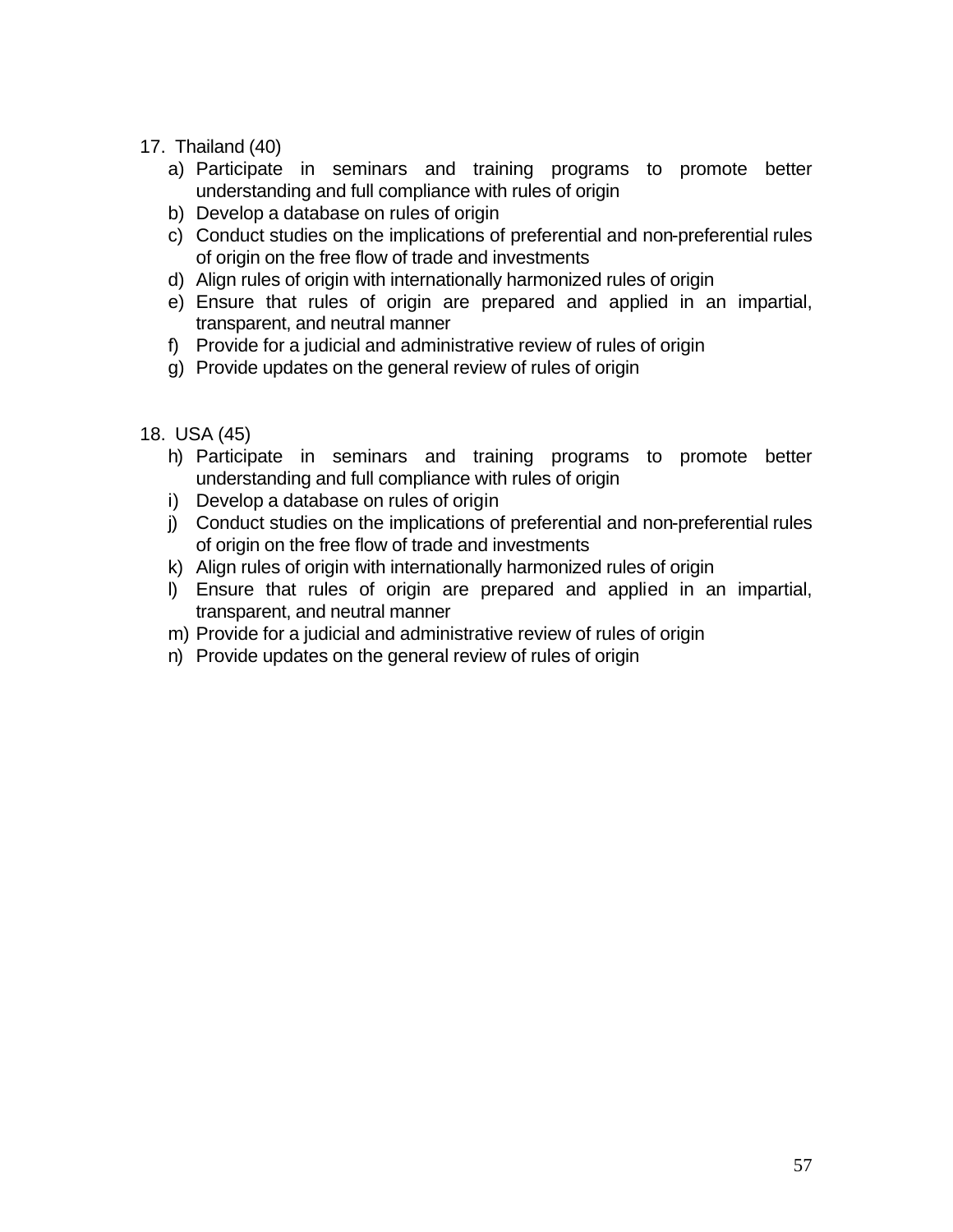# **12. DISPUTE MEDIATION**

#### **SUMMARY OF RATINGS**

| <b>PHILIPPINES</b>                                        | 77 | (above APEC average)                                                        |
|-----------------------------------------------------------|----|-----------------------------------------------------------------------------|
| <b>APEC AVERAGE</b>                                       | 71 |                                                                             |
| <b>ECONOMIES RANKED HIGHER THAN THE PHILIPPINES</b>       |    |                                                                             |
|                                                           |    | Australia (85), Japan (83), Korea (84), Singapore (85), Thailand (79)       |
| <b>ECONOMIES WITH THE SAME RANKING AS THE PHILIPPINES</b> |    |                                                                             |
| New Zealand (77)                                          |    |                                                                             |
| <b>ECONOMIES RANKED LOWER THAN THE PHILIPPINES</b>        |    |                                                                             |
|                                                           |    | Brunei (56), Canada (69), Chile (75), China (62), Hong Kong (74), Indonesia |
|                                                           |    | (61), Malaysia (73), Mexico (64), Papua New Guinea (45), Chinese Taipei     |
| (55), USA (75)                                            |    |                                                                             |

#### **A. RECOMMENDATIONS TO ENHANCE PHILIPPINE IAP TO APEC AVERAGE LEVEL OR HIGHER**

- a) Provide updates on the review of existing avenues and procedures for dispute settlement
- b) Participate in exploratory discussion on the establishment of an APEC dispute mediation mechanism
- c) Explore ways to further enhance the transparency of government laws, regulations, and administrative procedures within the requirements of the WTO
- d) Participate in training of personnel engaged in arbitration and related affairs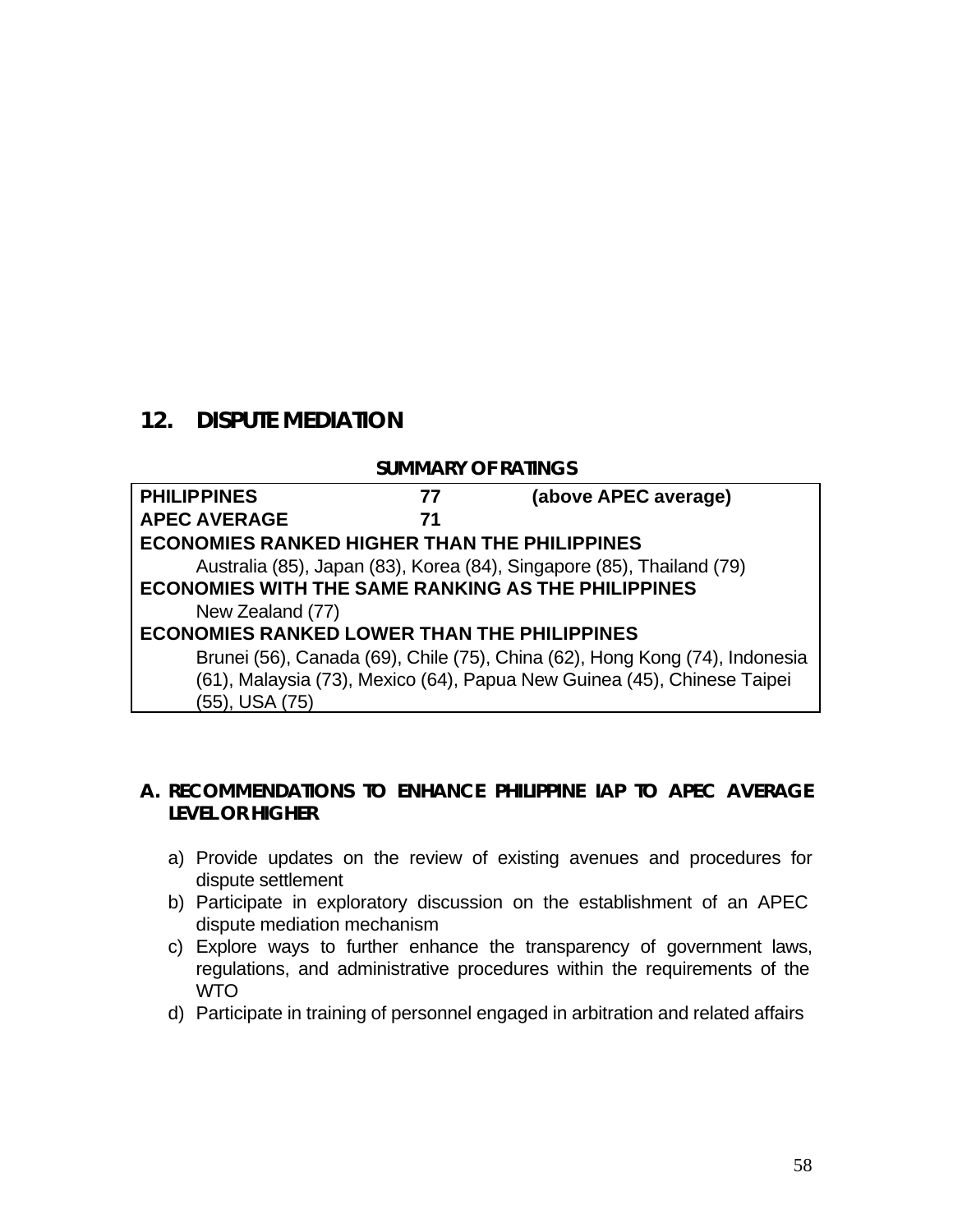## **C. RECOMMENDATIONS TO ENHANCE OTHER IAP'S TO PHILIPPINE IAP LEVEL OR HIGHER**

- 1. Australia (85)
	- a) Publicize avenues and procedures for dispute settlement with a view to improving them
	- b) Participate in training programs on dispute mediation
- 2. Brunei (56)
	- a) Participate in exploratory discussions on dispute mediation mechanism
	- b) Publicize avenues and procedures for dispute settlement with a view to improving tem
	- c) Accession to ICSID
	- d) Participate in training programs on dispute mediation
	- e) Review implementation of dispute mediation procedures
- 3. Canada (69)
	- a) Accession to ICSID
	- b) Review of implementation of dispute mediation procedures
	- c) Participate in training of personnel engaged in arbitration and related affairs
- 4. Chile (75)
	- a) Review implementation of dispute mediation procedures
	- b) Participate in training of personnel engaged in arbitration and related affairs
	- c) Participate in exploratory discussions on APEC dispute mediation mechanism
- 5. China (62)
	- a) Participate in exploratory discussions on APEC dispute mediation mechanism
	- b) Review implementation of dispute mediation procedures
	- c) Participate in training of personnel engaged in arbitration and related affairs
- 6. Hong Kong (74)
	- a) Participate in exploratory discussions on APEC dispute mediation mechanism
	- b) Participate in training of personnel engaged in arbitration and related affairs
- 7. Indonesia (61)
	- a) Participate in exploratory discussions on APEC dispute mediation mechanism
	- b) Settle disputes with APEC partners only as a matter of last recourse under the WTO dispute settlement procedures for issues covered under the WTO
	- c) Publicize as appropriate the availability of existing avenues and procedures for dispute settlement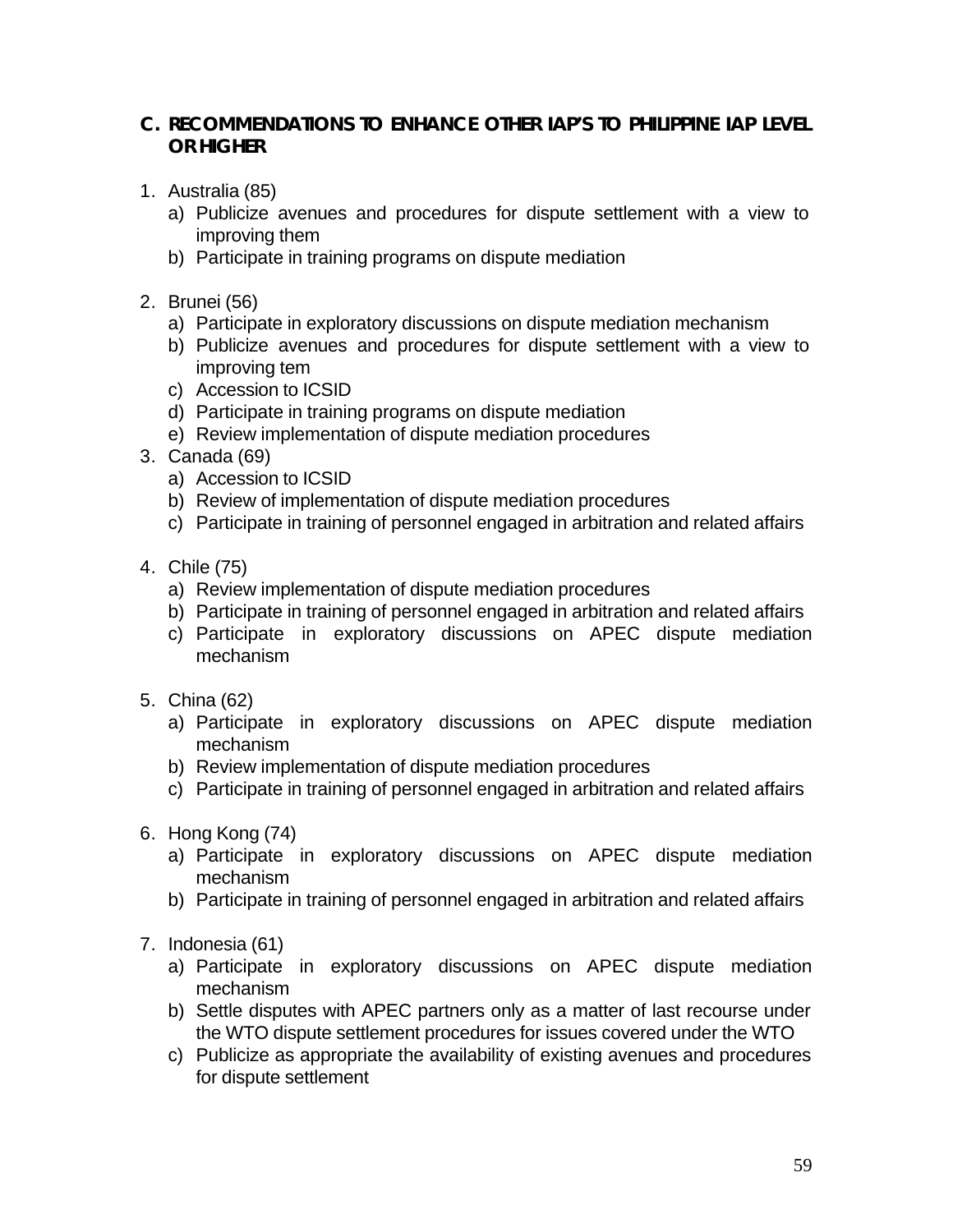- d) Explore ways to further enhance the transparency of government laws, regulations and administrative procedures within the requirements of the WTO
- e) Participate in training of personnel engaged in arbitration and related affairs
- 8. Japan (83)
	- a) Participate in exploratory discussions on APEC dispute mediation mechanism
	- b) Review regularly existing avenues and procedures for dispute settlement with a view to improving them
	- c) Participate in training of personnel engaged in arbitration and related affairs
- 9. Korea (84)
	- a) Participate in exploratory discussions on APEC dispute mediation mechanism
	- b) Review regularly existing avenues and procedures for dispute settlement with a view to improving them
	- c) Participate in training of personnel engaged in arbitration and related affairs
- 10.Malaysia (73)
	- a) Participate in exploratory discussions on APEC dispute mediation mechanism
	- b) Review regularly existing avenues and procedures for dispute settlement
	- c) Publicize as appropriate existing avenues and procedures for dispute settlement
- 11.Mexico (64)
	- a) Review regularly existing avenues and procedures for dispute settlement with a view to improving them
	- b) Publicize regularly existing avenues and procedures for dispute settlement
	- c) Work towards ICSID accession
	- d) Participate in training of personnel engaged in arbitration and related affairs
- 12.New Zealand (77)
	- a) Participate in exploratory discussions on the establishment of an APEC dispute mediation mechanism
	- b) Review regularly existing avenues and procedures for dispute settlement with a view to improving them
	- c) Publicize regularly existing avenues and procedures for dispute settlement
	- d) Explore ways to further enhance the transparency of government laws, regulations, and administrative procedures within the requirements of the WTO.
- 13.Papua New Guinea (45)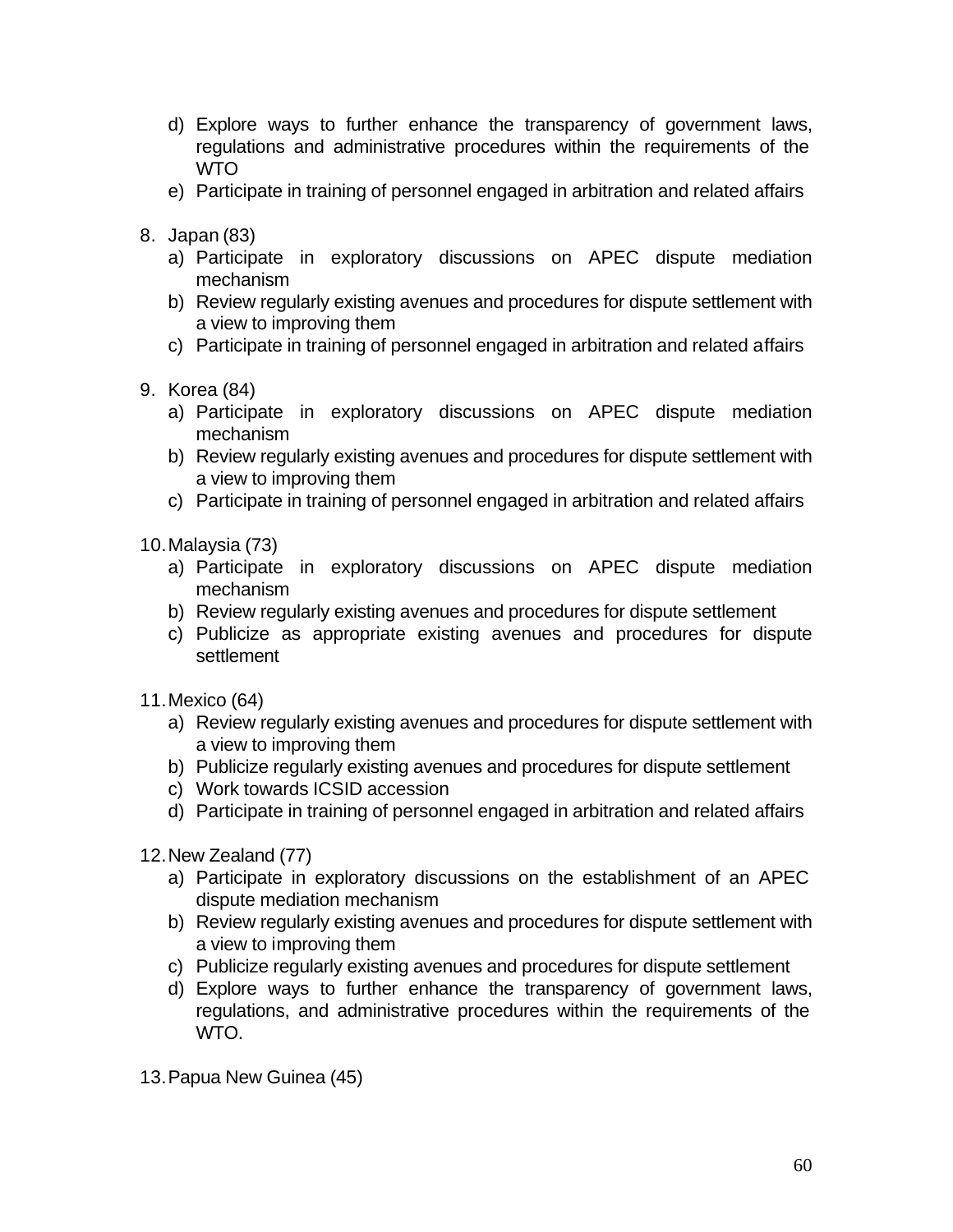- a) Participate in exploratory discussion on the establishment of an APEC dispute mediation mechanism
- b) Resolve disputes with APEC partners through consultations, mediation, and/or arbitration as appropriate within the APEC dispute mediation mechanism, when established
- c) Settle disputes with APEC partners only as a matter of last recourse under the WTO dispute settlement procedures for issues covered under the WTO
- d) Review regularly existing avenues and procedures for dispute settlement with a view to improving them
- e) Explore ways to further enhance the transparency of government laws, regulations, and administrative procedures within the requirements of the WTO
- 14.Singapore (85)
	- a) Participate in training of personnel engaged in arbitration and related affairs
- 15.Chinese-Taipei (55)
	- a) Work towards accession to ICSID and New York Convention
	- b) Participate in exploratory discussions on the establishment of an APEC dispute mediation mechanism
	- c) Resolve disputes with APEC partners through consultations, mediation and/or arbitration as appropriate within the APEC dispute mediation mechanism, when established
	- d) Settle disputes with APEC partners only as a matter of last recourse under the WTO
	- e) Review regularly the existing avenues and procedures for dispute settlement with to improving them
	- f) Explore ways to further enhance the transparency of government laws, regulations, and administrative procedures within the requirements of the WTO
- 16.Thailand (79)
	- a) Participate in training of personnel engaged in arbitration and related affairs
- 17.USA (75)
	- a) Participate in exploratory discussions on the establishment of an APEC dispute mediation mechanism
	- b) Resolve disputes with APEC partners through consultations, mediation and/or arbitration as appropriate within the APEC dispute mediation mechanism, when established
	- c) Review regularly the existing avenues and procedures for dispute settlement with a view to improving them
	- d) Publicize as appropriate the availability of such avenues and procedures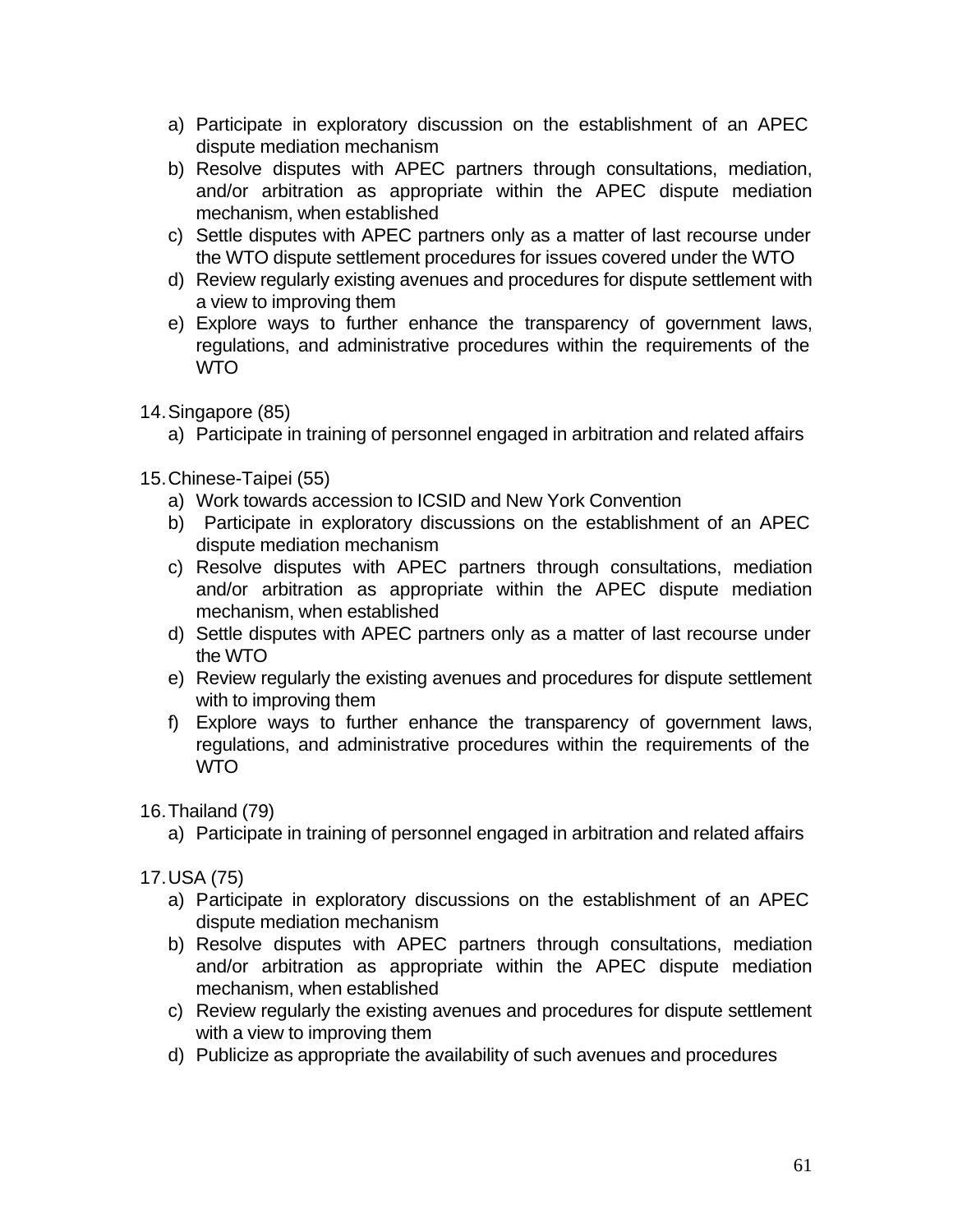## **13. MOBILITY OF BUSINESS PEOPLE**

#### **SUMMARY OF RATINGS**

| <b>PHILIPPINES</b>                                  | 89 | (above APEC average)                                                        |
|-----------------------------------------------------|----|-----------------------------------------------------------------------------|
| <b>APEC AVERAGE</b>                                 | 67 |                                                                             |
| <b>ECONOMIES RANKED HIGHER THAN THE PHILIPPINES</b> |    |                                                                             |
| Australia (92), Korea (90)                          |    |                                                                             |
| <b>ECONOMIES RANKED LOWER THAN THE PHILIPPINES</b>  |    |                                                                             |
|                                                     |    | Brunei (81), Canada (72), Chile (54), China (46), Hong Kong (78), Indonesia |
|                                                     |    | (34), Japan (63), Malaysia (73), Mexico (56), New Zealand (65), Papua New   |
|                                                     |    | Guinea (47), Singapore (77), Chinese Taipei (71), Thailand (53), USA (69)   |

## **A. RECOMMENDATIONS TO ENHANCE PHILIPPINE IAP TO APEC AVERAGE LEVEL OR HIGHER**

- a) Provide updates on the various measures taken to facilitate the entry of business people
- b) Provide updates on the specific initiatives to streamline visa processing procedures

#### **C. RECOMMENDATIONS TO ENHANCE OTHER IAP'S TO PHILIPPINE IAP LEVEL OR HIGHER**

- 1. Australia (92)
	- a) Periodically review visa requirements and procedures and effect improvements where appropriate
	- b) Implement APEC Business Travel Card with Chile, Hong Kong, Korea, and the Philippines
- 2. Brunei (81)
	- a) Extend privilege accorded to visa-holders of countries other than the USA
	- b) Take specific actions to streamline visa processing procedures
	- c) Increase the number of countries enjoying visa waiver
	- d) Implement APEC Business Travel Card with more countries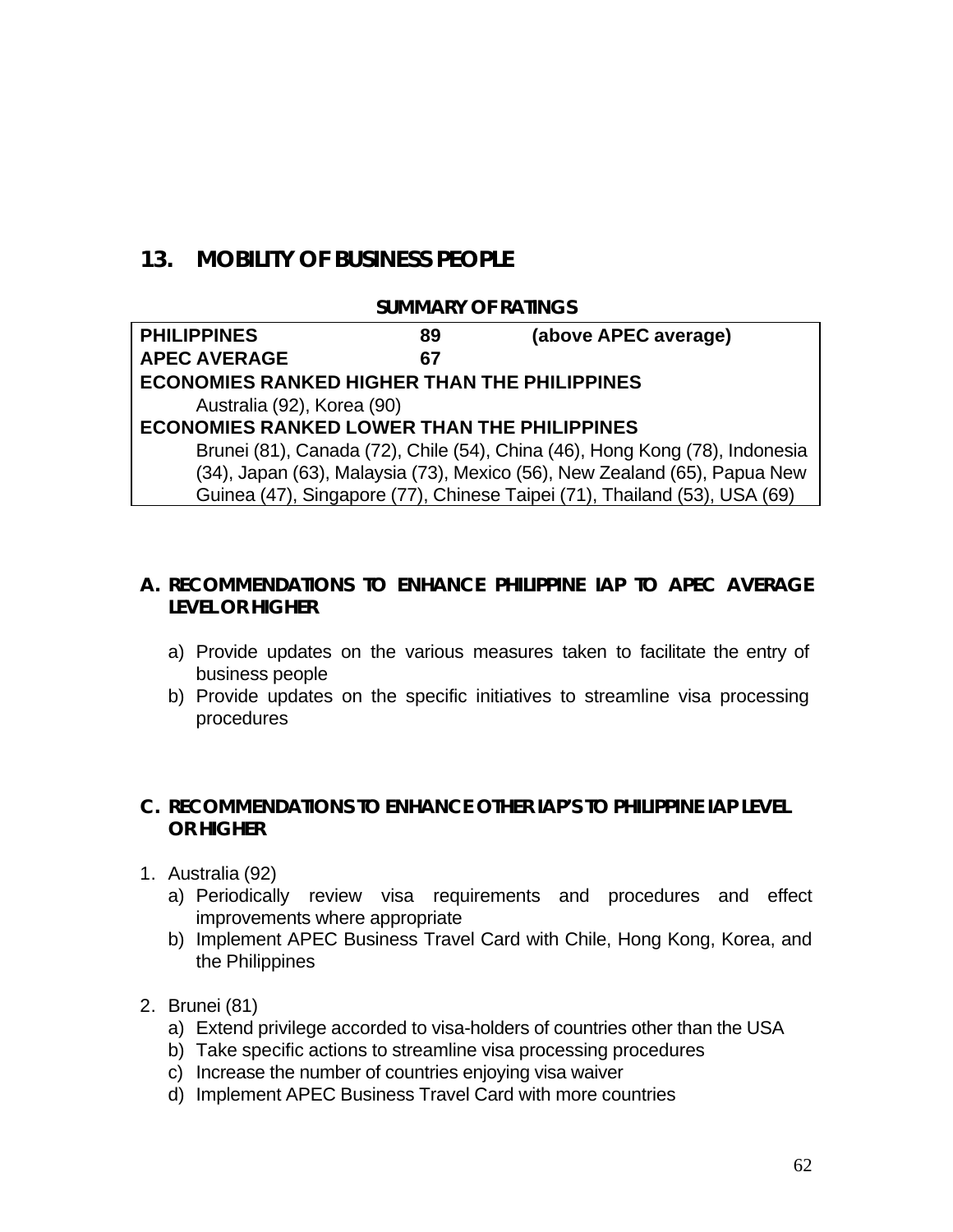- e) Establish a data base on policies related to the mobility of business people
- 3. Canada (72)
	- a) Extend visa privilege to APEC member countries currently not enjoying the privilege
	- b) Take specific initiatives to streamline visa processing procedures
	- c) Participate in the APEC Business Travel Card program
	- d) Establish a data base on policies related to the mobility of business people
- 4. Chile (54)
	- a) Take specific initiatives to streamline visa processing procedures
	- b) Periodically review visa requirements and procedures and effect improvements where appropriate
	- c) Review possibility of extending multiple entry visa
	- d) Establish a data base on policies related to the mobility of business people
- 5. China (46)
	- a) Provide updates on the review of the possibility of giving multiple entry visa
	- b) Provide updates on the review of existing visa regulations
	- c) Establish a data base on policies related to the mobility of business people
	- d) Participate in multilateral arrangements related to the mobility of business people
	- e) Take specific initiatives to streamline visa processing procedures
	- f) Review policies related to the granting of business and multiple entry visas
- 6. Hong Kong (78)
	- a) Provide updates on the review of visa arrangements
	- b) Take specific initiatives of streamlining visa processing procedures
	- c) Establish a data base on policies related to the mobility of business people
- 7. Indonesia (34)
	- a) Review policies related to the granting of business and multiple entry visas
	- b) Take specific initiatives to streamline existing visa procedures
	- c) Establish a data base on policies related to the mobility of business people
	- d) Provide updates on the review of existing visa regulations
	- e) Participate in multilateral arrangements related to the mobility of business people
- 8. Japan (63)
	- a) Provide updates on the streamlining of visa procedures
	- b) Implement APEC Business Travel Card with more countries
	- c) Participate in multilateral arrangements related to the mobility of business people
	- d) Establish a data base on policies related to the mobility of business people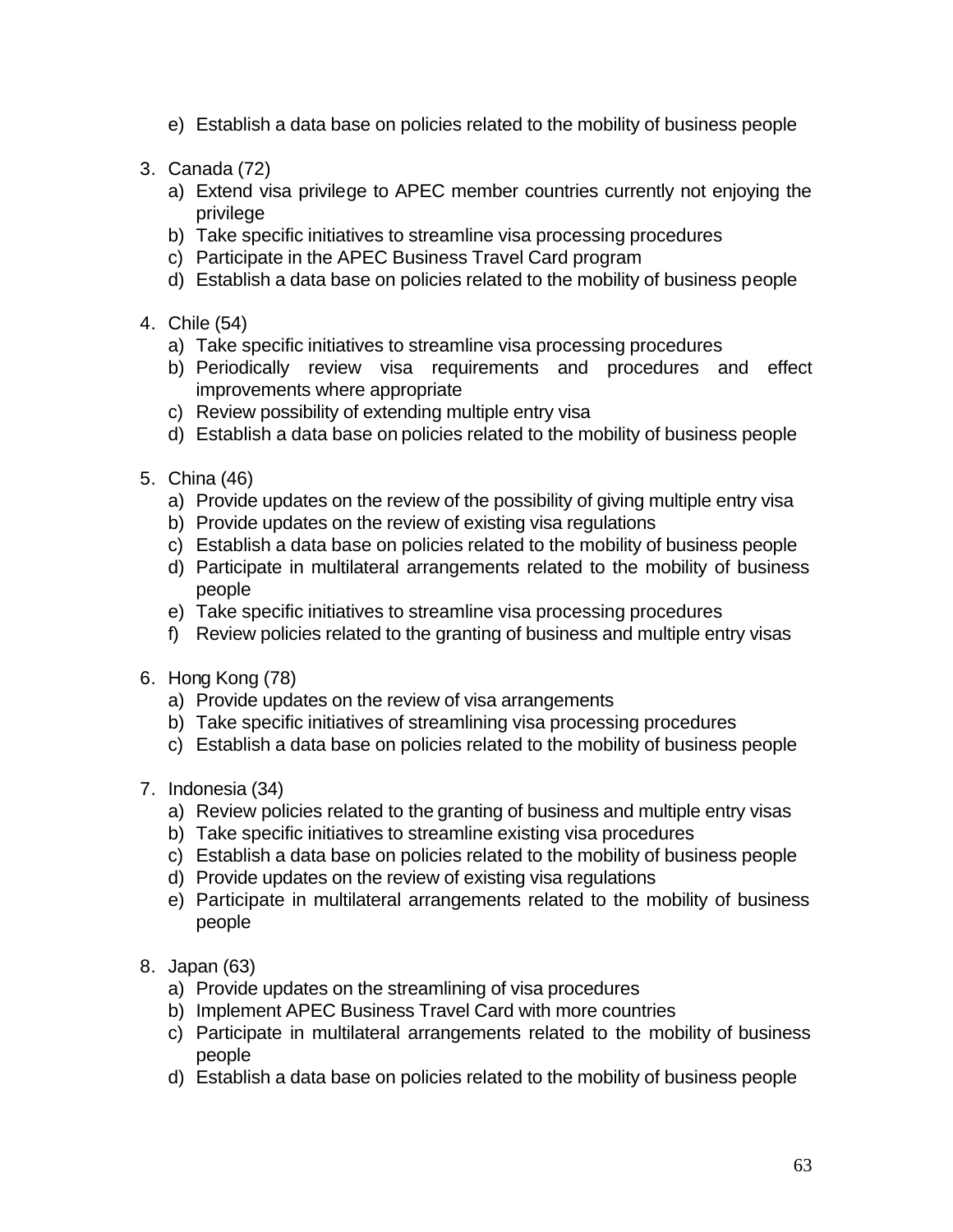- 9. Korea (90)
	- a) Review possibility of granting multiple entry visa to all APEC member countries
	- b) Review possibility of granting visa to Filipino business people travelling to Korea for 15 days or less
	- c) Provide updates on the streamlining of visa processing procedures
	- d) Establish a data base on policies related to the mobility of business people
- 10.Malaysia (73)
	- a) Provide updates on the review of visa arrangements with other countries
	- b) Take specific initiatives to streamline visa processing procedures
	- c) Implement APEC Business Travel Card with more countries
	- d) Establish a data base on policies related to the mobility of business people
	- e) Participate in multilateral arrangements related to the mobility of business people
- 11.Mexico (56)
	- a) Take specific initiatives to streamline visa processing procedures
	- b) Implement APEC Business Travel Card with more countries
	- c) Review possibility of granting multiple entry visa
	- d) Provide updates on the review of the temporary entry of foreign business people
- 12.New Zealand (65)
	- a) Provide updates on the review of border entry measures and visa waiver arrangements
	- b) Implement APEC Business Travel Card with more countries
	- c) Establish a data base on policies related to the mobility of business people
	- d) Review possibility of granting visa waiver arrangements to all APEC member countries
- 13.Papua New Guinea (47)
	- a) Provide updates on the implementation of the review of current legislation to facilitate ease in visa requirements to enhance the mobility of business people in the region
	- b) Take specific initiatives to streamline visa processing procedures
	- c) Establish a data base on policies related to the mobility of business people
- 14.Singapore (77)
	- a) Take specific initiatives to streamline visa processing procedures
	- b) Review possibility of granting visa waiver arrangements to all APEC member countries
	- c) Implement APEC Business Travel Card with more countries
	- d) Establish a data base on policies related to the mobility of business people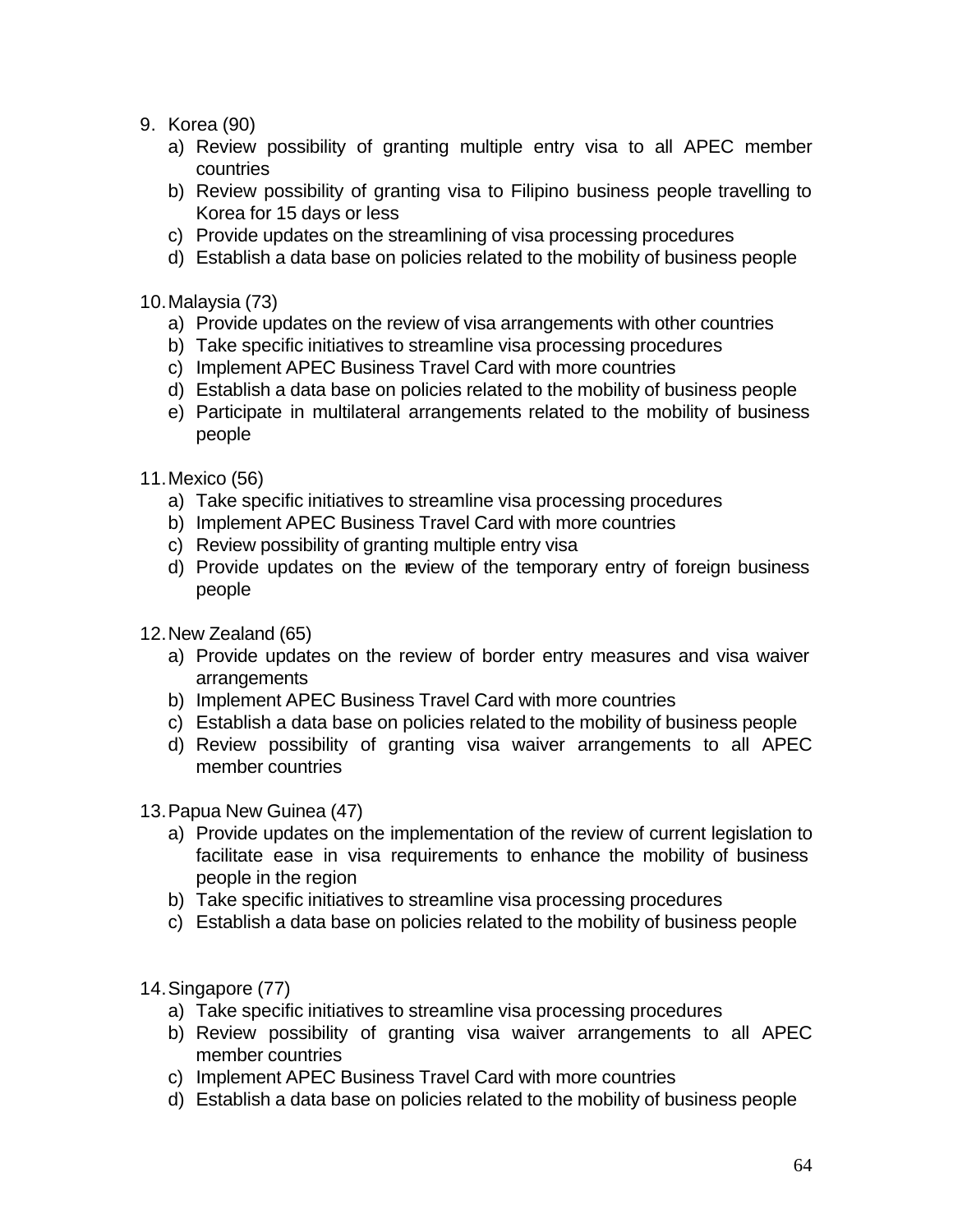15.Chinese Taipei (71)

- a) Review possibility of granting multiple entry visa
- b) Take specific initiatives to streamline visa processing procedures
- c) Establish a data base on policies related to the mobility of business people
- d) Expand visa-exempt program to more countries

16.Thailand (53)

- a) Provide updates on the review of cross-border measures and amendments on immigration laws
- b) Review possibility of granting visa waiver arrangements to more countries
- c) Review possibility of granting multiple entry visa
- d) Take specific initiatives to streamline visa processing procedures
- e) Implement APEC Business Travel Card with more countries

17.USA (69)

- a) Extend maximum length of validity of business visa to all APEC member countries
- b) Provide updates on efforts to streamline visa processing procedures
- c) Provide updates on the review of terms of entry amendments
- d) Expand INSPASS program
- e) Establish data base on policies related to the mobility of business people
- f) Participate in seminars and conferences on the mobility of business people

## **C. MEASURES TO ENHANCE PHILIPPINE IAP TO APEC AVERAGE LEVEL OR HIGHER**

#### **TARIFF**

- a) Provide updates on the progressive reduction of applied tariffs in line with the Tariff Reform Program
- b) Report on the status of the progressive elimination of tariffs on information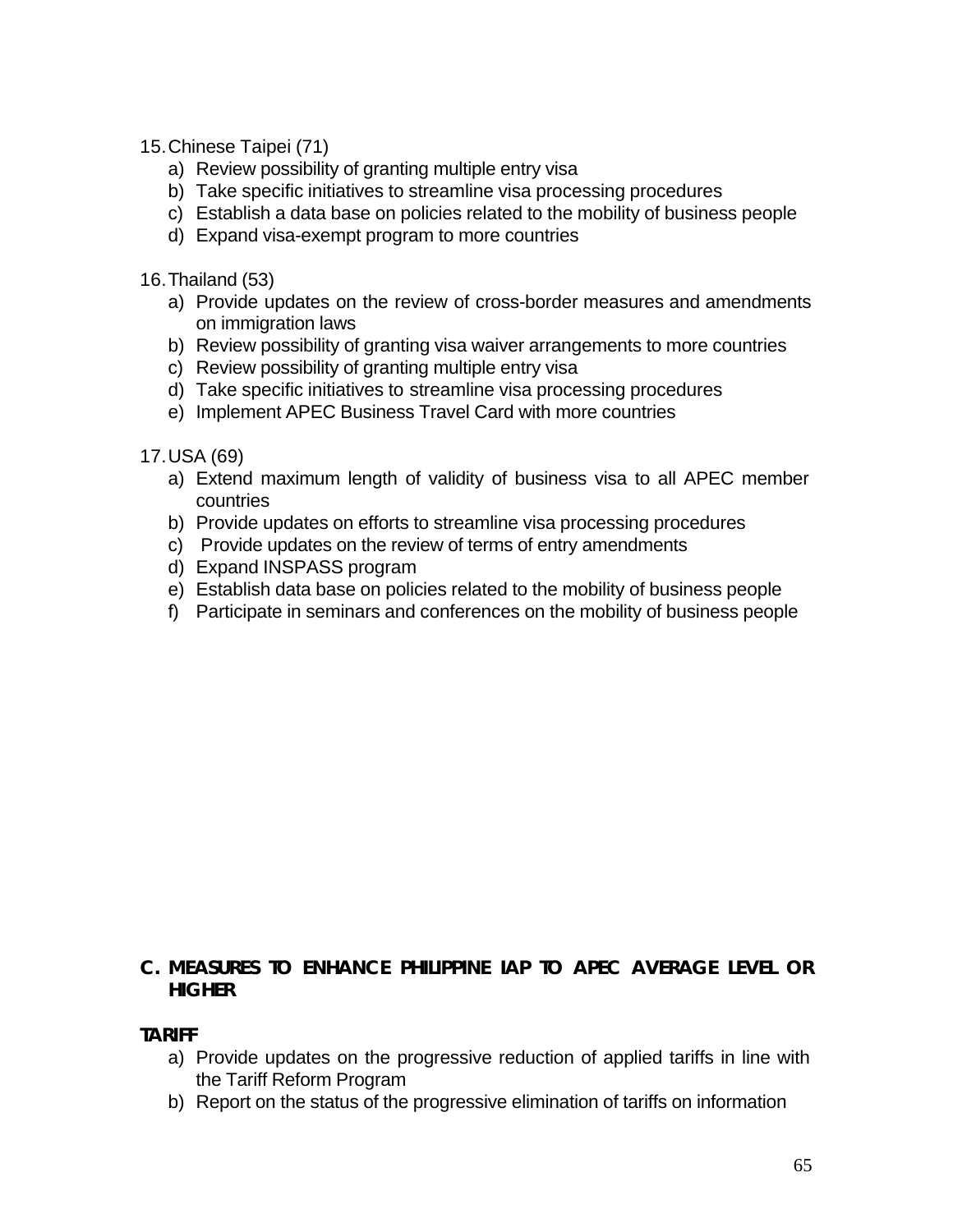Technology products

- c) Provide updates on the status of the gradual expansion of minimum access volumes According to WTO commitments
- d) Participate in APEC EVSL initiatives

## **NON-TARIFF**

- a) Provide updates on the status of the progressive elimination of import licensing requirements under cover of GATT Article XVIII-B.
- b) Provide a time frame for the elimination of import licensing requirements
- c) Provide regular updates of database in NTMs and list of regulated/prohibited commodities

#### **SERVICE**

- a) For Telecommunications
	- -Provide updates on the following:
		- i) promulgation of rules, regulations, and guidelines to further allow the market to grow and operate efficiently
		- ii) privatization of government telecommunication facilities
		- iii) exemption of specific telecommunications service from rate or tariff requirement
		- iv) entry of new service providers

## b) For Transport

-Provide updates on nationality requirement of auxiliary maritime services

- c) For Energy (Electricity) -Provide updates on the Omnibus Bill on electricity
- d) For Tourism

-Provide updates on the review of laws on tourism movement and investment

e) For Distribution

-Provide updates on the amendments to RA 1180 ( to allow foreigners to engage in retail trade

- f) For Financial Services -Provide updates on the following:
	- i) foreign equity participation in investment banks and investment companies
	- ii) restrictions on foreign membership in Board of Directors of investment companies

#### **INVESTMENTS**

- a) Provide updates on efforts to pursue bilateral investment protection agreements with APEC economies
- b) Provide updates on results of efforts to integrate all government investment promotion activities under the Board of Investments
- c) Update contribution to the APEC guidebook on investment regimes
- d) Update contribution to the APEC software network on investment regimes and opportunities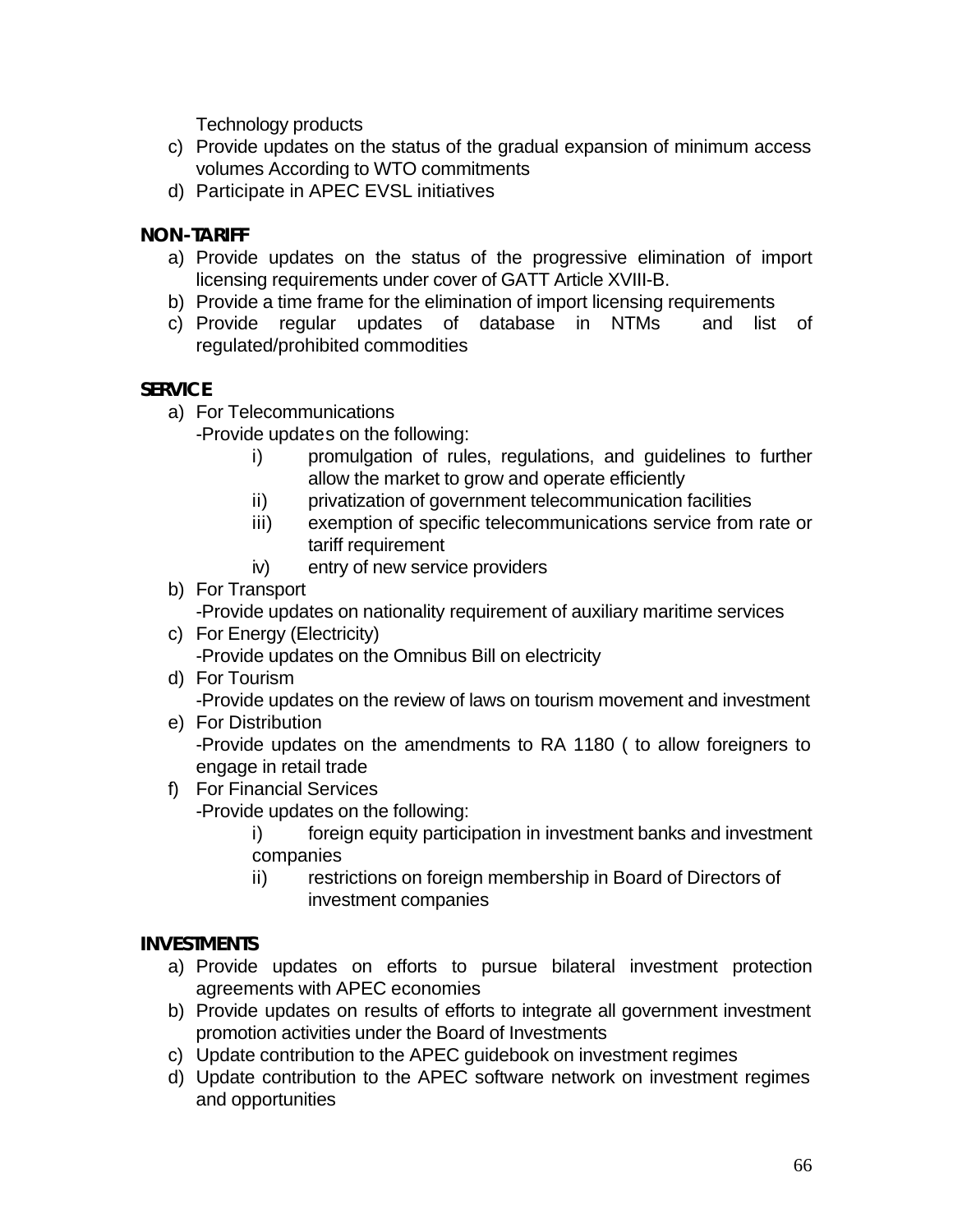- e) Participate in APEC investment review mechanisms
- f) Contribute to technical assistance and cooperative activities which will facilitate intra-APEC investments

#### **STANDARDS AND CONFORMANCE**

- a) Establish and maintain a database on technical information accessible to APEC members
- b) Establish on-line exchange information systems on PNS available to NSB clients
- c) Provide updates on the review and alignment of existing PNS for priority products with international standards, including those in on electrical and electronic equipment
- d) Recognize test results from accredited laboratories for imported products
- e) Establish MRA for product classification and factory inspection
- f) Establish MRA for metrology

#### **CUSTOMERS PROCEDURES**

- a) Provide updates on the simplification and harmonization of customs procedures through the advance electronic manifest and ASYCUDA++ enhancements
- b) Clarify the various measures to be implemented and adopted which will contribute to collective actions
- c) Establish a computerized database on customs procedures to make information available to the public

## **INTELLECTUAL PROPERTY RIGHTS**

- a) Provide updates on the enactment of new laws on the protection of plant Varieties and layout designs of integrated circuits
- b) Provide updates on the modernization of the IPR system through administrative Functions, updating of patent documents and science and technology reference materials, and effective research and industry linkages
- c) Provide updates on the enhancement of IPR legislation
- d) Strengthen and modernize the IPR system
- e) Participate and cooperate in IPR training programs

#### **COMPETITION POLICY**

- a) Provide updates on the review and improvement of competitive policy regime
- b) Provide updates on the enactment of anti-trust and anti-monopoly laws
- c) Provide updates on the establishment of the Fair Trade Commission
- d) Technical training for more advanced competition laws and policies
- e) Promote dialogues and exchange of information among member countries to ensure transparency and mutual understanding of national competition laws and policies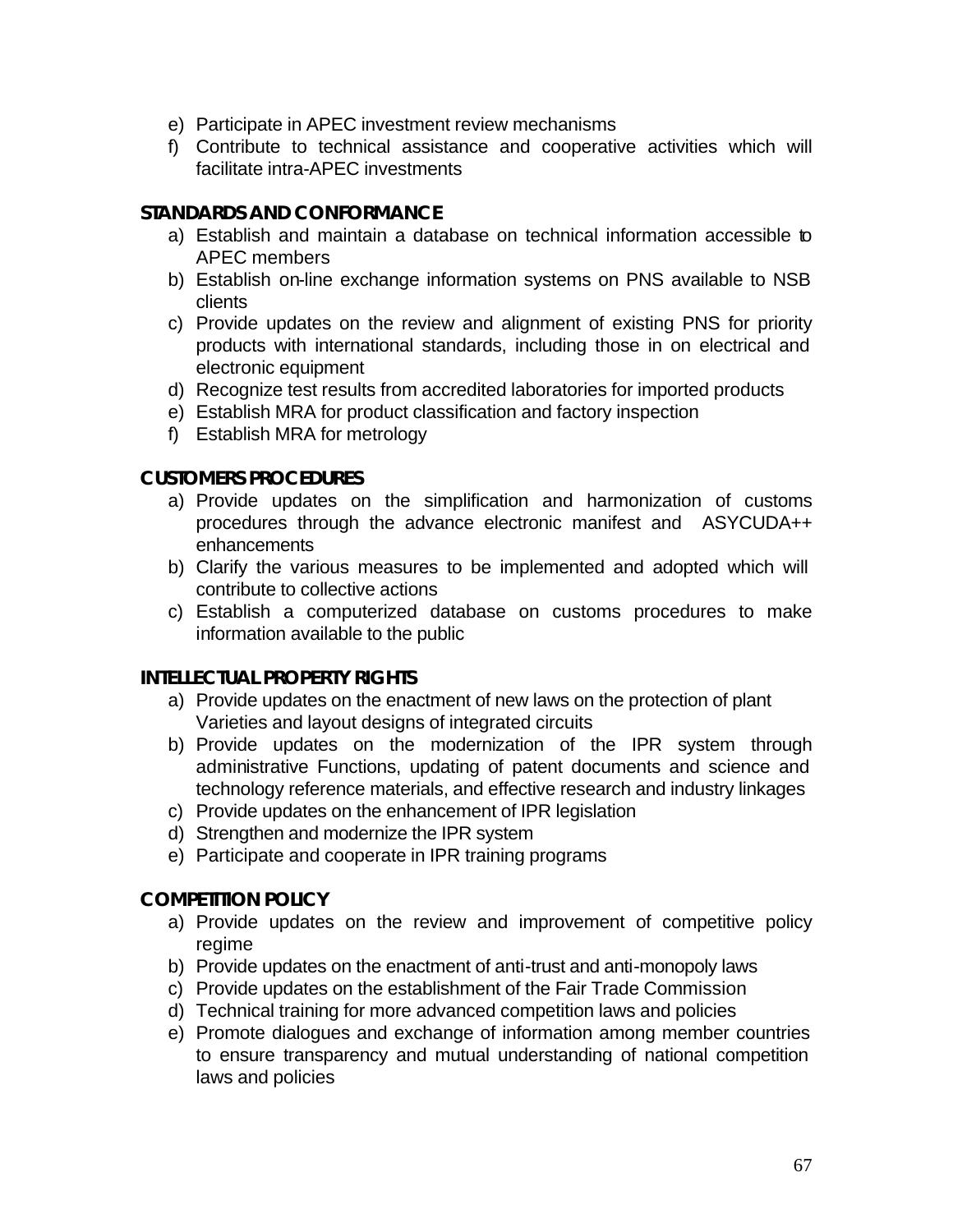#### **GOVERNMENT PROCUREMENT**

- a) Provide updates on the compilation, development, and availability of a database on government procurement laws, policies, and opportunities
- b) Provide updates on the establishment of an inquiry point for public dissemination of government procurement laws, policies, and opportunities
- c) Provide updates on the review of procurement policies vis-à-vis WTO Agreement on government procurement and APEC non-binding principles on transparency in government procurement
- d) Participate in government procurement policy dialogues and exchanges of Information within APEC

#### **DEREGULATION**

- a) Timely publication of laws and regulations to further improve transparency of regulatory regimes
- b) Provide updates on measures to further deregulate the domestic regime such as the extension of the application of the condominium law to industrial estates
- c) Provide updates on the review and improvement of the regulatory regime

## **RULES OF ORIGIN**

- a) Participate in seminars and training programs to promote better understanding and full compliance with rules of origin
- b) Develop a database on rules of origin
- c) Conduct studies on the implications of preferential and non-preferential rules of origin on the free flow of trade and investments
- d) Align rules of origin with internationally harmonized rules of origin
- e) Ensure that rules of origin are prepared and applied in an impartial, transparent, and neutral manner
- f) Provide for a judicial and administrative review of rules of origin
- g) Provide updates on the general review of rules of origin

#### **DISPUTE MEDIATION**

- a) Provide updates on the review of existing avenues and procedures for dispute settlement
- b) Participate in exploratory discussion on the establishment of an APEC dispute mediation mechanism
- c) Explore ways to further enhance the transparency of government laws, regulations, and administrative procedures within the requirements of the WTO
- d) Participate in training of personnel engaged in arbitration and related affairs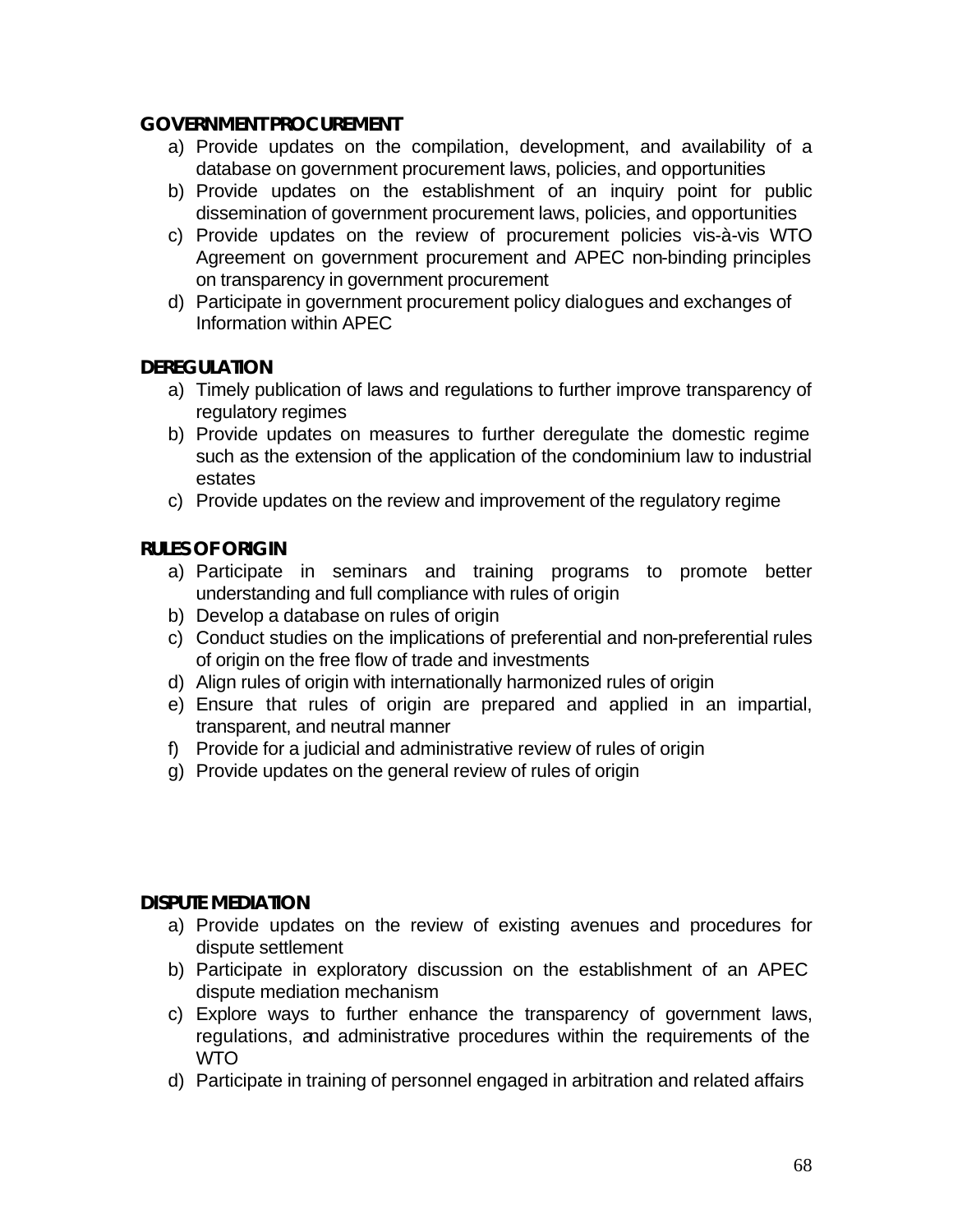#### **MOBILITY OF BUSINESS PEOPLE**

- a) Provide updates on the various measures taken to facilitate the entry of business people
- b) Provide updates on the specific initiatives to streamline visa processing procedures

## **VI. Final Remarks**

It is in the collective interest of APEC that the Bogor goals are attained. Given the unique characteristics of APEC, reaching this target requires deep cooperation. The IAPs constitute one of the most important instruments to sustain the momentum of the APEC process, especially in the light of recent disturbances that threaten to derail the reform process in many parts of the region, the Philippines included. Thus enhancing the Philippine IAP is an important task if the Philippines were to remain 'plugged in' to the APEC process.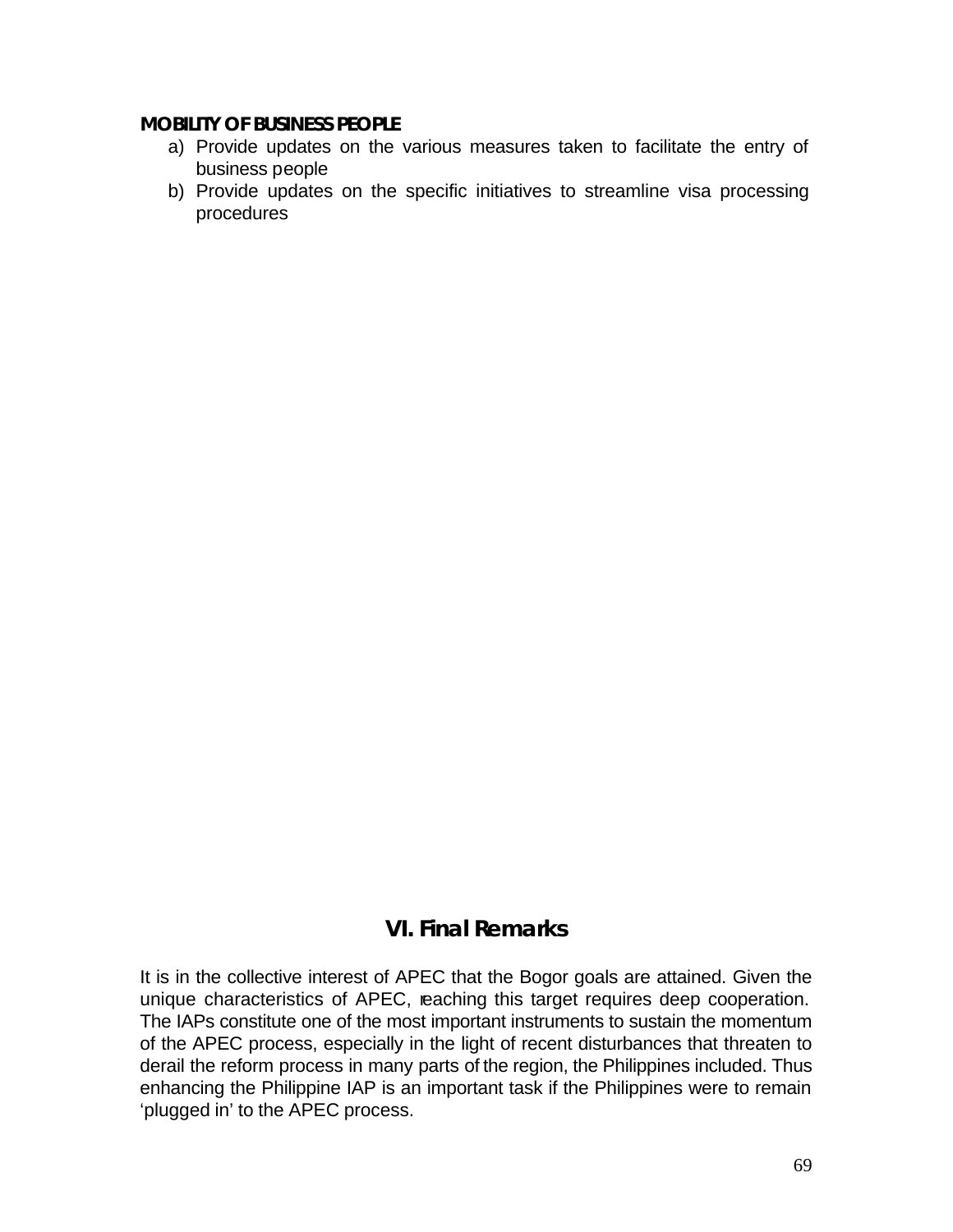Enhancing the IAP, however, is not costless. There are real constraints - in terms of economic resources and political capital — that face policymakers in the process of improving the IAP. Heedful of these realities, this paper proposes a strategy of enhancing the Philippine IAP in a manner that gives fresh impetus to the concerted unilateral liberalization approach that is unique to APEC. It is thus proposed that improvements be made in the Philippine IAP to upgrade it to the level of the APEC average, at the minimum. More importantly, while enhancing the Philippine IAP, other economies are enjoined, through concrete recommendations in their IAPs, to match the level of the Philippine IAP.

Introducing more market-oriented measures in the Philippines at the same time minimizing the free-rider problem through peer pressure serves the Philippine national interest. The challenge, as always, is in the implementation.

#### **References:**

Alburo, F. (1997) 'Toward APEC's Long-Term Trade and Investment Agenda: Developing Economy View,' A paper presented in APEC Study Centre Consortium Conference, 1997, Banff, Canada, organized by the Asia Pacific Foundation of Canada, downloadable at 222.apfnet.org/research/events/asccc/papers.htm

Yamazawa, I. (1997) "APEC's progress toward the Bogor Target: A Quantitative Assessment of 1997 IAP/CAP", downloadable at 222.worldbank.org/japan/resproj/apec.htm

Yamazawa, I. And S. Urata (1999) "APEC's Progress toward the Bogor Target in Trade and Investment Liberalization and Facilitation: A Quantitative Assessment," manuscript, APEC Study Center, Hitotsubashi University, Tokyo, Japan.

Manzano, G. and C. Terosa (1997) "Toward Enhancing the Philippine IAP," in J.P. Estanislao and G. Manzano, Philippine Initiative in Vancourver: Sustaining APEC Progress, University of Asia and the Pacific and the Asia Foundation, pp. 28-43.

Bergsten, F. (1997) "APEC in 1997: Prospects and Possible Strategies," in F. Bergsten (ed) Whither APEC? The Progress to Date and Agenda for the Future, Special Report 9, Institute for International Economics, Washington, October, pp. 3- 17.

Petri, P. (1997) " Measuring and Comparing Progress in APEC," in F. Bergsten (ed) Whither APEC? The Progress to Date and Agenda for the Future, Special Report 9, Institute for International Economics, Washington, October, pp. 41-59.